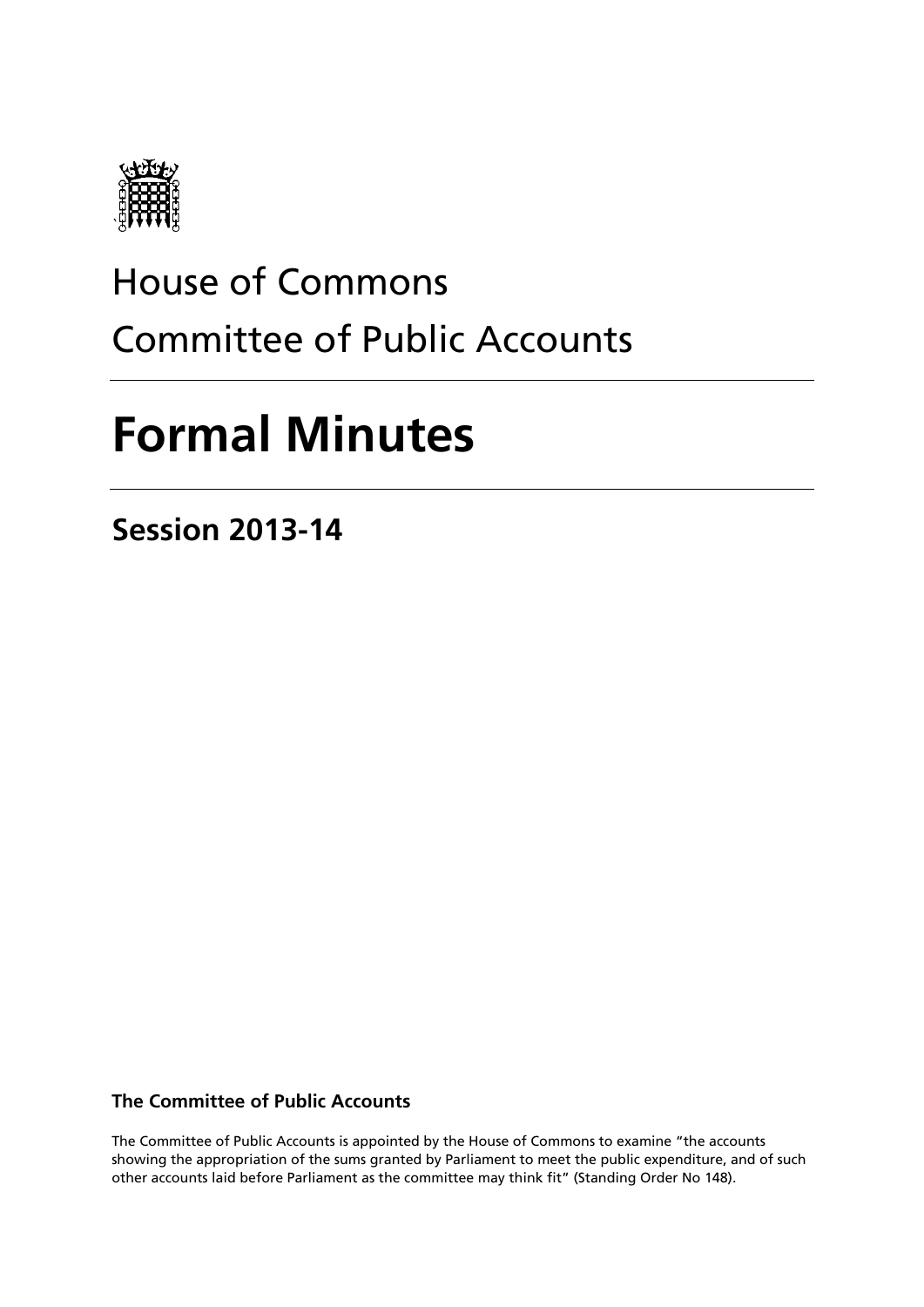#### **Membership**

Rt Hon Margaret Hodge (*Labour, Barking*) (Chair) Mr Richard Bacon (*Conservative, South Norfolk*) Mr Stephen Barclay (*Conservative, North East Cambridgeshire*) Guto Bebb (*Conservative, Aberconwy*) Jackie Doyle-Price (*Conservative, Thurrock*) Chris Heaton-Harris (*Conservative, Daventry*) Meg Hillier MP (Labour, Hackney south and Shoreditch) Mr Stewart Jackson (*Conservative,* Peterborough) Mrs Anne McGuire *(Labour, Stirling)* Austin Mitchell (*Labour, Great Grimsby*) Nicky Morgan *(Conservative, Loughborough)* Nick Smith (*Labour, Blaenau Gwent*) Ian Swales (*Liberal Democrats, Redcar*) Justin Tomlinson (*Conservative, North Swindon*)

The following were also members of the Committee during this Parliamen.t.

Sajid Javid (*Conservative,* Bromsgrove) Fiona Mactaggart *(Labour, Slough)*

#### **Powers**

Powers of the Committee of Public Accounts are set out in House of Commons Standing Orders, principally in SO No 148. These are available on the Internet via www.parliament.uk.

#### **Publications**

The Reports and evidence of the Committee are published by The Stationery Office by Order of the House. All publications of the Committee (including press notices) are on the Internet at http://www.parliament.uk/pac.

#### **Committee staff**

The current staff of the Committee is Sarah Petit (Clerk), Claire Cozens (Inquiry Manager), James McQuade (Senior Committee Assistant), Ian Blair (Committee Assistant), Sue Alexander (Committee Assistant) and Janet Coull Trisic (Media Officer).

#### **Contacts**

All correspondence should be addressed to the Clerk, Committee of Public Accounts, House of Commons, 7 Millbank, London SW1P 3JA. The telephone number for general enquiries is 020 7219 5708; the Committee's email address is pubaccom@parliament.uk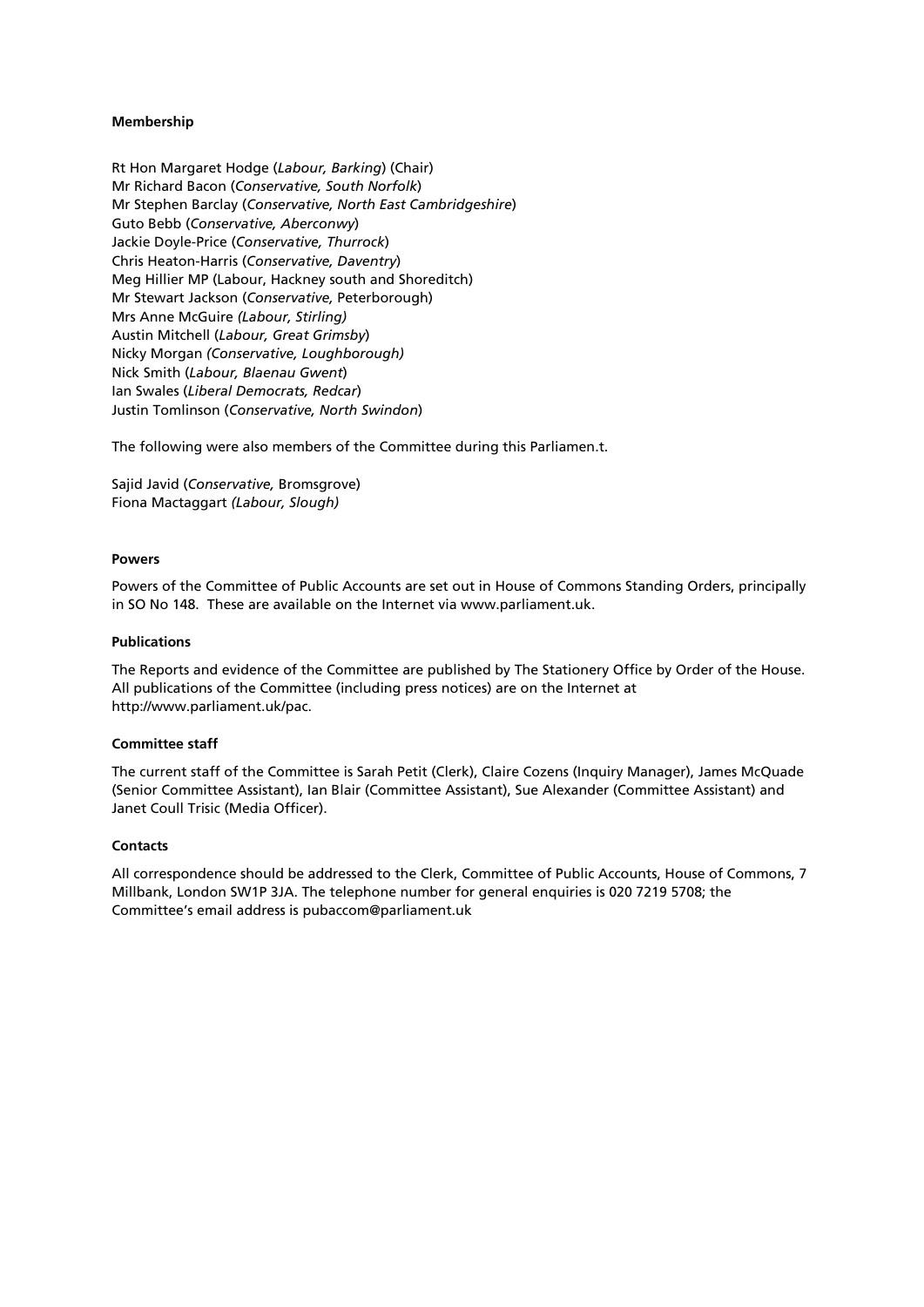#### **13 May 2013**

Members present:

Mrs Margaret Hodge, in the Chair

Guto Bebb Chris Heaton-Harris Meg Hillier Mr Stewart Jackson

Fiona Mactaggart Nick Smith Justin Tomlinson

#### *1. Forward programme*

The Committee considered this matter.

Resolved, That the Committee hold an Awayday at Dorneywood House to discuss working practices.

#### **2. FiRe Control**

Amyas Morse, Comptroller and Auditor General, Gabrielle Cohen, Assistant Auditor General and David Corner, Director, were in attendance.

Marius Gallaher, Alternate Treasury Officer of Accounts, HM Treasury, was in attendance.

*Ordered*, That the following written evidence relating to the *FiReControl* inquiry be reported to the House for publication on the internet: Department for Communities and Local Government.

Sir Bob Kerslake, Permanent Secretary, Department for Communities and Local Government, John Bonney, Chief Fire Officer of Hampshire Fire and Rescue Authority, Paul Hancock, Chief Fire Officer, Cheshire Fire and Rescue Authority, and Peter Holland, Chief Fire and Rescue Adviser, gave oral evidence.

#### **3. Early action: landscape review**

Draft Report, (Early action: landscape review), proposed by the Chair, brought up and read.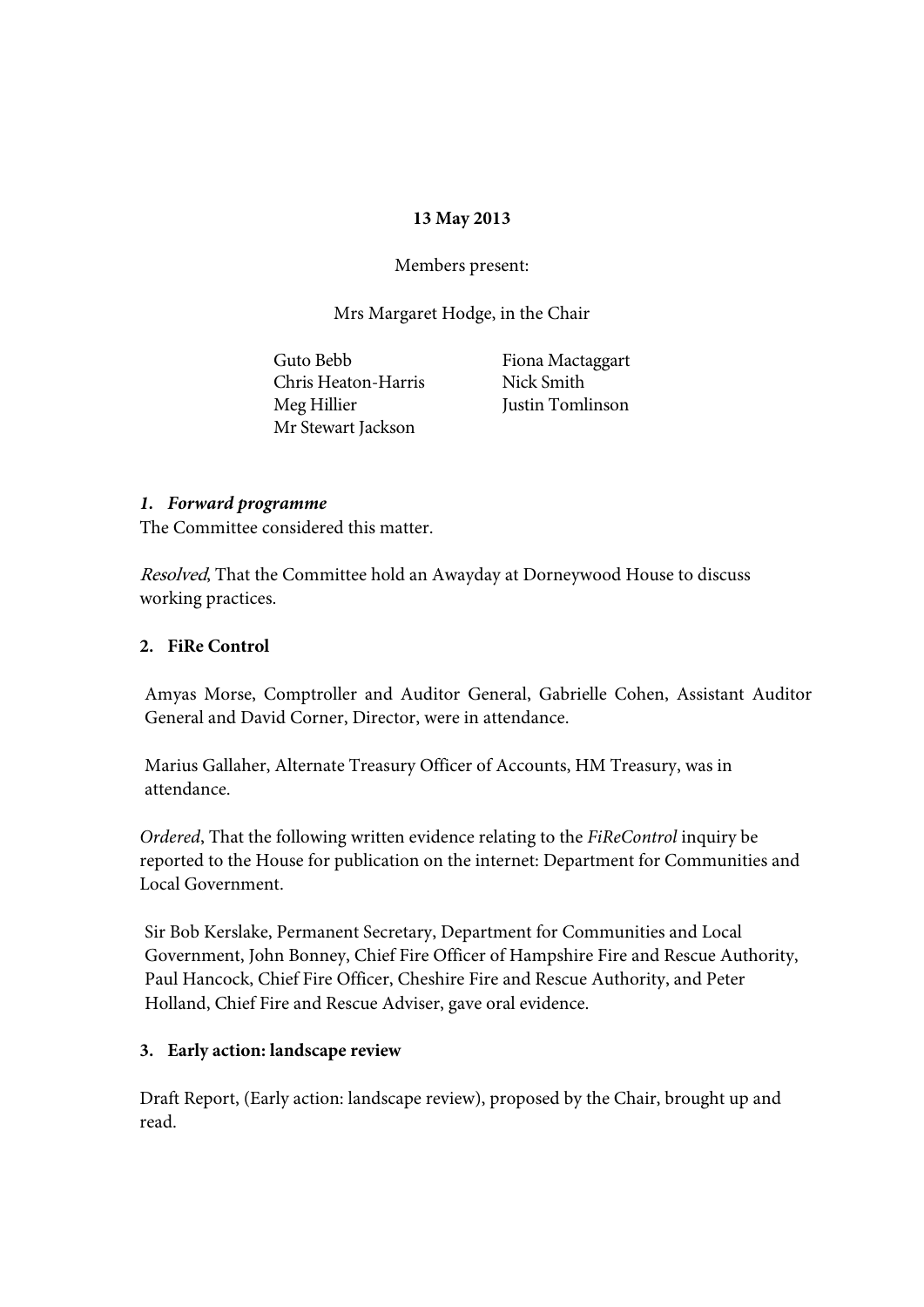*The draft report was agreed to; the formal minutes relating to the Report are published in the* Second *report of the Committee, HC* 133 {including HC 1007 of Session 2012-13]

### **4. DCLG: Financial sustainability of local authorities**

Draft Report, (Financial sustainability of local authorities), proposed by the Chair, brought up and read.

*The draft report was agreed to; the formal minutes relating to the Report are published in the Third report of the Committee, HC* 134 {including HC 1006 of Session 2012-13]

# **5. Regulating Consumer credit**

Draft Report, (Regulating Consumer credit), proposed by the Chair, brought up and read.

*The draft report was agreed to; the formal minutes relating to the Report are published in the Eighth report of the Committee, HC 165.* {including HC 866 of Session 2012-13]

# **6. HM Revenue & Customs: tax credits error and fraud**

Draft Report, (Financial sustainability of local authorities), proposed by the Chair, brought up and read.

*The draft report was agreed to; the formal minutes relating to the Report are published in the* Fourth *report of the Committee, HC* 135.

# **7. Department for Work and Pensions: Responding to change in jobcentres**

Draft Report, (Department for Work and Pensions: Responding to change in jobcentres), proposed by the Chair, brought up and read.

*The draft report was agreed to; the formal minutes relating to the Report are published in the* Fifth *report of the Committee, HC* 136.

**8. Cabinet Office: Improving government procurement and the impact of government's ICT savings initiatives**

Draft Report, (Cabinet Office: Improving government procurement and the impact of government's ICT savings initiatives), proposed by the Chair, brought up and read.

*The draft report was agreed to; the formal minutes relating to the Report are published in the Sixth report of the Committee, HC* 137.

**9. Charity Commission: the Cup Trust and tax avoidance**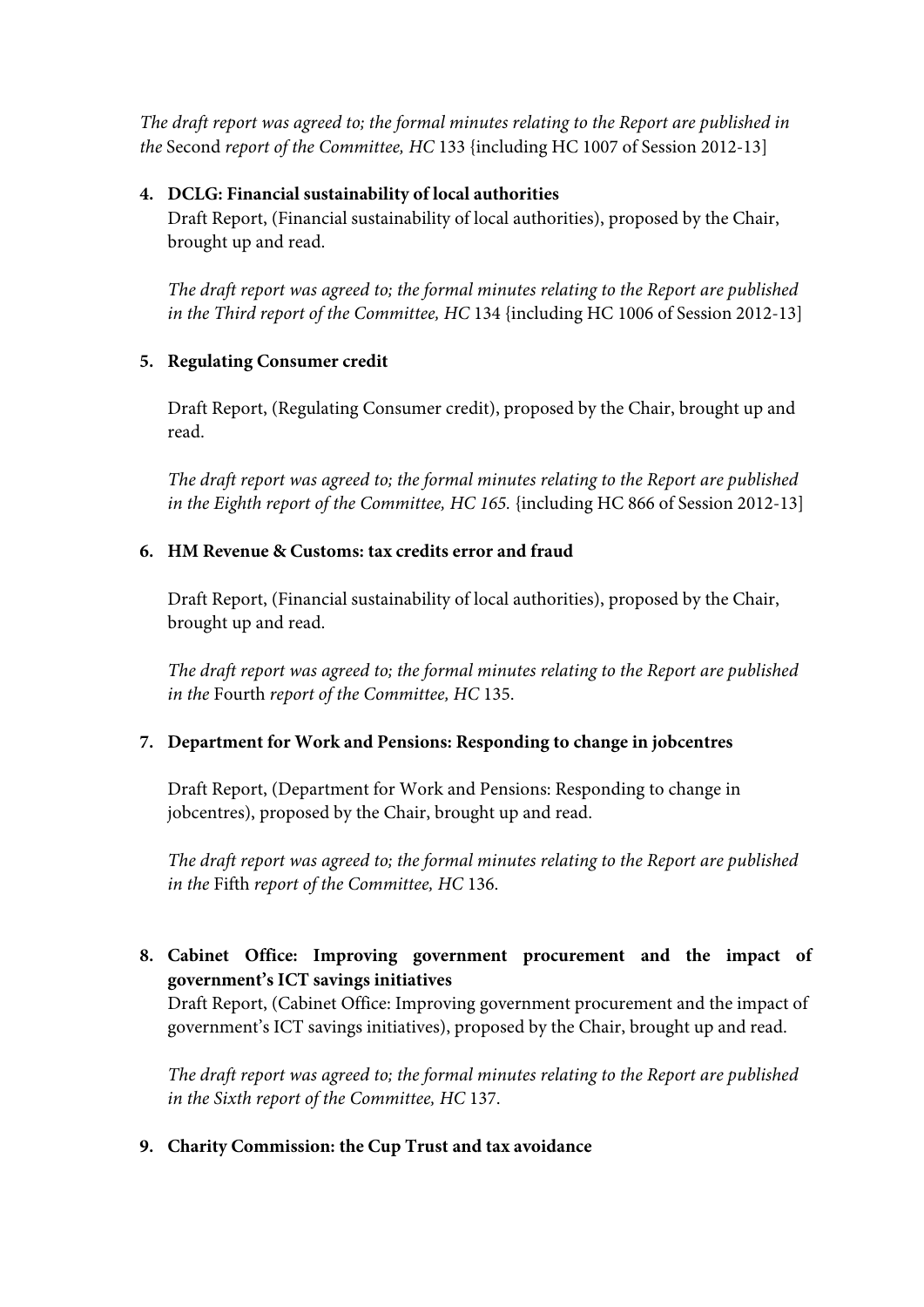Draft Report, (Charity Commission: the Cup Trust and tax avoidance), proposed by the Chair, brought up and read.

*The draft report was agreed to; the formal minutes relating to the Report are published in the Seventh report of the Committee, HC* 138.

[Adjourned till Wednesday 15 May 2012 at 2.00pm.

#### **15 May 2012**

Members present:

Mrs Margaret Hodge, in the Chair

Stephen Barclay Guto Bebb Jackie Doyel-Price Chris Heaton-Harris Meg Hillier Fiona Mactaggart Nick Smith Justin Tomlinson

#### *1. Forward programme*

The Committee considered this matter.

Resolved, That the Committee visit BBC Salford Quays, to take evidence from the BBC in connection with its inquiry into the BBC's move to Salford.

#### **2.** Equitable Life

Amyas Morse, Comptroller and Auditor General, Gabrielle Cohen, Assistant Auditor General and Steve Corbishley, Director, were in attendance.

Marius Gallaher, Alternate Treasury Officer of Accounts, HM Treasury, was in attendance.

Paul Braithwaite, General Secretary, Equitable Members Action Group, Paul Weir, Communications Director, Equitable Members Action Group, Peter Scawen, Equitable Life Trapped Annuitants, gave oral evidence.

Sir Nicholas Macpherson, Permanent Secretary, HM Treasury, Mike Williams, HM Treasury, and Jane Platt, Chief Executive, NS&I gave oral evidence.

[Adjourned till Thursday 16 May 2013 at 9.30am.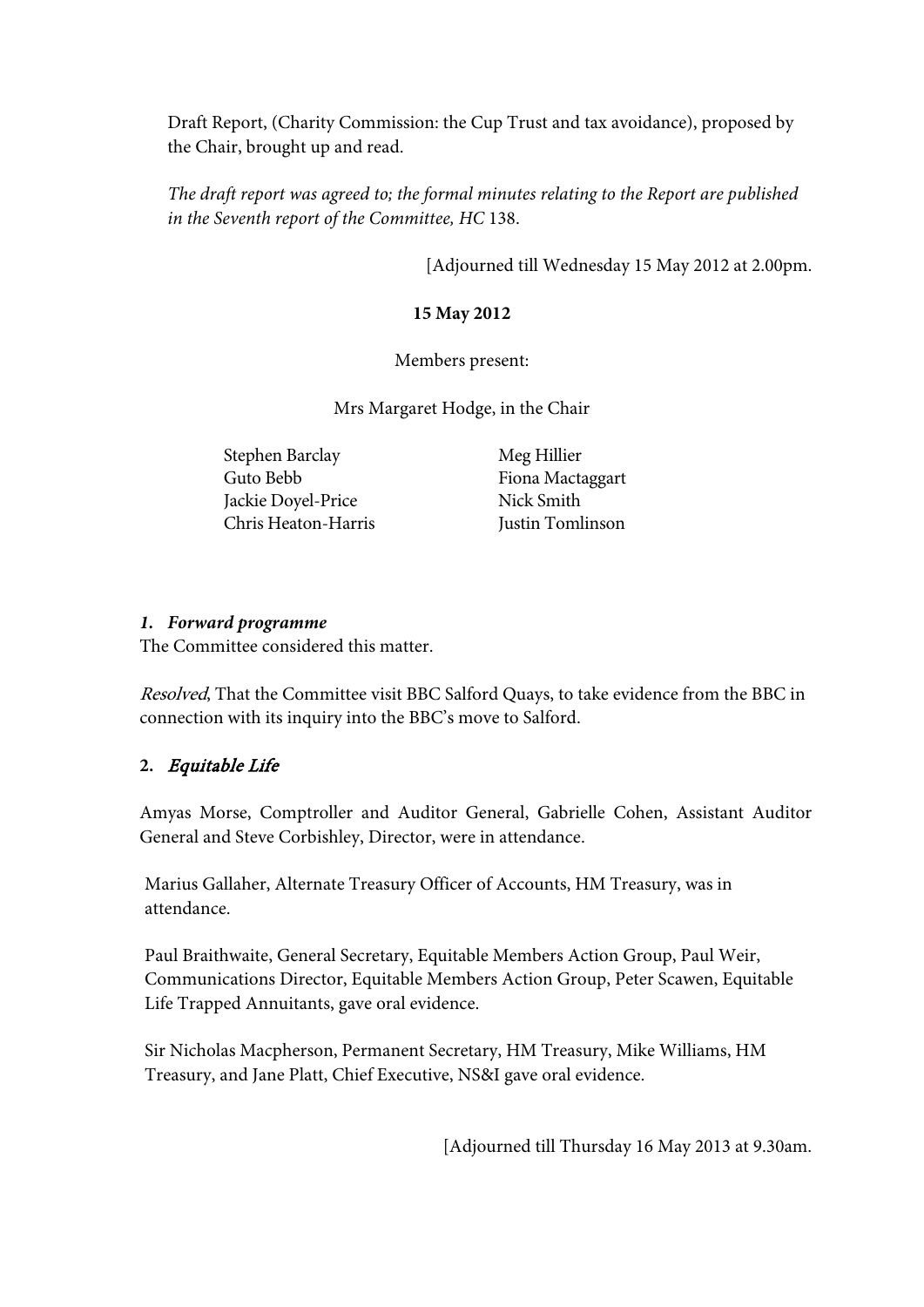#### **16 May 2013**

#### Members present:

Mrs Margaret Hodge, in the Chair

| Mr Richard Bacon    | Fiona Mactaggart   |
|---------------------|--------------------|
| Stephen Barclay     | Mr Austin Mitchell |
| Guto Bebb           | Nick Smith         |
| Jackie Doyle-Price  | Ian Swales         |
| Chris Heaton-Harris | Justin Tomlinson   |
| Meg Hillier         |                    |

#### **1.** *Tax Avoidance–Google*

Amyas Morse, Comptroller and Auditor General, Gabrielle Cohen, Assistant Auditor General and Paul Keane, Director, were in attendance.

Marius Gallagher, Alternate Treasury Officer of Accounts, was in attendance.

*Ordered*, That the following written evidence relating to *Tax Avoidance–Google* inquiry be reported to the House for publication on the internet: Google

John Dixon, head of Tax, Ernst &Young, and Matt Brittin, Vice-President for Sales and operations, Northern Ireland and central Europe, Google, gave oral evidence.

[Adjourned till Monday 20 May 2012 at 3.00pm.

#### **20 May 2013**

Members present: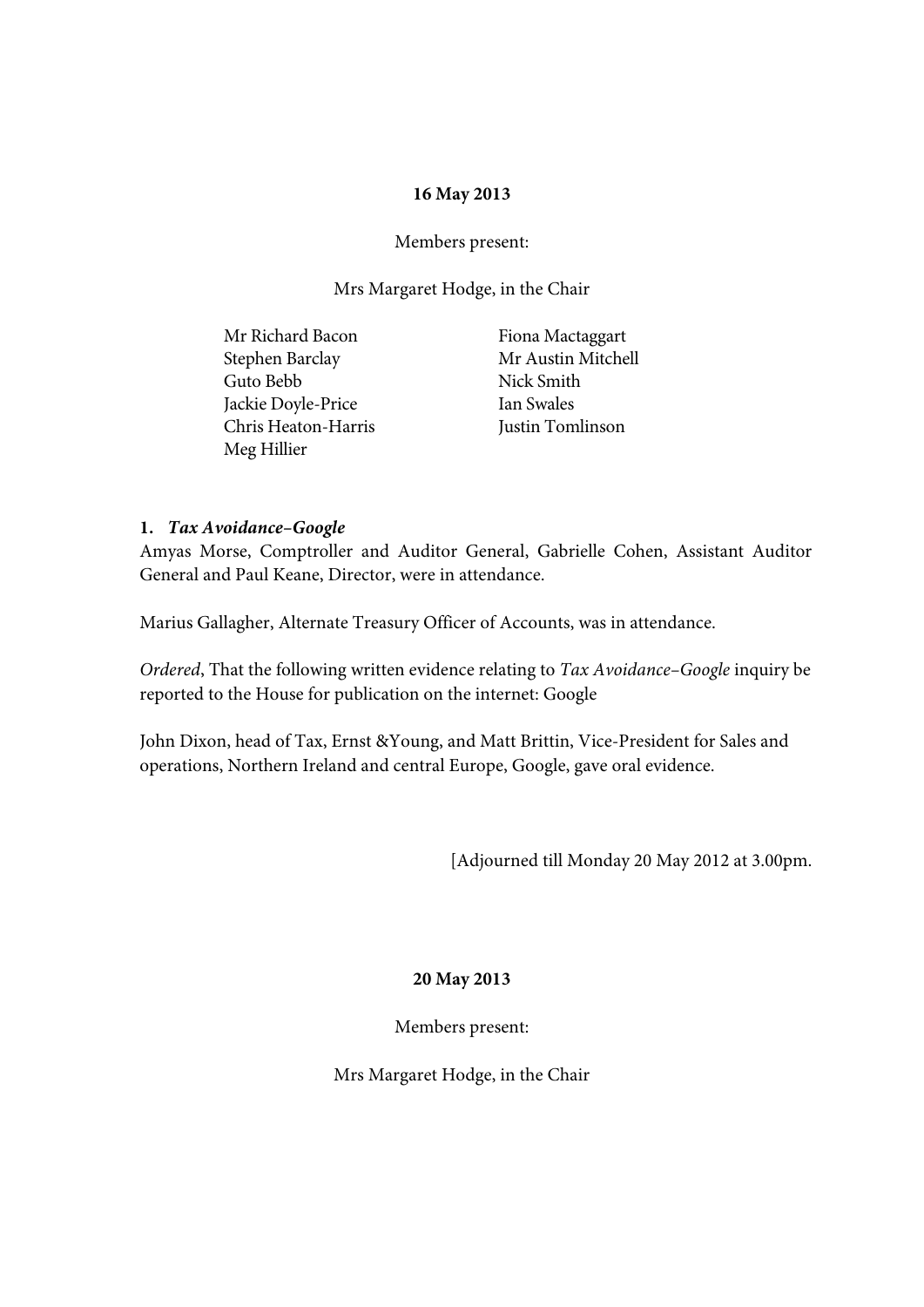Mr Richard Bacon Stephen Barclay Guto Bebb Chris Heaton-Harris Meg Hillier

Fiona Mactaggart Austin Mitchell Ian Swales Justin Tomlinson

# *1. Implementing the transparency agenda*

Amyas Morse, Comptroller and Auditor General, Gabrielle Cohen, Assistant Auditor General and Tim Banfield, Director, were in attendance.

Marius Gallaher, Alternate Treasury Officer of Accounts, HM Treasury, was in attendance.

Jon Thompson, Permanent Secretary, Bernard Gray, Chief of Defence Materiel, Air Marshal Stephen Hillier, Deputy Chief of Defence Staff (Military Capability), Ministry of Defence, gave oral evidence.

# *2. Regulating consumer credit*

Draft Report, (Regulating consumer credit), proposed by the Chair, brought up and read.

*The draft report was agreed to; the formal minutes relating to the Report are published in the* Eighth *report of the Committee, HC* 165.

[Adjourned till Monday 3 June 2013 at 3.00pm.

# **3 June 2013**

#### Members present:

Mrs Margaret Hodge, in the Chair

Mr Richard Bacon Stephen Barclay Guto Bebb Jackie Doyle-Price

FionaMactaggart Austin Mitchell Nick Smith JustinTomlinson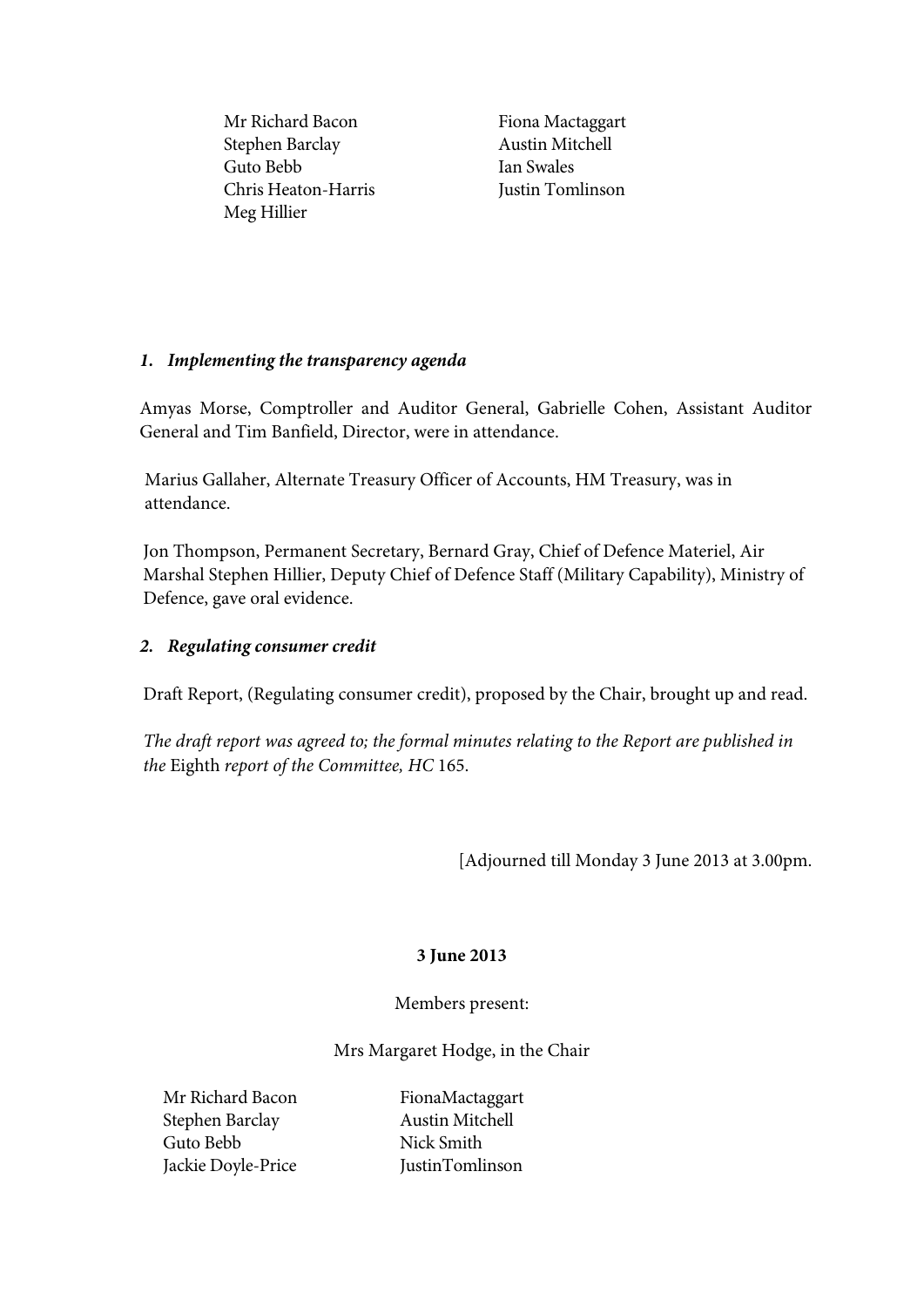Meg Hillier Mr Stewart Jackson

#### *1. Forward programme*

The Committee considered this matter.

#### *2. New Homes Bonus*

Amyas Morse, Comptroller and Auditor General, Gabrielle Cohen, Assistant Auditor General and Angela Hands, Director, were in attendance.

Marius Gallaher, Alternate Treasury Officer of Accounts, HM Treasury, was in attendance.

Sir Bob Kerslake, Permanent Secretary, Department for Communities and Local Government, Simon Ridley, Director, Local Government Finance, DCLG, and Peter Schofield, Director, General Neighbourhoods, DCLG, gave oral evidence.

[Adjourned till Wednesday 5 June 2012 at 2.00pm.

#### **5 June 2013**

Members present:

Mrs Margaret Hodge, in the Chair

Mr Richard Bacon Stephen Barclay Guto Bebb Jackie Doyle-Price Meg Hillier

Mr Stewart Jackson Fiona Mactaggart Nick Smith Justin Tomlinson

*1. Forward programme*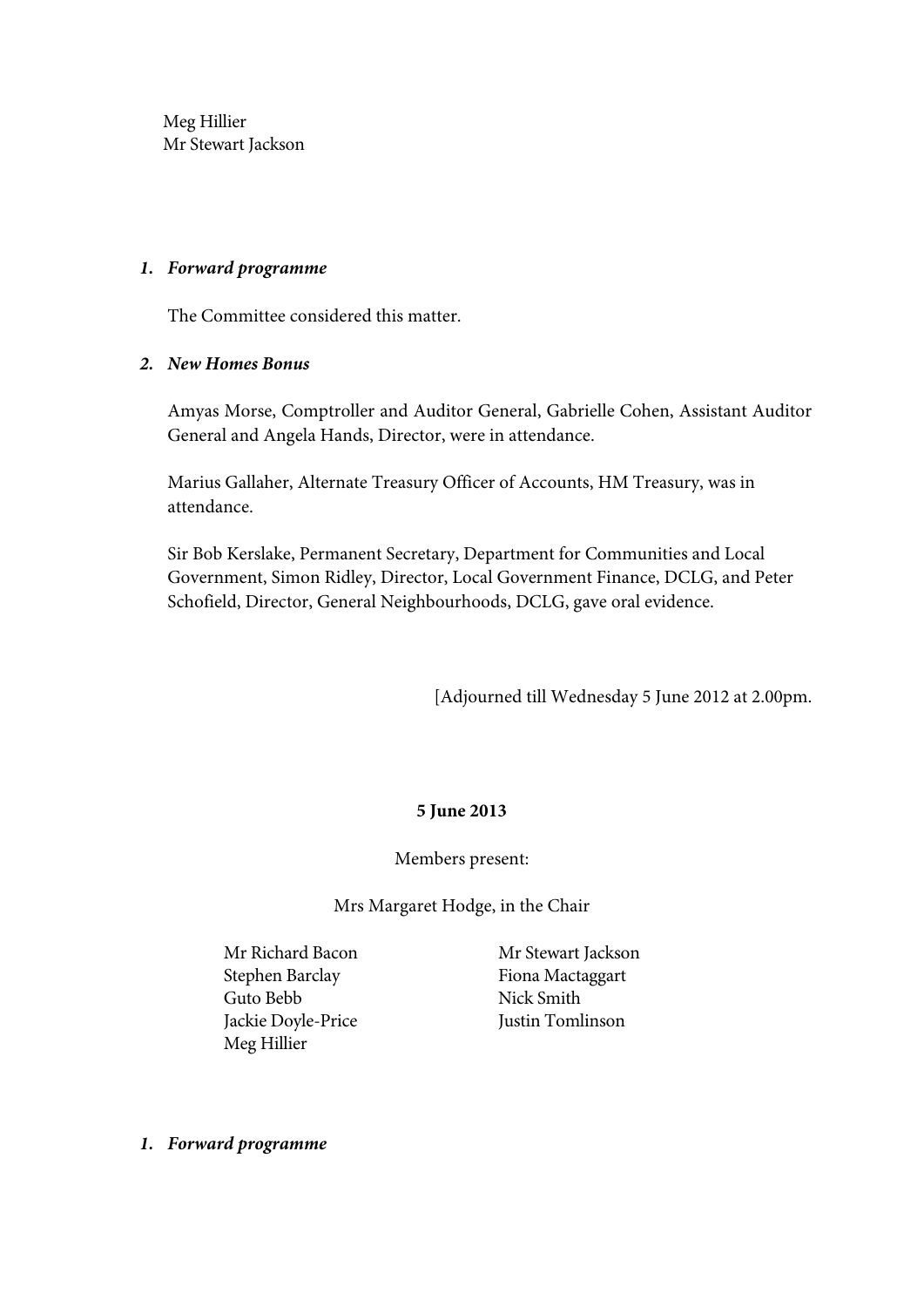The Committee considered this matter.

#### *2. Duchy of Cornwall Accounts 2011-12*

The Committee considered this matter.

*Resolved*, That the Committee visit Poundbury, Dorset, in connection with its inquiry into the Duchy of Cornwall Accounts 2012-13.

#### *3. Police procurement*

Amyas Morse, Comptroller and Auditor General, Gabrielle Cohen, Assistant Auditor General and Louise Bladen, Director, were in attendance.

Marius Gallaher, Alternate Treasury Officer of Accounts, HM Treasury, was in attendance.

Mark Sedwill, Permanent Secretary, Home Office, Stephen Rimmer, Director General, Crime and Policing, Home Office, and John Fernau, Commercial Director, Home Office, gave oral evidence.

[Adjourned till Monday 10 June 2012 at 3.00pm.

#### **10 June 2013**

Members present:

Mrs Margaret Hodge, in the Chair

Mr Richard Bacon Guto Bebb Meg Hillier

Ian Swales Justin Tomlinson

#### *1. Forward programme*

The Committee considered this matter.

#### *2. Tax Avoidance–Google*

Draft Report, (Tax Avoidance–Google), proposed by the Chair, brought up and read.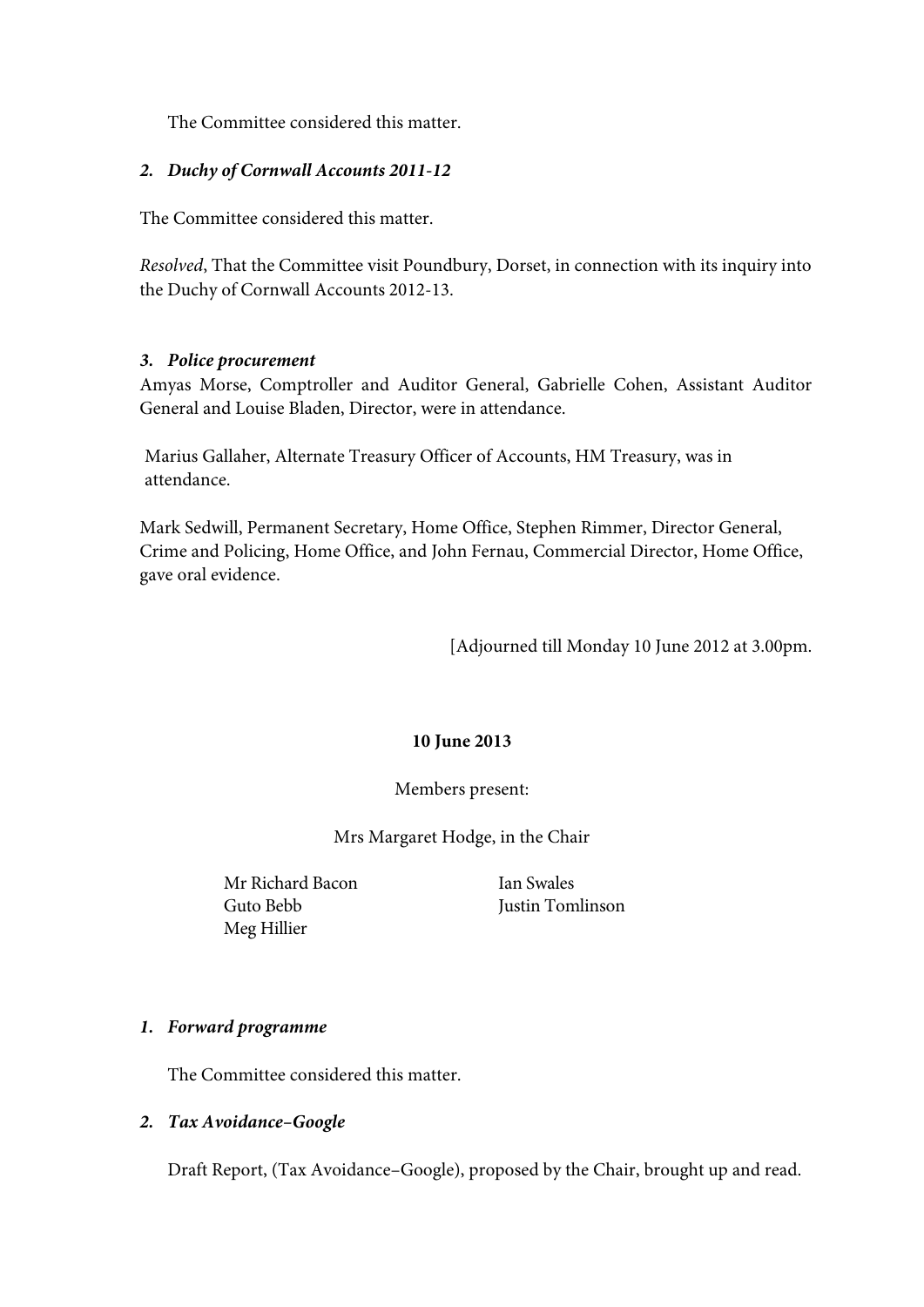*The draft report was agreed to; the formal minutes relating to the Report are published in the* Ninth *report of the Committee, HC* 112.

#### *3. Police procurement*

Amyas Morse, Comptroller and Auditor General, Gabrielle Cohen, Assistant Auditor General and Peter Gray, Director, were in attendance.

Marius Gallaher, Alternate Treasury Officer of Accounts, HM Treasury, was in attendance.

Zarin Patel, Chief Financial Officer, BBC, Peter Salmon, Director, BBC North, and Anthony Fry, trustee, BBC Trust, gave oral evidence.

[Adjourned till Wednesday 12 June 2013 at 2.00pm.

#### **12 June 2013**

#### Members present:

#### Mrs Margaret Hodge, in the Chair

Mr Richard Bacon Stephen Barclay Guto Bebb Jackie Doyle-Price Chris Heaton-Harris

Meg Hillier Mr Stewart Jackson Ian Swales Justin Tomlinson

#### *1. Forward programme*

The Committee considered this matter.

#### *2. Serious Fraud Office severance*

Draft Report, (Serious Fraud Office severance payments), proposed by the Chair, brought up and read.

*The draft report was agreed to; the formal minutes relating to the Report are published in the* Tenth *report of the Committee, HC* 360.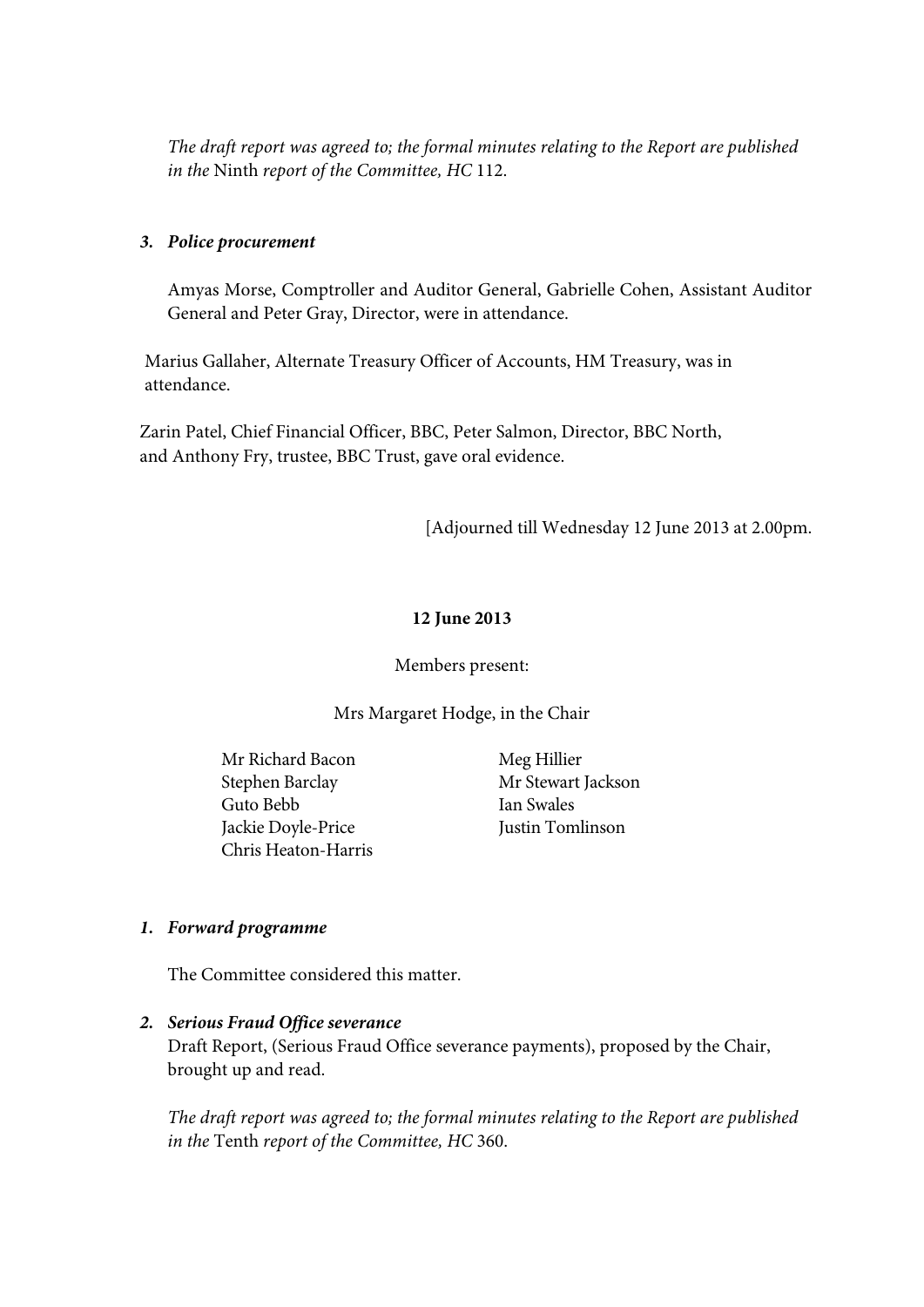#### *3. NHS Consultants*

Draft Report, (Managing NHS Consultants), proposed by the Chair, brought up and read.

*The draft report was agreed to; the formal minutes relating to the Report are published in the* Eleventh *report of the Committee, HC* 358.

# *4. National Programme for IT*

Amyas Morse, Comptroller and Auditor General, Gabrielle Cohen, Assistant Auditor General and Laura Brackwell, Director, were in attendance.

Marius Gallaher, Alternate Treasury Officer of Accounts, HM Treasury, was in attendance.

Sir David Nicholson, Chief Executive, NHS in England, Charlie Massey, Director General of External Relations, Department of Health, and Tim Donohoe, Senior Responsible Owner for Local Service Providers, Department of Health, gave oral evidence.

[Adjourned till Monday 17 Julne 2013 at 3.00pm.

#### **13 June 2013**

#### **Working practices awayday**

*The Chair, Mr Richard Bacon, Stephen Barclay, Guto Bebb, Jackie Doyle-Price, Chris Heaton-Harris, Meg Hillier, Mr Stewart Jackson, Fiona Mactaggart, Nick Smith, Ian Swales and Justin Tomlinson visited Dorneywood, House for a working practices awayday, in accordance with the Committee's decision of 13 May 2013.*

#### **17 June 2013**

#### Members present:

Mr Richard Bacon, in the Chair

Guto Bebb Jackie Doyle-Price Chris Heaton-Harris Fiona Mactaggart

Nick Smith Ian Swales Justin Tomlinson

*1. Forward programme*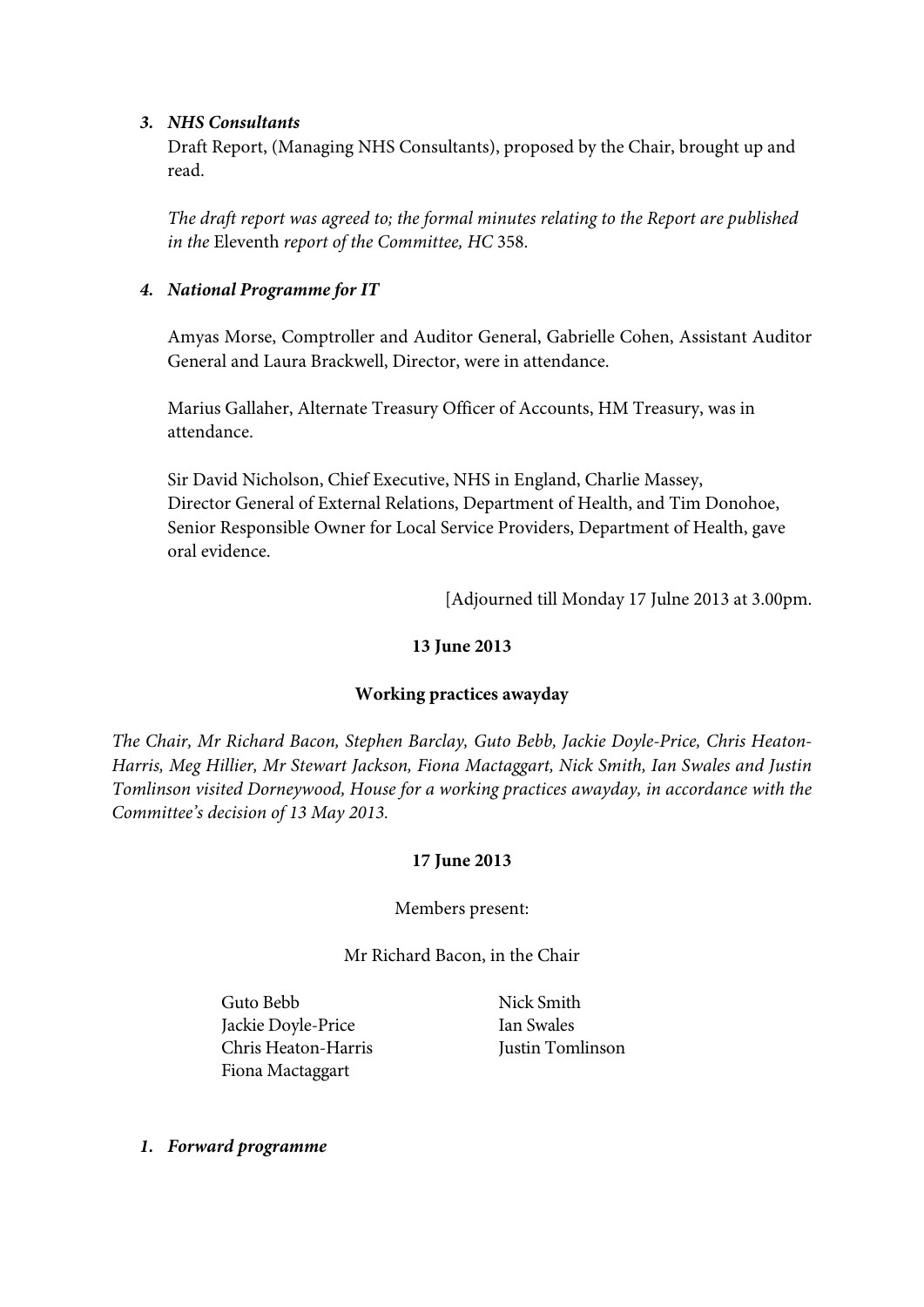The Committee considered this matter.

#### *2. Clinical trials—Tamiflu*

Amyas Morse, Comptroller and Auditor General, Ashley MacDougall, Director, and David Moon, Director, were in attendance.

Marius Gallaher, Alternate Treasury Officer of Accounts, HM Treasury, was in attendance.

*Ordered*, That the following written evidence relating to the *Clinical trials-Tamiflu*  inquiry be reported to the House for publication on the internet: Roche.

Dr Ben Goldacre, Wellcome Research Fellow in Epidemiology, and Dr Fiona Godlee, Editor in Chief, British Medical Journal, gave oral evidence.

Una O'Brien, Permanent Secretary, Department of Health, Sir Andrew Dillon, Chief Executive, National Institute for Health and Care Excellence, Professor Sir Kent Woods, Chief Executive, Medicines and Healthcare products Regulatory Agency, and Professor Dame Sally Davies, Chief Medical Officer, Department of Health, gave evidence.

[Adjourned till Wednesday 19 June 2013 at 2.00pm.

#### **19 June 2012**

#### Members present:

Mrs Margaret Hodge, in the Chair

- Stephen Barclay Guto Bebb Jackie Doyle-Price Chris Heaton-Harris Meg Hillier
- Fiona Mactaggart Nick Smith Ian Swales Justin Tomlinson

#### *1. Forward programme*

The Committee considered this matter.

#### *2. Capital funding for new school places*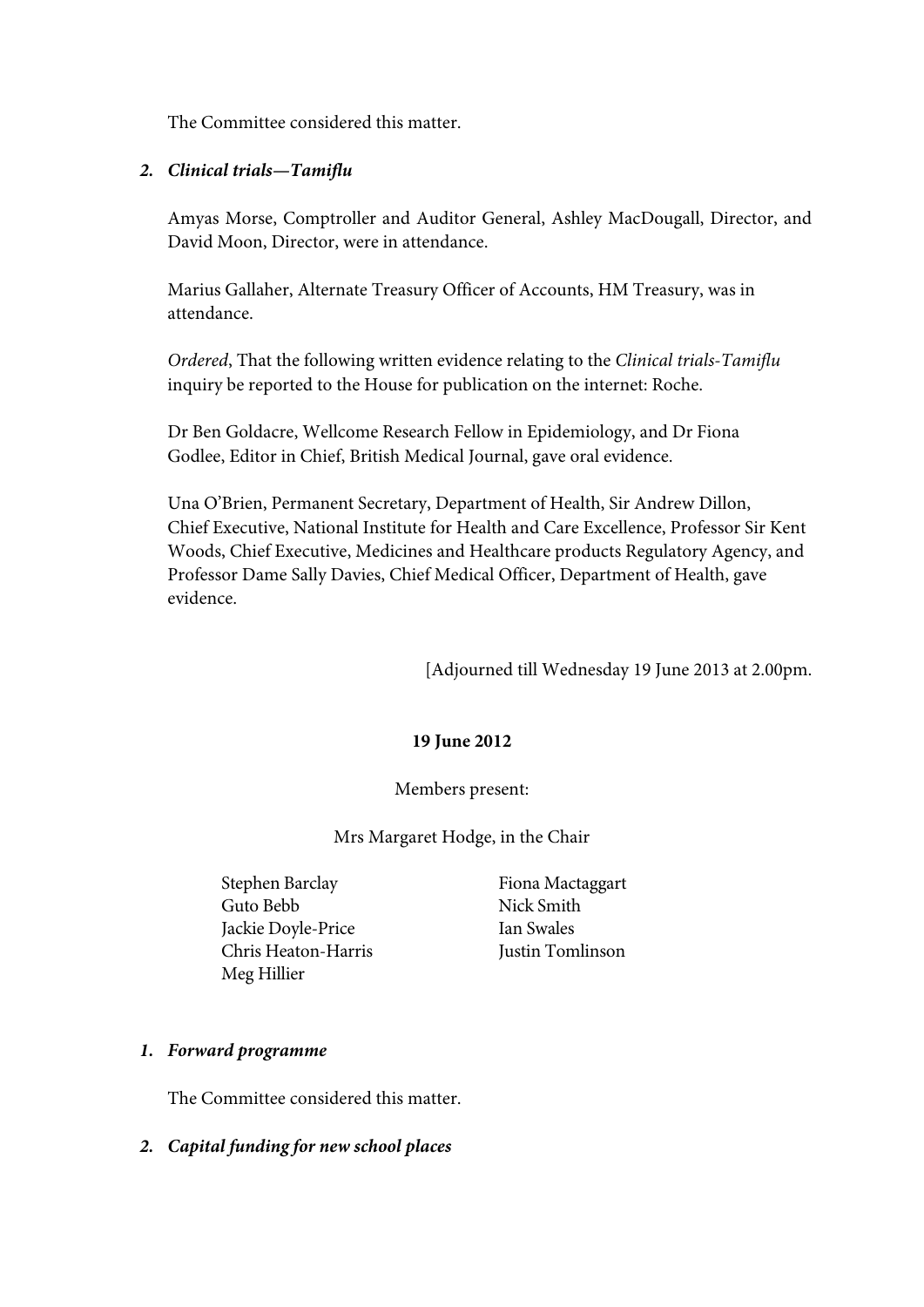Draft Report, (Capital funding for new school places), proposed by the Chair, brought up and read.

*The draft report was agreed to; the formal minutes relating to the Report are published in the* Twelfth *report of the Committee, HC* 359.

#### *3. Thameslink*

Amyas Morse, Comptroller and Auditor General, Gabrielle Cohen, Assistant Auditor General and Geraldine Barker, Director, were in attendance.

Marius Gallaher, Alternate Treasury Officer of Accounts, HM Treasury, was in attendance.

Philip Rutnam, Permanent Secretary, Department for Transport, Michael Hurn, Director Rail Projects, Department for Transport, and David Higgins, Chief Executive, Network Rail, gave oral evidence.

[Adjourned till Monday 24 June 2012 at 3.00pm.

#### **24 June 2013**

Members present:

Mrs Margaret Hodge, in the Chair

Guto Bebb Jackie Doyle-Price Chris Heaton-Harris Meg Hillier

Stewart Jackson Fiona Mactaggart Nick Smith Justin Tomlinson

#### *1. Forward programme*

The Committee considered this matter.

#### *2. Tobacco smuggling*

Amyas Morse, Comptroller and Auditor General, Gabrielle Cohen, Assistant Auditor General and Paul Keane, Director, were in attendance.

Marius Gallaher, Alternate Treasury Officer of Accounts, HM Treasury, was in attendance.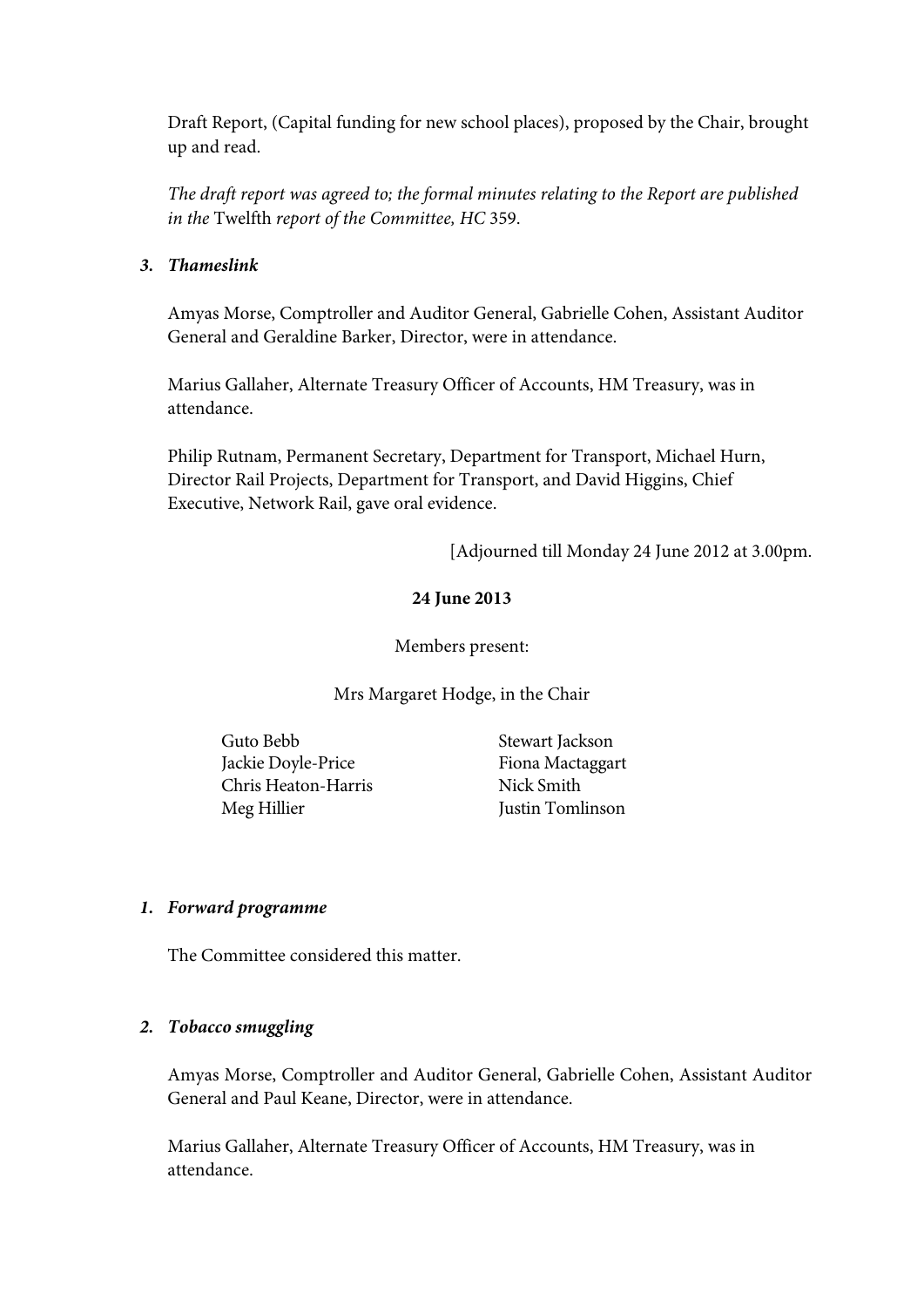Lin Homer, Permanent Secretary, HM Revenue and Customs, Sir Charles Montgomery, Director General, Border Force, Jennie Granger, Director General, Enforcement and Compliance, HMRC, and Kevin Franklin, Director, National Customs Operations, Border Force, gave oral evidence.

# *3. FiRe Control: Update report*

Draft Report, (FiReControl: Update report), proposed by the Chair, brought up and read.

*The draft report was agreed to; the formal minutes relating to the Report are published in the Sixteenth report of the Committee, HC 110*.

# *4. Integration across government and Whole-Place Community Budgets*

Draft Report, (Integration across government and Whole-Place Community Budgets), proposed by the Chair, brought up and read.

*The draft report was agreed to; the formal minutes relating to the Report are published in the Fourteenth report of the Committee, HC 472*.

# *5. The provision of out of hours care in Cornwall*

Draft Report, (The provision of out of hours care in Cornwall), proposed by the Chair, brought up and read.

*The draft report was agreed to; the formal minutes relating to the Report are published in the Fifteenth report of the Committee, HC 471 [Incorporating HC 1105, Session 2012-13]*.

[Adjourned till Monday 1 July 2013 at 3.00pm.

# **1 July 2013**

Members present: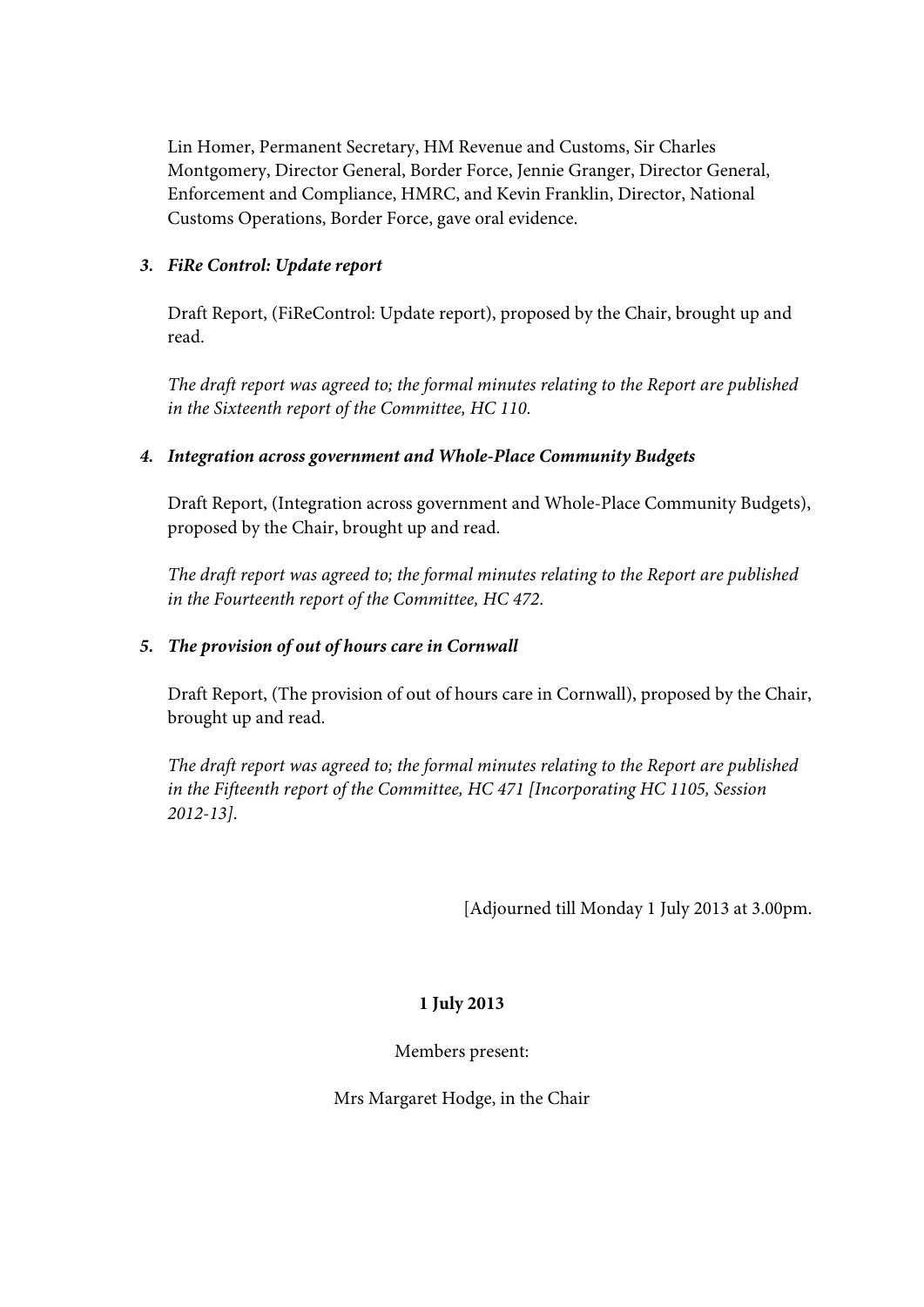Richard Bacon Guto Bebb Jackie Doyle-Price Chris Heaton-Harris Meg Hillier

Stewart Jackson Fiona Mactaggart Austin Mitchell Ian Swales Justin Tomlinson

#### *1. Forward programme*

The Committee considered this matter.

#### *2. High Speed 2*

Amyas Morse, Comptroller and Auditor General, Gabrielle Cohen, Assistant Auditor General and Geraldine Barker, Director, were in attendance.

Marius Gallaher, Alternate Treasury Officer of Accounts, HM Treasury, was in attendance.

Philip Rutnam, Permanent Secretary, Department for Transport, David Prout, Director General for HS2, Department for Transport, and Alison Munro, Chief Executive, HS2 Ltd, gave oral evidence.

#### *3. Equitable Life*

Draft Report, (Equitable Life), proposed by the Chair, brought up and read.

*The draft report was agreed to; the formal minutes relating to the Report are published in the Seventeenth report of the Committee, HC 111.*

[Adjourned till Wednesday 3 July 2012 at 2.00pm.

#### **3 July 2013**

Members present: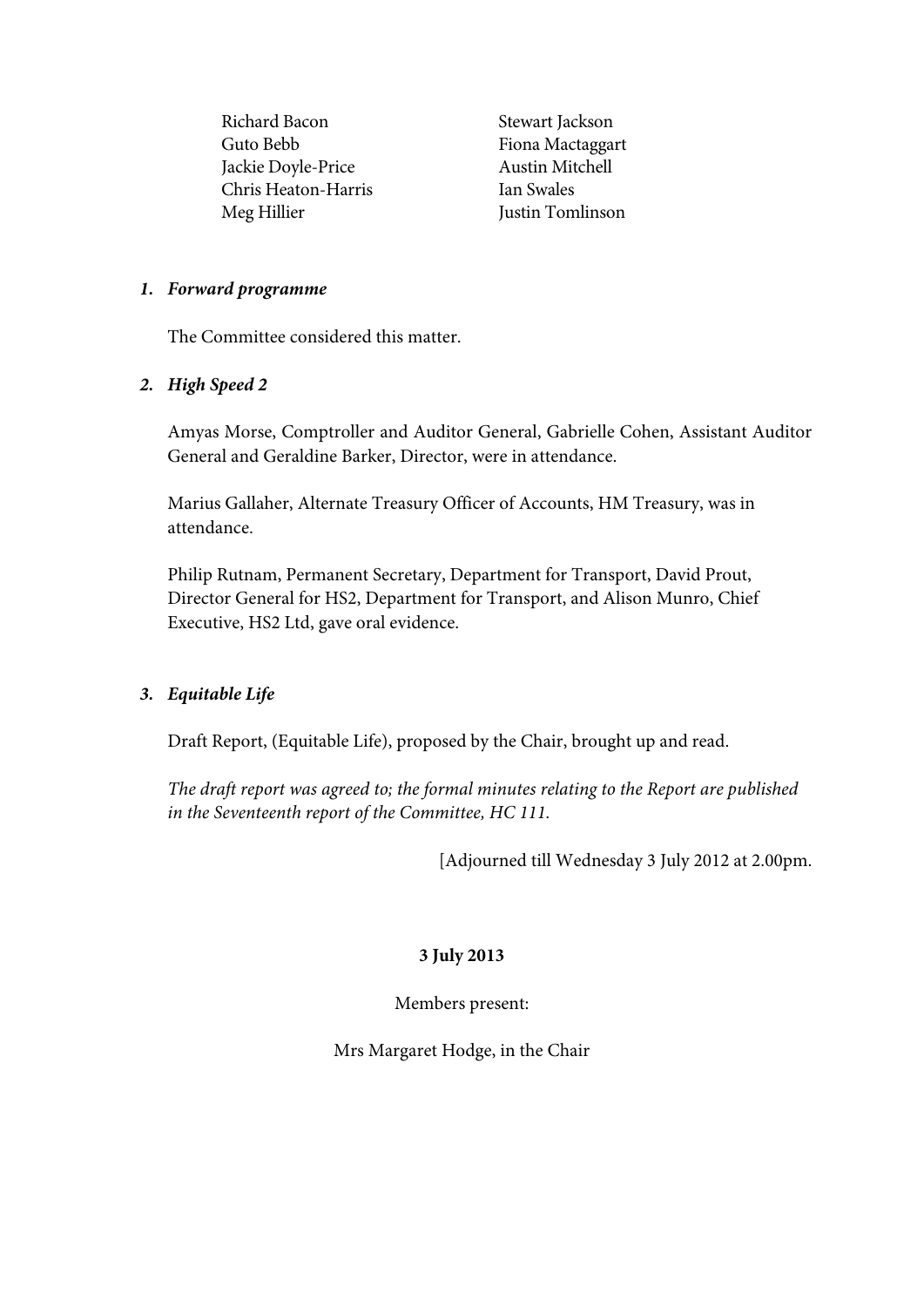Mr Richard Bacon Stephen Barclay Jackie Doyle-Price Chris Heaton-Harris Mr Stewart Jackson Austin Mitchell Ian Swales Justin Tomlinson

#### *1. Forward programme*

The Committee considered this matter.

#### *2. Confidentiality Clauses and Special Severance Payments*

Amyas Morse, Comptroller and Auditor General, Gabrielle Cohen, Assistant Auditor General and Simon Reason, Director, were in attendance.

Paula Diggle, Treasury Officer of Accounts, HM Treasury, was in attendance.

Una O'Brien, Permanent Secretary, Department of Health, Sir David Nicholson, Chief Executive, NHS England, and Sharon White, Director General, Public Services, HM Treasury, gave oral evidence.

[Adjourned till Wednesday 10 July 2013 at 2.00pm.

#### **Monday 8 July: Visit to Poundbury, Dorset**

*Mr Richard Bacon, Mr Stewart Jackson and Nick Smith visited Poundbury, Dorset, in accordance with the Committee's decision of 5 June 2013.*

#### **10 July 2013**

#### Members present:

Mrs Margaret Hodge, in the Chair

Mr Richard Bacon Stephen Barclay Guto Bebb Chris Heaton-Harris Mr Stewart Jackson

Fiona Mactaggart Austin Mitchell Nick Smith Ian Swales Justin Tomlinson

#### *1. Forward programme*

The Committee considered this matter.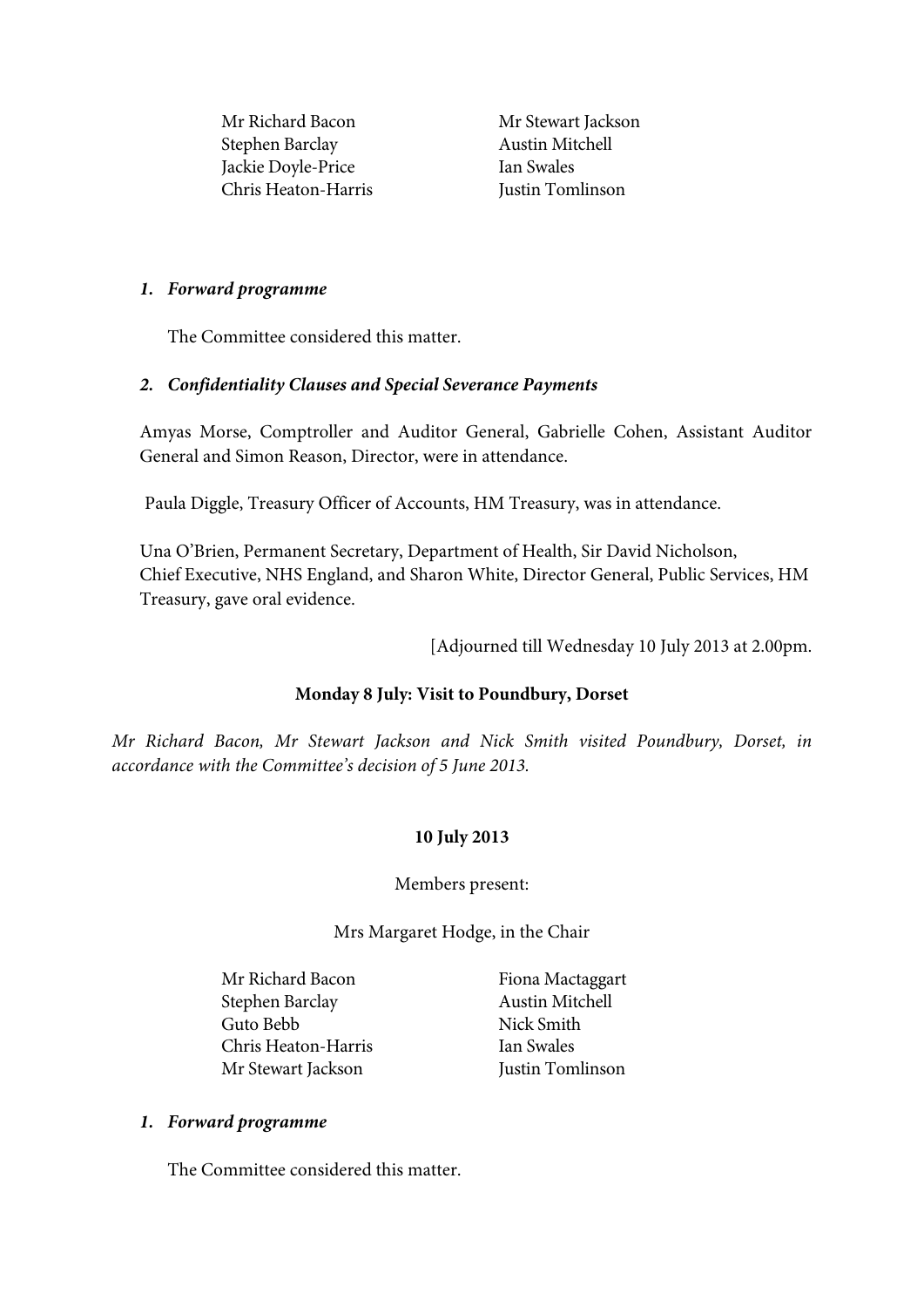# *2. BBC severance packages*

Amyas Morse, Comptroller and Auditor General, Gabrielle Cohen, Assistant Auditor General and Peter Gray, Director, were in attendance.

Marius Gallaher, Alternate Treasury Officer of Accounts, HM Treasury, was in attendance.

*Ordered*, That the following written evidence relating to the *BBC severance packages*  inquiry be reported to the House for publication on the internet: BBC and BBC Trust.

Lucy Adams, HR Director, BBC, Lord Patten of Barnes, Chairman, BBC Trust, Lord Hall of Birkenhead, Director General, BBC and Anthony Fry, BBC Trustee, gave oral evidence.

# *3. Carrier strike: the 2012 reversion decision*

Draft Report, (Carrier strike: the 2012 reversion decision), proposed by the Chair, brought up and read.

*The draft report was agreed to; the formal minutes relating to the Report are published in the Eighteenth report of the Committee, HC 113.*

[Adjourned till Monday 15 July 2013 at 3.00pm.

# **15 July 2013**

#### Members present:

Mrs Margaret Hodge, in the Chair

Mr Richard Bacon Stephen Barclay Chris Heaton-Harris Meg Hillier Mr Stewart Jackson

Fiona Mactaggart Austin Mitchell Nick Smith Ian Swales Justin Tomlinson

#### *1. Forward programme*

The Committee considered this matter.

#### *2. Duchy of Cornwall Accounts 2011-12*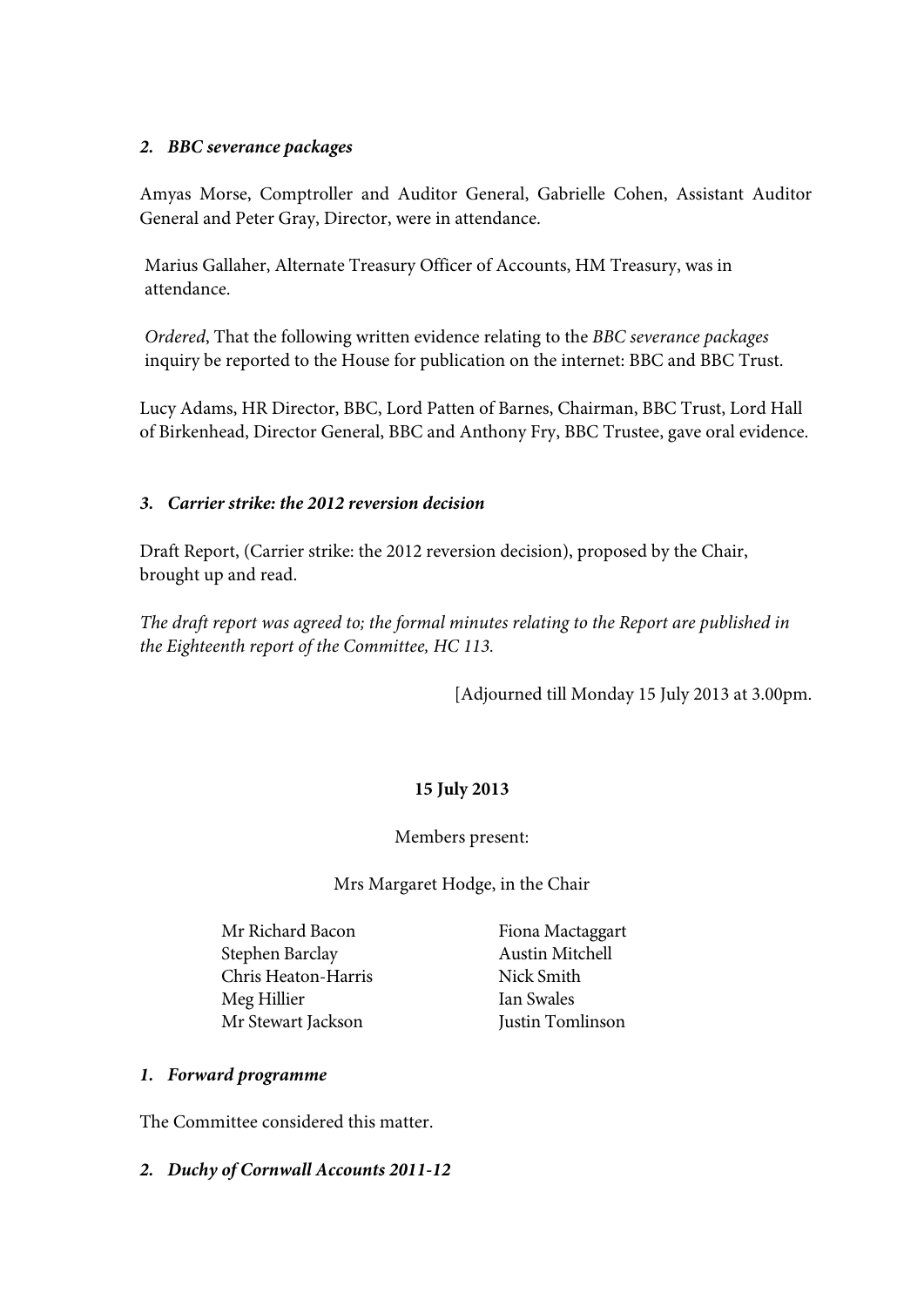Amyas Morse, Comptroller and Auditor General, Gabrielle Cohen, Assistant Auditor General and Paul Keane, Director, were in attendance.

Marius Gallaher, Alternate Treasury Officer of Accounts, HM Treasury, was in attendance.

*Ordered*, That the following written evidence relating to the *Duchy of Cornwall Accounts 2011-12* inquiry be reported to the House for publication on the internet: Republic.

William Nye, Principal Private Secretary to their Royal Highnesses the Prince of Wales and the Duchess of Cornwall, Keith Willis, Finance Director of the Duchy, and Paula Diggle, Treasury Officer of Accounts, HM Treasury, gave evidence.

# *3. National Programme for IT*

Draft Report, (National Programme for IT), proposed by the Chair, brought up and read.

*The draft report was agreed to; the formal minutes relating to the Report are published in the Nineteenth report of the Committee, HC 294.*

#### *4. The BBC's move to Salford*

Draft Report, (The BBC's move to Salford), proposed by the Chair, brought up and read.

*The draft report was agreed to; the formal minutes relating to the Report are published in the Twentieth report of the Committee, HC 293.*

[Adjourned till Wednesday 17 July 2013 at 2.00pm.

#### **17 July 2013**

#### Members present:

- Mr Richard Bacon Stephen Barclay Guto Bebb Jackie Doyle-Price Chris Heaton-Harris Meg Hillier Mr Stewart Jackson
- Sajid Javid Fiona Mactaggart Nick Smith Ian Swales Justin Tomlinson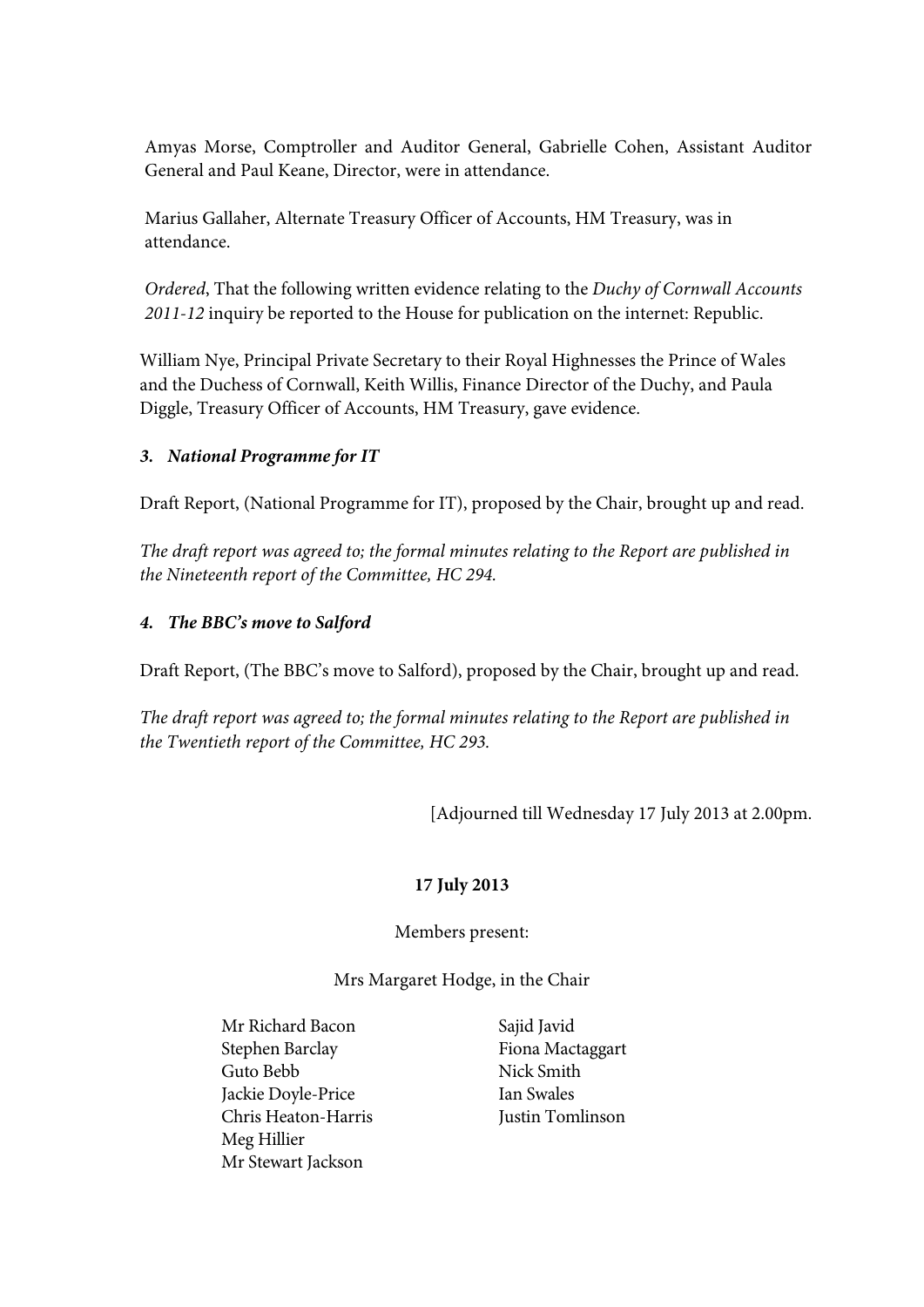### *1. Forward programme*

The Committee considered this matter.

# *2. Rural Broadband*

Amyas Morse, Comptroller and Auditor General, Gabrielle Cohen, Assistant Auditor General and David Corner, Director, were in attendance.

Marius Gallaher, Alternate Treasury Officer of Accounts, HM Treasury, was in attendance.

*Ordered*, That the following written evidence relating to the *Rural Broadband* inquiry be reported to the House for publication on the internet: VillageNetworks and UK Broadband.

Malcolm Corbett, Chief Executive Officer, Independent Networks Co-operative Association, Dido Harding, Chief Executive Officer, TalkTalk, Nicholas James, Chief Executive Officer, UK Broadband, and Sean Williams, Group Director of Strategy, Policy and Portfolio, BT Group, gave evidence.

#### *3. Police procurement*

Draft Report, (Police procurement), proposed by the Chair, brought up and read.

*The draft report was agreed to; the formal minutes relating to the Report are published in the Twenty-first report of the Committee, HC 115*

[Adjourned till Monday 2 September 2013 at 3.00pm.

# **2 September 2013**

Members present: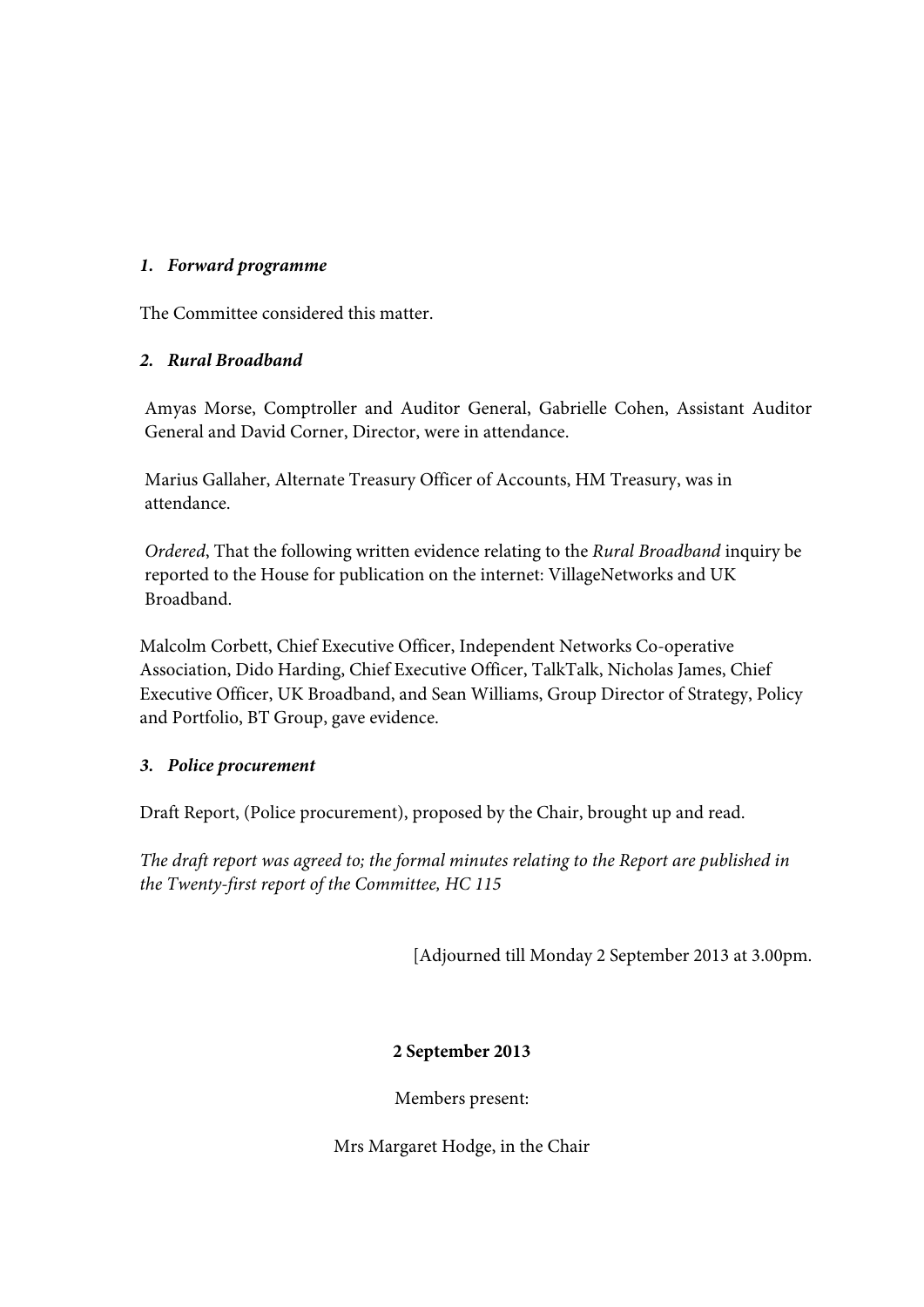Stephen Barclay Guto Bebb Jackie Doyle-Price Meg Hillier

Mr Stewart Jackson Fiona Mactaggart Nick Smith Justin Tomlinson

#### *1. Forward programme*

The Committee considered this matter.

#### *2. Customer service lines across Government*

Amyas Morse, Comptroller and Auditor General, Gabrielle Cohen, Assistant Auditor General and Andy Morrison, Director, National Audit Office, were in attendance.

Marius Gallaher, Alternate Treasury Officer of Accounts, HM Treasury, was in attendance.

*Ordered*, That the following written evidence relating to the *Customer service lines across Government* inquiry be reported to the House for publication on the internet: PCS, Ofcom and Fair Telecoms.

Ruth Owen, Director General Personal Tax, HM Revenue & Customs, Richard Heaton, Permanent Secretary, Cabinet Office, and Robert Devereux, Permanent Secretary, Department for Work and Pensions gave evidence.

#### *3. High Speed 2: a review of early programme preparation*

Draft Report, (High Speed 2: a review of early programme preparation), proposed by the Chair, brought up and read.

*The draft report was agreed to; the formal minutes relating to the Report are published in the Twenty-second report of the Committee, HC 478*

[Adjourned till Wednesday 4 September 2013 at 2.00pm.

#### **4 September 2013**

Members present: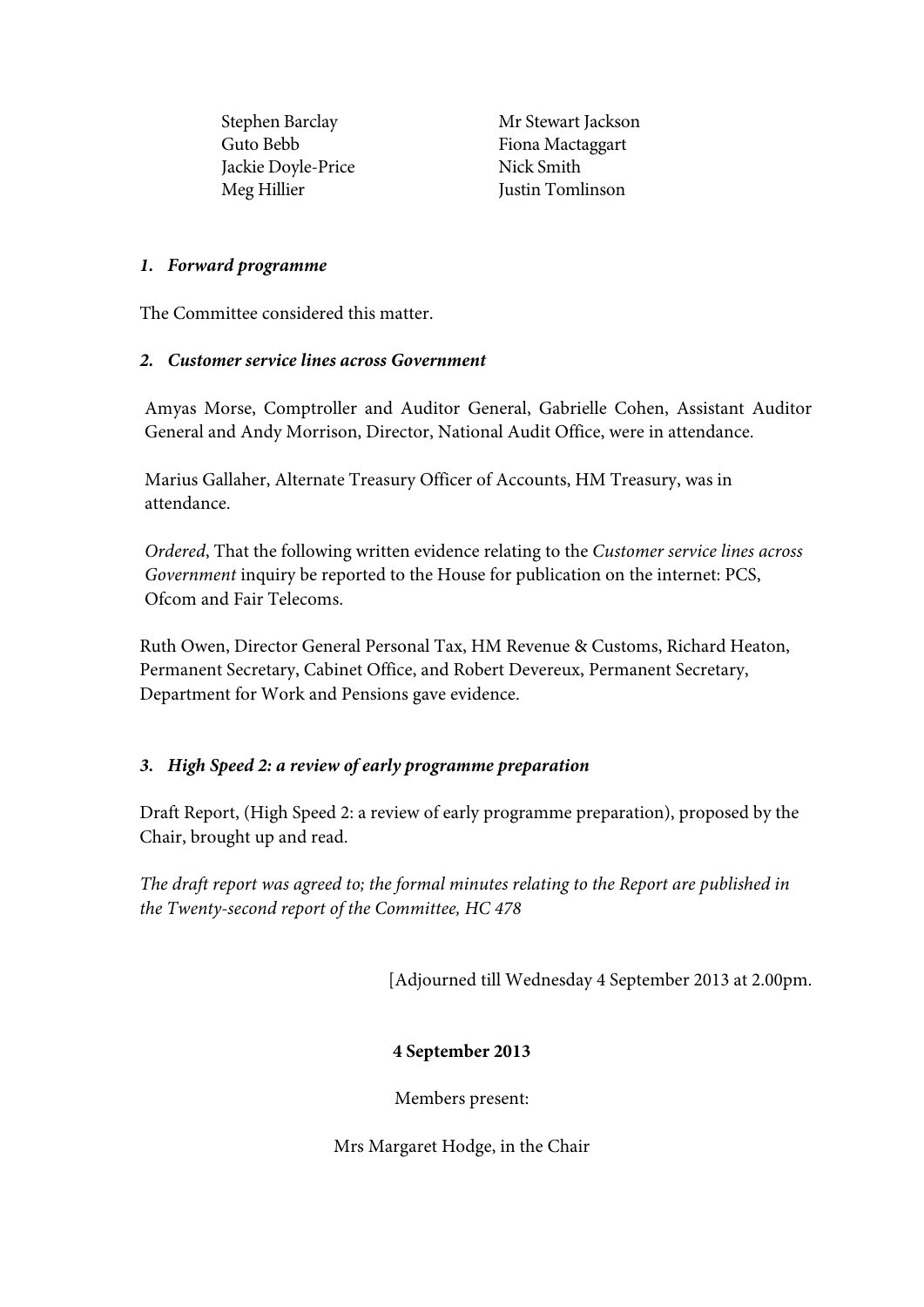Mr Richard Bacon Guto Bebb Jackie Doyle-Price Chris Heaton-Harris

Meg Hillier Fiona Mactaggart Nick Smith Justin Tomlinson

#### *1. Forward programme*

The Committee considered this matter.

#### *2. The fight against Malaria*

Amyas Morse, Comptroller and Auditor General, Gabrielle Cohen, Assistant Auditor General and Phil Gibby, Director for International Development, national Audit Office, were in attendance.

Marius Gallaher, Alternate Treasury Officer of Accounts, HM Treasury, was in attendance.

Mark Lowcock, Permanent Secretary, Liz Ditchburn, Director, Value for Money, and Chris Whitty, Chief Scientific Advisor and Director, Research & Evidence, Department for International Development, gave evidence.

#### *3. Tobacco smuggling*

Draft Report, (Tobacco smuggling), proposed by the Chair, brought up and read.

*The draft report was agreed to; the formal minutes relating to the Report are published in the Twenty-third report of the Committee, HC 297*

[Adjourned till Monday 9 September 2013 at 3.00pm.

#### **9 September 2013**

Members present:

Mrs Margaret Hodge, in the Chair

Mr Richard Bacon Stephen Barclay Guto Bebb Jackie Doyle-Price Chris Heaton-Harris

Mr Stewart Jackson Fiona Mactaggart Austin Mitchell Nick Smith Ian Swales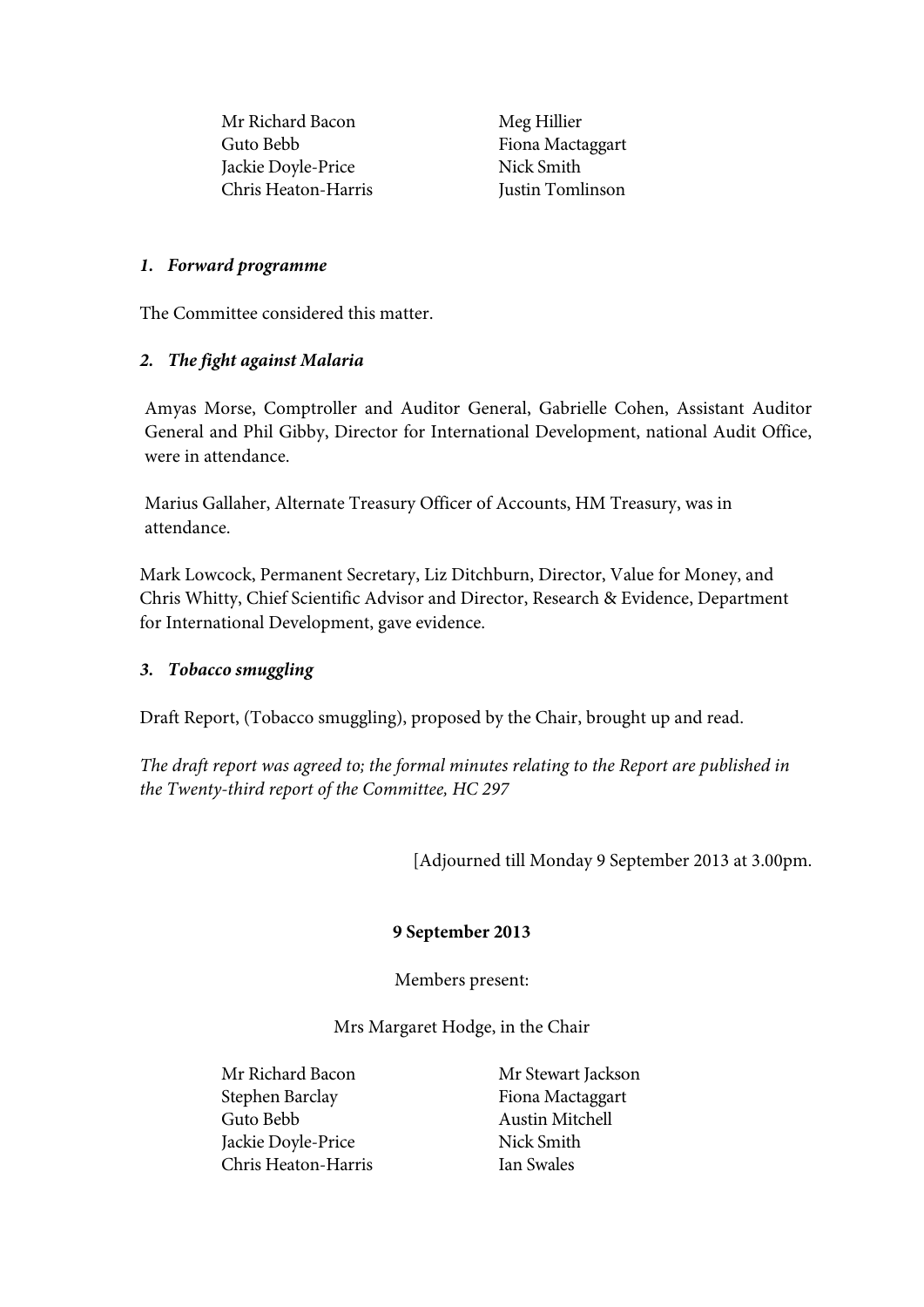Meg Hillier **Justin Tomlinson** 

#### *1. Forward programme*

The Committee considered this matter.

#### 2. *Severance payments and wider benefits for senior BBC managers*

Amyas Morse, Comptroller and Auditor General, Gabrielle Cohen, Assistant Auditor General and Peter Gray, Director, National Audit Office, were in attendance.

Marius Gallaher, Alternate Treasury Officer of Accounts, HM Treasury, was in attendance.

*Ordered*, That the following written evidence relating to *Severance payments and wider benefits for senior BBC managers* inquiry be reported to the House for publication on the internet: Mark Thompson, BBC, Sir Michael Lyons, BBC Trust and Marcus Agius.

Mark Thompson, Former Director-General, BBC, Marcus Agius, Former Chairman of the BBC Executive Board Remuneration Committee, Lord Patten, Chairman, BBC Trust, Anthony Fry, BBC Trustee, Sir Michael Lyons, Former Chairman BBC Trust, Lucy Adams, Human Resources Director, Nicholas Kroll, Director, BBC Trust, gave evidence.

[Adjourned till Wednesday 11 September 2013 at 2.00pm.

#### **11 September 2013**

Members present:

Mrs Margaret Hodge, in the Chair

Mr Richard Bacon Stephen Barclay Guto Bebb Jackie Doyle-Price Chris Heaton-Harris Meg Hillier

Mr Stewart Jackson Fiona Mactaggart Nick Smith Ian Swales Justin Tomlinson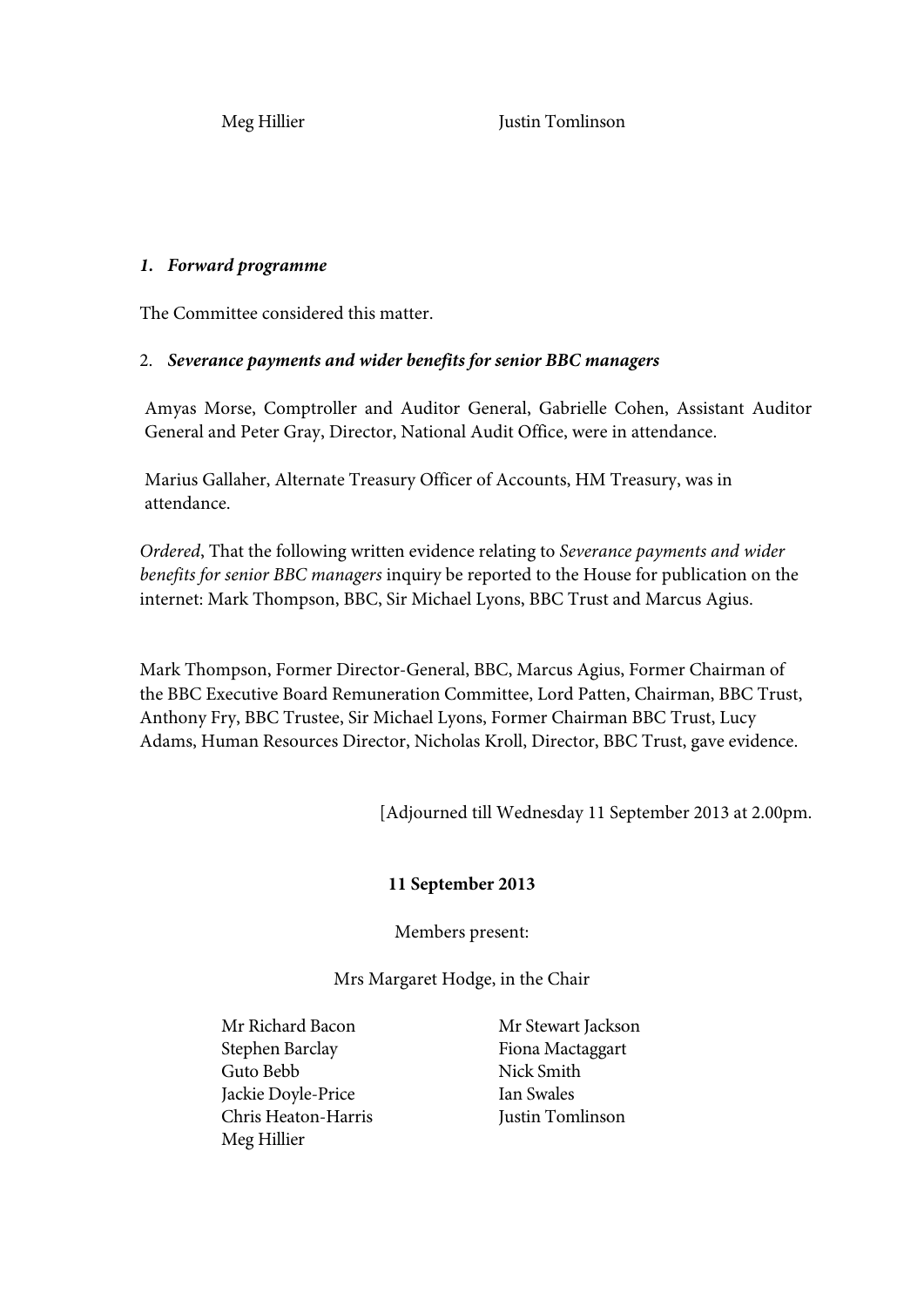#### *1. Forward programme*

The Committee considered this matter.

#### **2.** *Universal Credit*

Amyas Morse, Comptroller and Auditor General, Ed Humpherson, Assistant Auditor General and Max Tse, Director, National Audit Office, were in attendance.

Marius Gallaher, Alternate Treasury Officer of Accounts, HM Treasury, was in attendance.

*Ordered*, That the following written evidence relating to the *Universal Credit* inquiry be reported to the House for publication on the internet: Citizens Advice.

Dr Norma Wood, Interim Director General, Major Projects Authority, gave evidence.

Robert Devereux, Permanent Secretary, Department for Work and Pensions, Howard Shiplee, Director General, Universal Credit, Department for Work and Pensions, Mike Driver, Finance Director, Department for Work and Pensions, Sharon White, Director General, Public Spending, HM Treasury, chair of Major Projects Review Group for Universal Credit, gave evidence.

#### *3. The rural broadband programme*

Draft Report, (The rural broadband programme), proposed by the Chair, brought up and read.

*The draft report was agreed to; the formal minutes relating to the Report are published in the Twenty-fourth report of the Committee, HC 474*

[Adjourned till Wednesday 9 October 2013 at 2.00pm.

#### **9 October 2013**

Members present: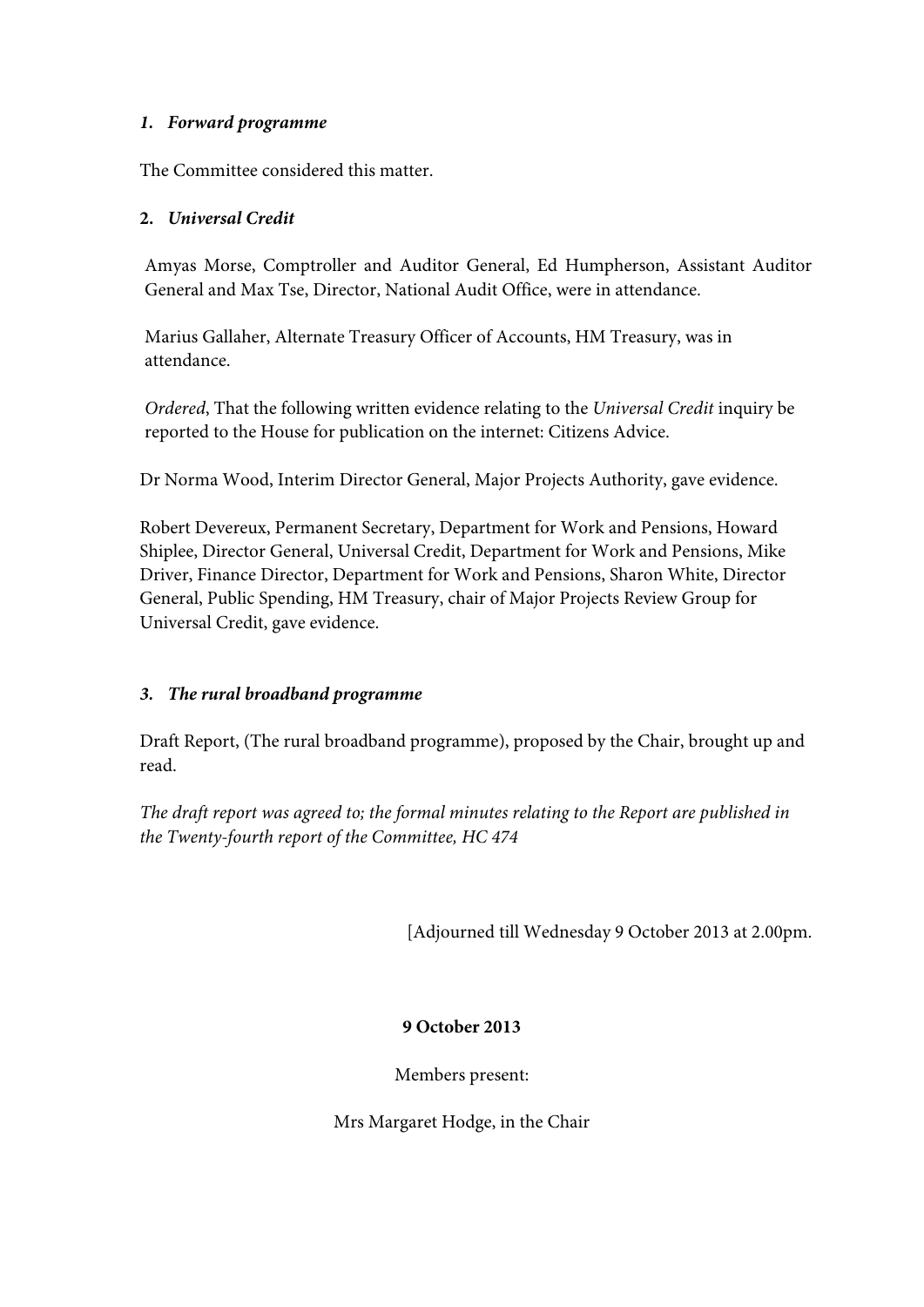Mr Richard Bacon Stephen Barclay Guto Bebb Jackie Doyle-Price Chris Heaton-Harris Meg Hillier

Mr Stewart Jackson Fiona Mactaggart Austin Mitchell Nick Smith Ian Swales Justin Tomlinson

#### *1. Forward programme*

The Committee considered this matter.

#### **2.** *UK Border Force*

Amyas Morse, Comptroller and Auditor General, Gabrielle Cohen, Assistant Auditor General and Louise Bladen, Director, National Audit Office, were in attendance.

Marius Gallaher, Alternate Treasury Officer of Accounts, HM Treasury, was in attendance.

Mark Sedwill, Permanent Secretary, Home Office, and Sir Charles Montgomery, Director General, Border Force, gave evidence.

#### **3.** *Universal Credit*

*Ordered*, That the following written evidence relating to *Universal Credit* inquiry be reported to the House for publication on the internet: Department for Work and Pensions.

#### **4.** *The fight against Malaria*

*Ordered*, That the following written evidence relating to *The fight against Malaria* inquiry be reported to the House for publication on the internet: Department for International Development.

#### **5.** *Confidentiality clauses and special severance payments*

*Ordered*, That the following written evidence relating to *Confidentiality clauses and special severance payments* inquiry be reported to the House for publication on the internet: Department of Health, HM Treasury and Sir David Nicholson.

#### **6.** *Duchy of Cornwall Accounts*

*Ordered*, That the following written evidence relating to *Duchy of Cornwall Accounts*  inquiry be reported to the House for publication on the internet: The Duchy of Cornwall,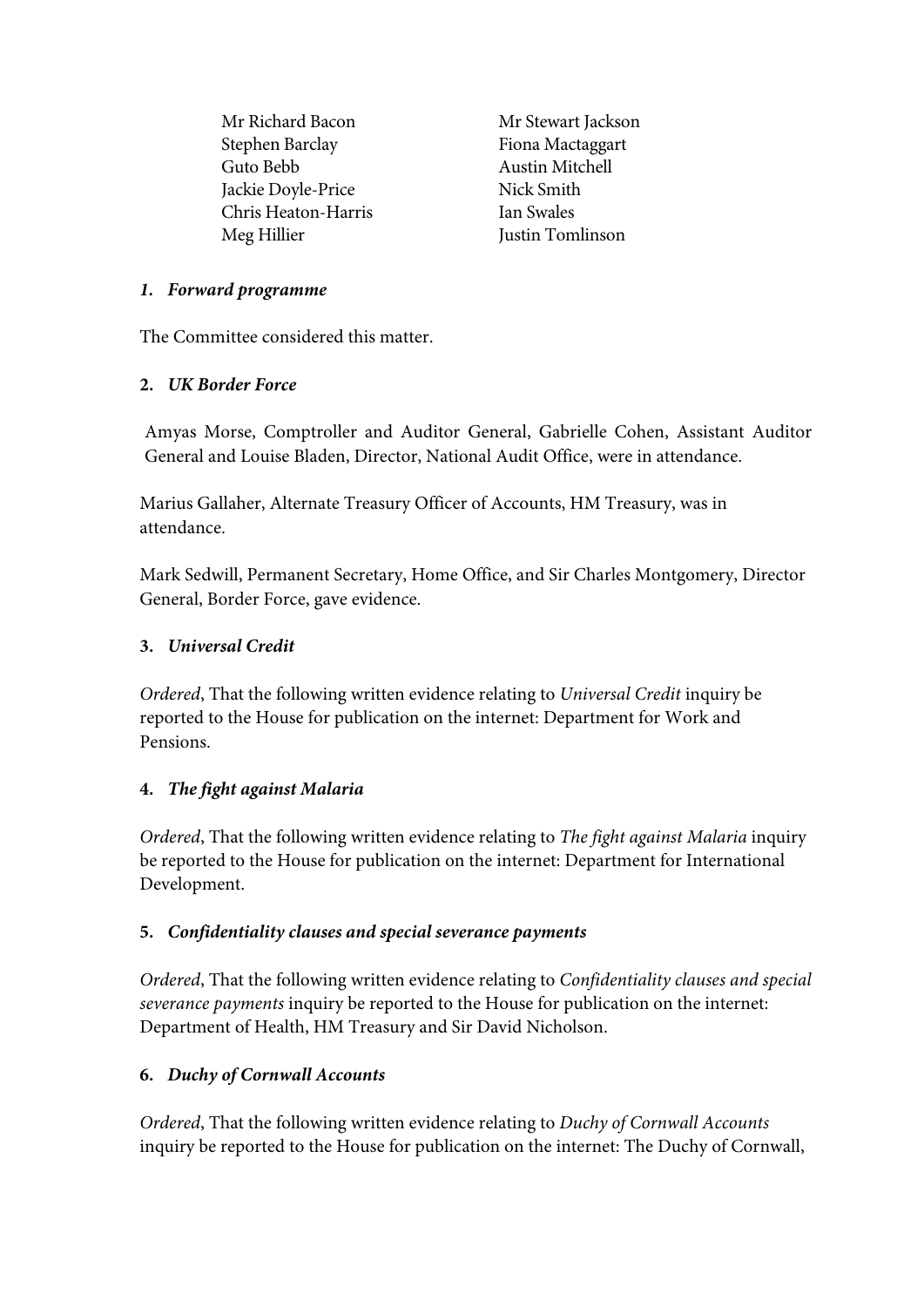The Principal Private Secretary to TRH The Prince of Wales and the Duchess of Cornwall and Republic.

# **7.** *Severance payments and wider benefits for senior BBC managers*

*Ordered*, That the following written evidence relating to *Severance payments and wider benefits for senior BBC managers* inquiry be reported to the House for publication on the internet: Lucy Adams and the BBC.

# **8.** *Progress in delivering the Thameslink programme*

*Ordered*, That the following written evidence relating to *Progress in delivering the Thameslink programme* inquiry be reported to the House for publication on the internet: Thameslink programme, Network Rail and Department for Transport.

# **9.** *Clinical trials – Tamiflu*

*Ordered*, That the following written evidence relating to *Clinical trials - Tamiflu* inquiry be reported to the House for publication on the internet: Medicines and Healthcare Products, Department of Health, Cochrane Neuraminidase Review Group and the National Institute for Health and Care Excellence.

#### **10.** *New Homes Bonus*

*Ordered*, That the following written evidence relating to *New Homes Bonus* inquiry be reported to the House for publication on the internet: DCLG

[Adjourned till Thursday 10 October 2013 at 9.30am.

#### **10 October 2013**

Members present:

Mrs Margaret Hodge, in the Chair

Mr Richard Bacon Stephen Barclay Guto Bebb Mr Stewart Jackson

Fiona Mactaggart Austin Mitchell Ian Swales Justin Tomlinson

*1. Forward programme*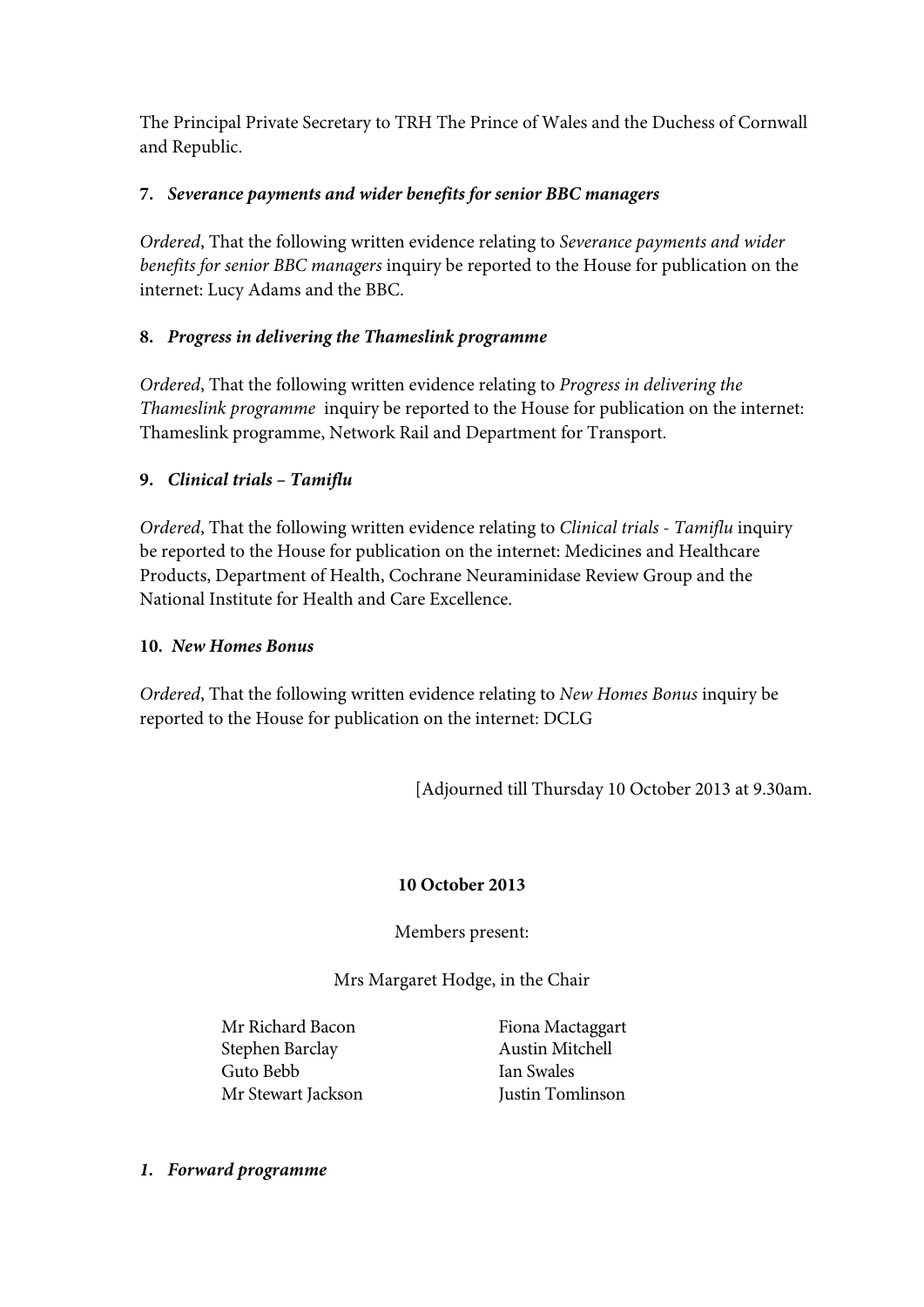The Committee considered this matter.

#### **2.** *Confidentiality clauses and special severance payments – follow-up*

Gabrielle Cohen, Assistant Auditor General and Paul Oliffe, Director, National Audit Office, were in attendance.

Marius Gallaher, Alternate Treasury Officer of Accounts, HM Treasury, was in attendance.

*Ordered*, That the following written evidence relating to *Confidentiality clauses and special severance payments – follow-up* inquiry be reported to the House for publication on the internet: HM Treasury.

Sir Bob Kerslake, Head of the Civil Service, Sir Jonathan Stephens, former Permanent Secretary, Department for Culture, Media and Sport, Jon Thompson, Permanent Secretary, Ministry of Defence, and Sharon White, Director General, Public Spending, HM Treasury, gave evidence.

[Adjourned till Monday 14 October 2013 at 3.00pm.

#### **14 October 2013**

Members present:

Mrs Margaret Hodge, in the Chair

Mr Richard Bacon Chris Heaton-Harris Mr Stewart Jackson Fiona Mactaggart

Austin Mitchell Nick Smith Ian Swales Justin Tomlinson

#### *1. Forward programme*

The Committee considered this matter.

#### **2.** *Royal Household Accounts*

Amyas Morse, Comptroller and Auditor General, Gabrielle Cohen, Assistant Auditor General and John Thorpe, Director, National Audit Office, were in attendance.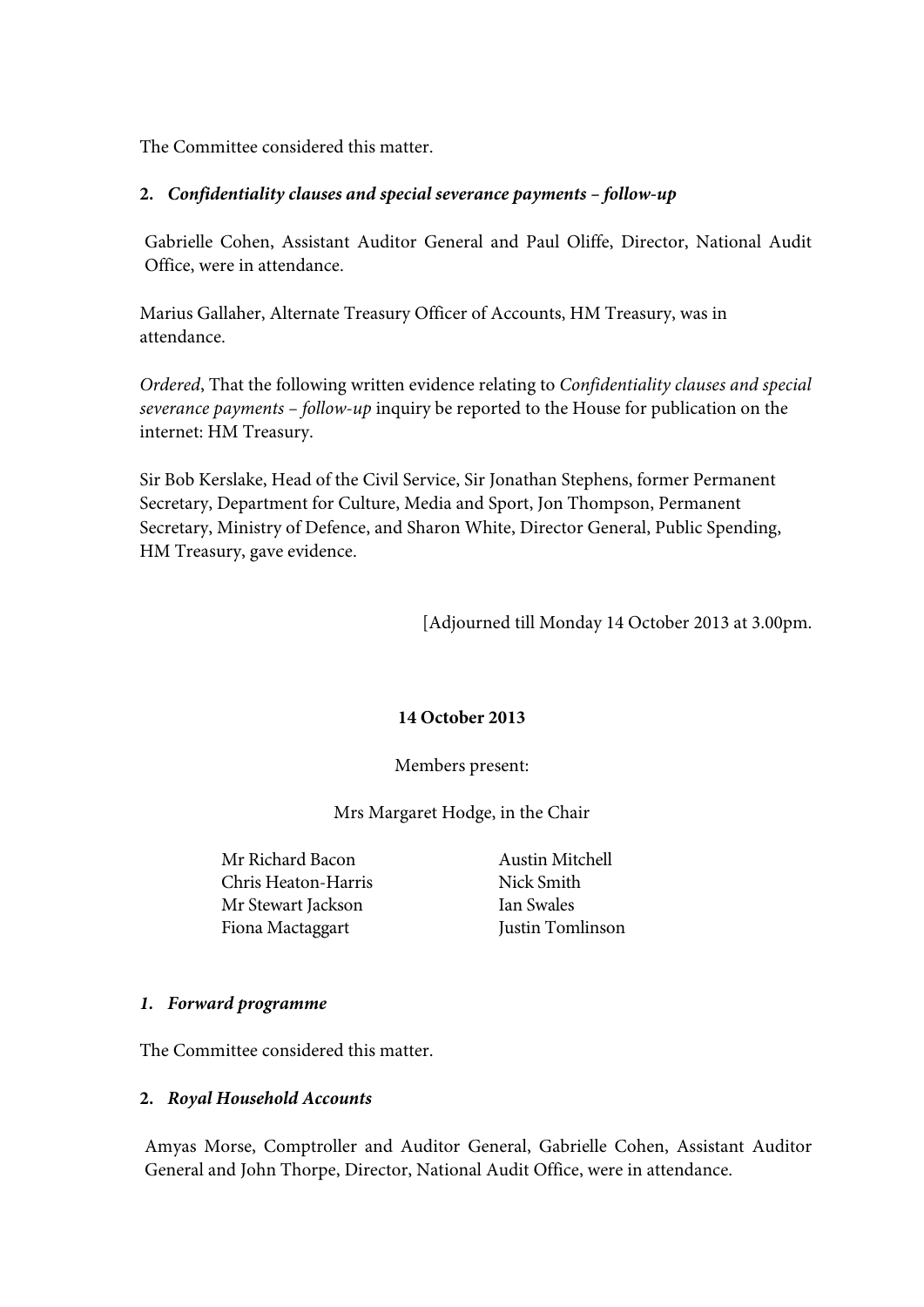Marius Gallaher, Alternate Treasury Officer of Accounts, HM Treasury, was in attendance.

Sir Alan Reid, Keeper of the Privy Purse and Treasurer to the Queen, and Mike Stevens, Deputy Treasurer to the Queen, gave evidence.

### *3. The Duchy of Cornwall*

Draft Report, (The Duchy of Cornwall), proposed by the Chair, brought up and read.

*The draft report was agreed to; the formal minutes relating to the Report are published in the Twenty-fifth report of the Committee, HC 475*.

[Adjourned till Wednesday 16 October 2013 at 2.00pm.

#### **16 October 2013**

Members present:

Mrs Margaret Hodge, in the Chair

Mr Richard Bacon Stephen Barclay Jackie Doyle-Price Meg Hillier Mr Stewart Jackson

Fiona Mactaggart Austin Mitchell Nick Smith Ian Swales Justin Tomlinson

#### *1. Forward programme*

The Committee considered this matter.

#### **2.** *HMRC Accounts 2012-13*

Amyas Morse, Comptroller and Auditor General, Gabrielle Cohen, Assistant Auditor General and Paul Keane, Director, National Audit Office, were in attendance.

Marius Gallaher, Alternate Treasury Officer of Accounts, HM Treasury, was in attendance.

Lin Homer, Permanent Secretary and Chief Executive, HM Revenue & Customs, Ruth Owen, Director General Personal Tax, HM Revenue & Customs, Simon Bowles, Chief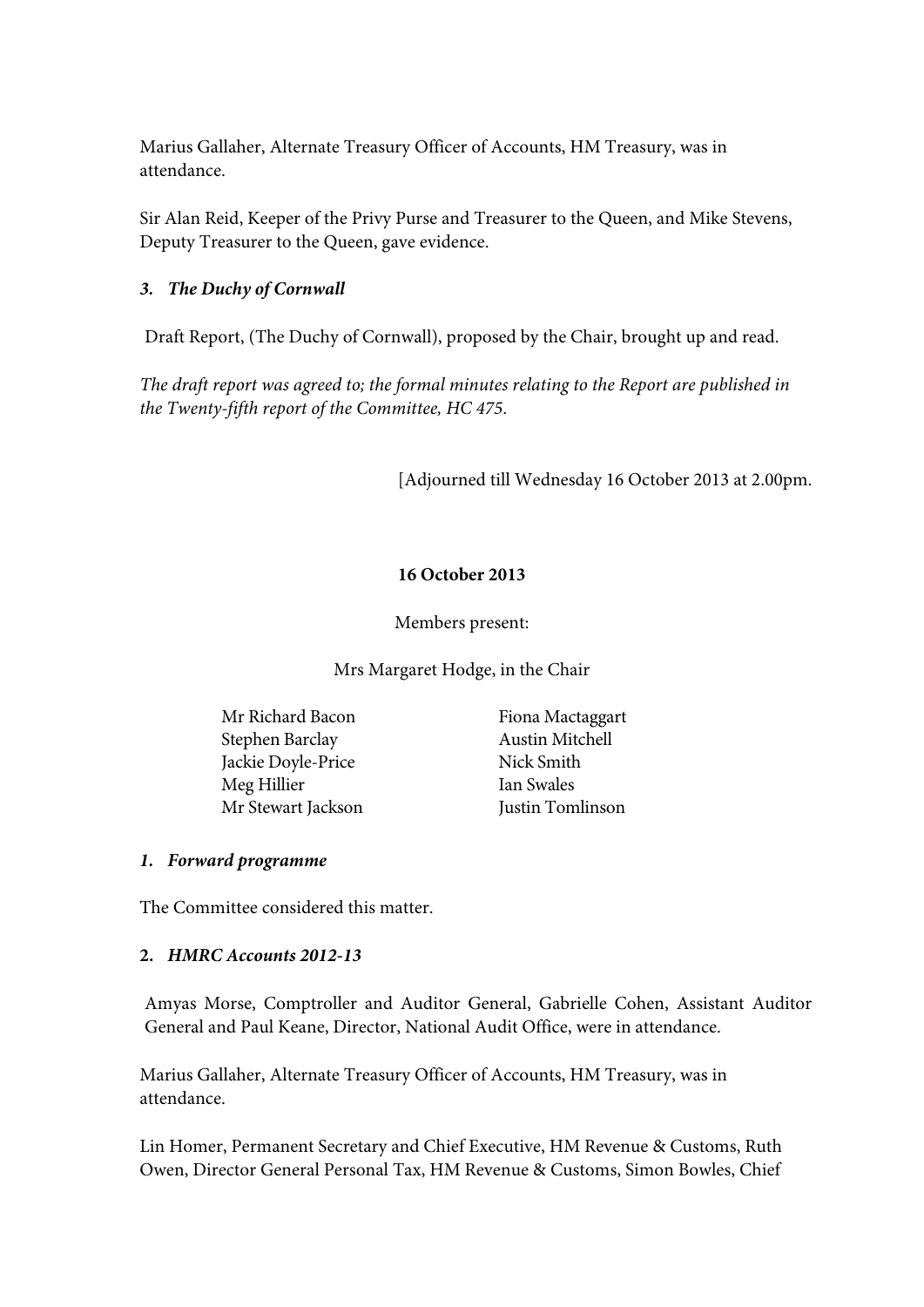Finance Officer, HM Revenue and Customs, and Nick Lodge, Director General Benefits Tax, HM Revenue & Customs, gave evidence.

[Adjourned till Monday 21 October 2013 at 3.00pm.

# **21 October 2013**

Members present:

Mrs Margaret Hodge, in the Chair

Jackie Doyle-Price Chris Heaton-Harris Mr Stewart Jackson

Fiona Mactaggart Nick Smith Justin Tomlinson

#### *1. Forward programme*

The Committee considered this matter.

# **2.** *Whole of Government Accounts*

Amyas Morse, Comptroller and Auditor General, Gabrielle Cohen, Assistant Auditor General and Steve Corbishley, Director, National Audit Office, were in attendance.

Marius Gallaher, Alternate Treasury Officer of Accounts, HM Treasury, was in attendance.

Sir Nicholas Macpherson, Permanent Secretary to the Treasury, Karen Sanderson, Deputy Director, Whole of Government Accounts, and Sharon White, Director General Public Spending (WGA Accounting Officer), gave evidence.

# *3. The fight against Malaria*

Draft Report, (The fight against Malaria), proposed by the Chair, brought up and read.

*The draft report was agreed to; the formal minutes relating to the Report are published in the Twenty-eighth report of the Committee, HC 618*

#### *4. Progress in delivering the Thameslink programme*

Draft Report, (Progress in delivering the Thameslink programme), proposed by the Chair, brought up and read.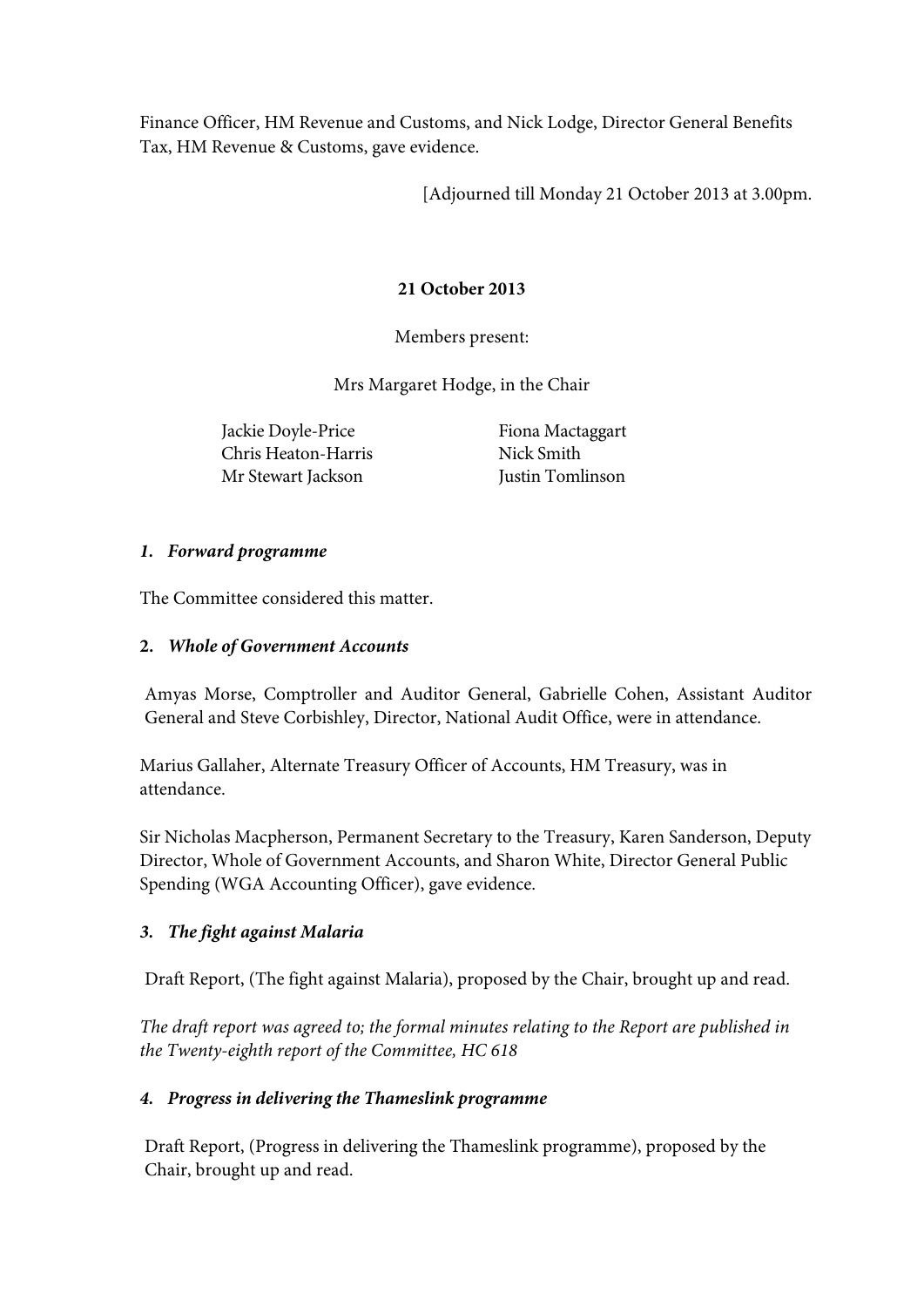*The draft report was agreed to; the formal minutes relating to the Report are published in the Twenty-sixth report of the Committee, HC 296*.

### *5. Charges for customer telephone lines*

Draft Report, (Charges for customer service lines), proposed by the Chair, brought up and read.

*The draft report was agreed to; the formal minutes relating to the Report are published in the Twenty-seventh report of the Committee, HC 617*

[Adjourned till Wednesday 23 October 2013 at 2.00pm.

# **23 October 2013**

Members present:

Mrs Margaret Hodge, in the Chair

Stephen Barclay Guto Bebb Jackie Doyle-Price Chris Heaton-Harris Meg Hillier

Mr Stewart Jackson Fiona Mactaggart Austin Mitchell Ian Swales Justin Tomlinson

# *1. Forward programme*

The Committee considered this matter.

# *2. The New Homes Bonus*

Draft Report, (The New Homes Bonus), proposed by the Chair, brought up and read.

*The draft report was agreed to; the formal minutes relating to the Report are published in the Twenty-ninth report of the Committee, HC 114.*

[Adjourned till Monday 28 October 2013 at 3.00pm.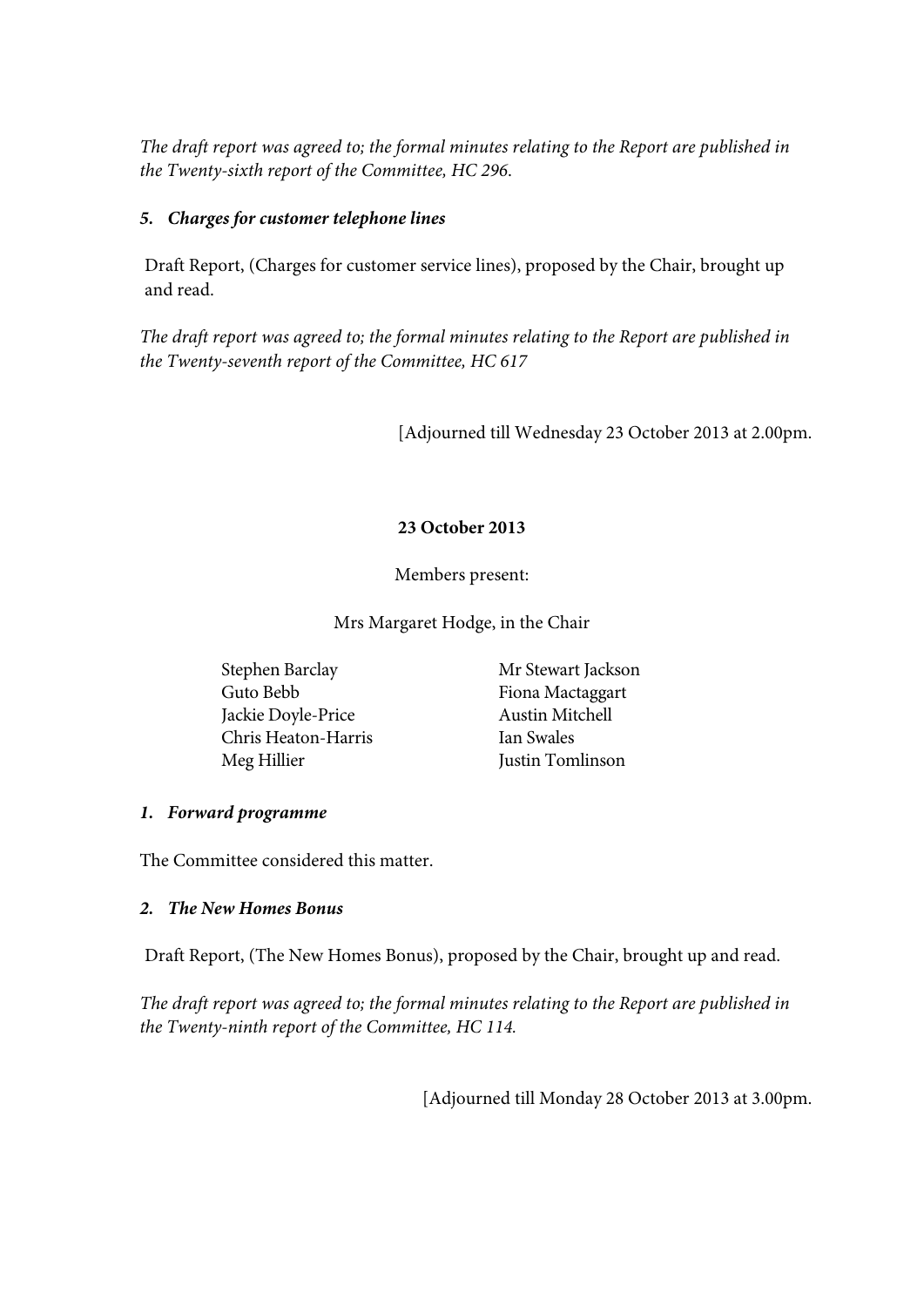### **28 October 2013**

# Members present:

Mrs Margaret Hodge, in the Chair

Mr Richard Bacon Guto Bebb Meg Hillier Fiona Mactaggart

Austin Mitchell Ian Swales Justin Tomlinson

#### *1. Forward programme*

The Committee considered this matter.

# *2. HMRC Accounts 2012-13*

Amyas Morse, Comptroller and Auditor General, Ashley McDougall, Director, National Audit Office and Paul Keane, Director, National Audit Office, were in attendance.

Madeleine Smith, Alternate Treasury Officer of Accounts, HM Treasury, was in attendance.

Edward Troup, Tax Assurance Commissioner, HM Revenue & Customs, Jim Harra, Director-General, Business Tax, HM Revenue & Customs, and Jennie Granger, Director-General, Enforcement & Compliance, HM Revenue & Customs, gave evidence.

#### **3.** *Customer service lines across government*

*Ordered*, That the following written evidence relating to *Customer service lines across government* inquiry be reported to the House for publication on the internet: Cabinet Office and HMRC.

# *4. Confidentiality clauses and special severance payments- follow-up*

*Ordered*, That the following written evidence relating to *Confidentiality clauses and special severance payments-follow-up* inquiry be reported to the House for publication on the internet: DCMS

#### **5.** *Royal Household Accounts*

*Ordered*, That the following written evidence relating to *Royal Household Accounts*  inquiry be reported to the House for publication on the internet: HM Treasury and the Deputy Treasurer to the Queen.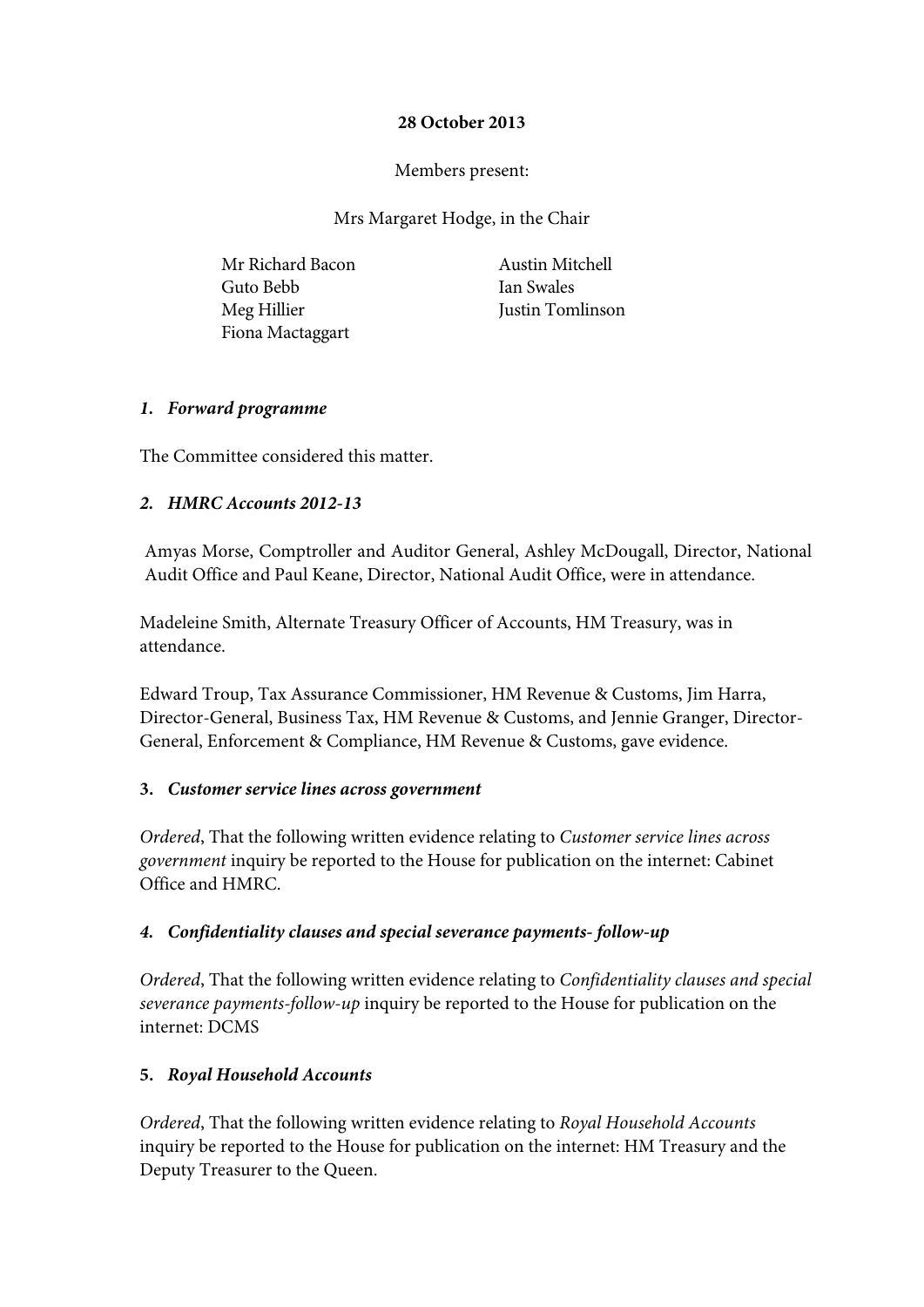[Adjourned till Thursday 31 October 2013 at 9.30am.

#### **31 October 2013**

Members present:

Mrs Margaret Hodge, in the Chair

Mr Richard Bacon Guto Bebb Jackie Doyle-Price Chris Heaton-Harris Meg Hillier Mr Stewart Jackson

Fiona Mactaggart Austin Mitchell Nick Smith Ian Swales Justin Tomlinson

#### *1. Universal Credit*

The Committee considered this matter.

[Adjourned till Monday 4 November 2013 at 3.00pm.

#### **4 November 2013**

Members present:

Mrs Margaret Hodge, in the Chair

- Mr Richard Bacon Stephen Bacon Guto Bebb Jackie Doyle-Price Chris Heaton-Harris Meg Hillier
- Mr Stewart Jackson Fiona Mactaggart Austin Mitchell Nick Smith Justin Tomlinson

#### *1. Forward programme*

The Committee considered this matter.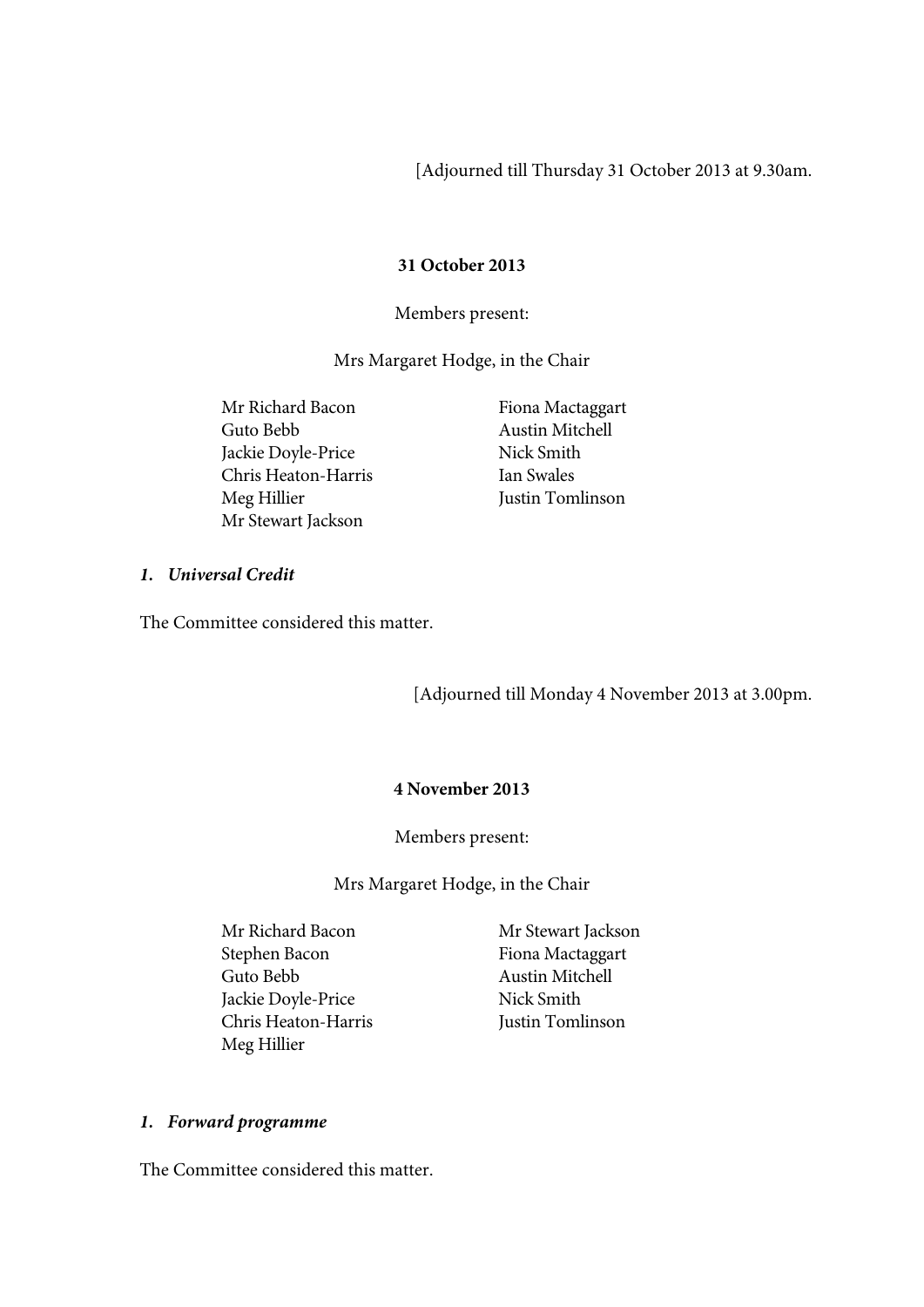# *2. Nuclear decommissioning - progress at Sellafield*

Amyas Morse, Comptroller and Auditor General, Gabrielle Cohen, Assistant Auditor General and Jill Goldsmith, Director, National Audit Office, were in attendance.

Marius Gallaher, Alternate Treasury Officer of Accounts, HM Treasury, was in attendance.

*Ordered*, That the following written evidence relating to *Nuclear decommissioning – progress at Sellafield* inquiry be reported to the House for publication on the internet: Nuclear Decommissioning Authority and Nuclear Management Partners.

John Clarke, Chief Executive, Nuclear Decommissioning Authority, Stephen Lovegrove, Permanent Secretary, Department of Energy and Climate Change, and Mark Higson, Chief Executive, Office for Nuclear Development, Department of Energy and Climate Change, gave evidence.

# *3. Universal Credit: early progress*

Draft Report, (Universal Credit: early progress), proposed by the Chair, brought up and read.

*The draft report was agreed to; the formal minutes relating to the Report are published in the Thirtieth report of the Committee, HC 619.*

[Adjourned till Wednesday 6 November 2013 at 2.00pm.

#### **6 November 2013**

Members present:

Mrs Margaret Hodge, in the Chair

Mr Richard Bacon Jackie Doyle-Price Chris Heaton-Harris Meg Hillier

Mr Stewart Jackson Fiona Mactaggart Austin Mitchell Justin Tomlinson

*1. Forward programme*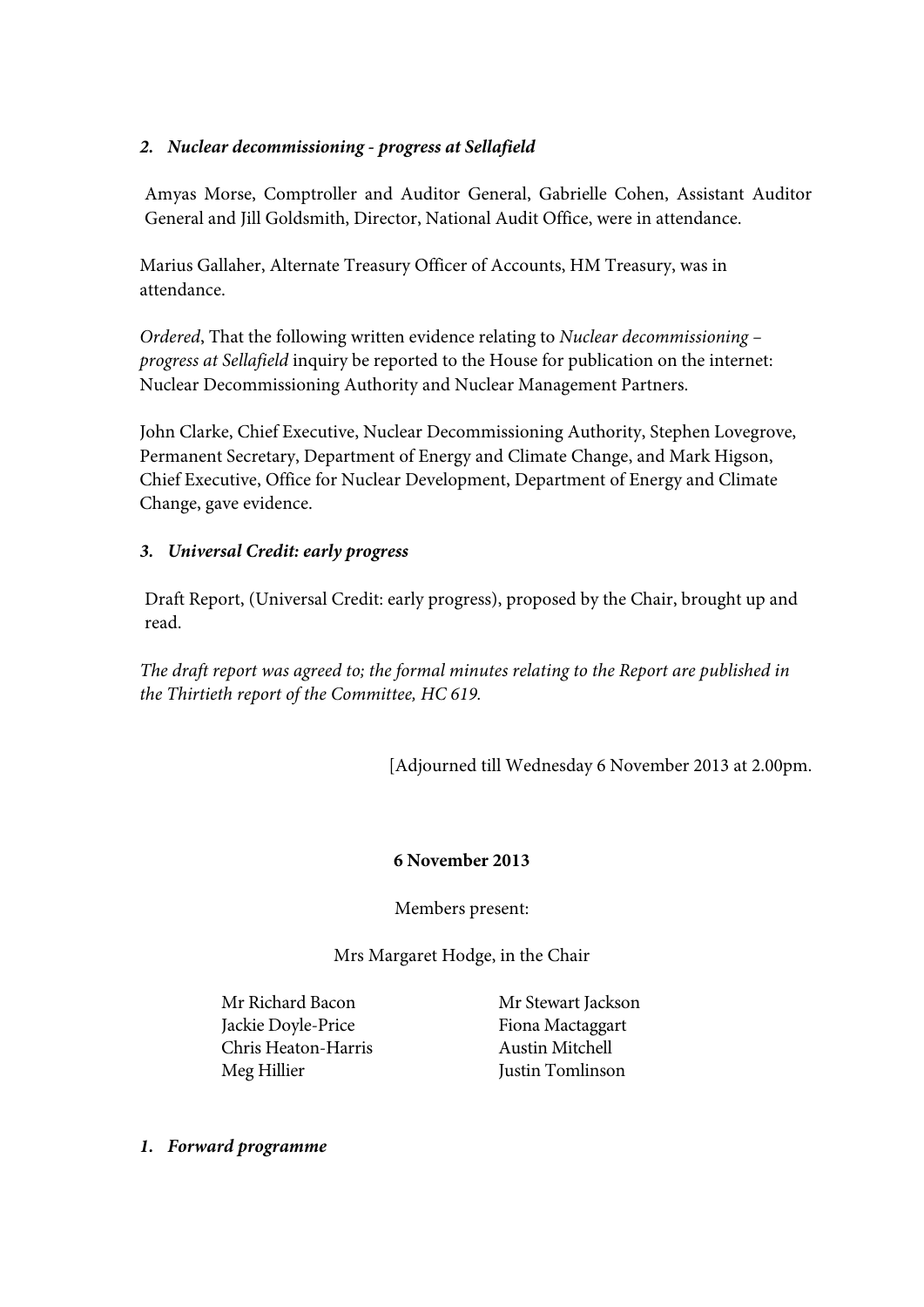The Committee considered this matter.

#### *2. Supporting UK business exports*

Amyas Morse, Comptroller and Auditor General, Gabrielle Cohen, Assistant Auditor General and Jeremy Lonsdale, Director, National Audit Office, were in attendance.

Marius Gallaher, Alternate Treasury Officer of Accounts, HM Treasury, was in attendance.

Sir Simon Fraser, Permanent Under-Secretary of State, Andrew Mitchell, Director, Prosperity Directorate, Foreign and Commonwealth Office, Nick Baird, Chief Executive Officer and Crispin Simon, Managing Director for Trade, UK Trade and Investment, gave evidence.

[Adjourned till Monday 11 November 2013 at 3.00pm

# **11 November 2013**

Members present:

Mrs Margaret Hodge, in the Chair

Mr Richard Bacon Jackie Doyle-Price Chris Heaton-Harris Meg Hillier Mr Stewart Jackson

Fiona Mactaggart Austin Mitchell Ian Swales Justin Tomlinson

#### *1. Forward programme*

The Committee considered this matter.

#### *2. SMEs' access to finance*

Amyas Morse, Comptroller and Auditor General, Gabrielle Cohen, Assistant Auditor General and Peter Gray, Director, National Audit Office, were in attendance.

Marius Gallaher, Alternate Treasury Officer of Accounts, HM Treasury, was in attendance.

*Ordered*, That the following written evidence relating to *SMEs' access to finance* inquiry be reported to the House for publication on the internet: British Chamber of Commerce.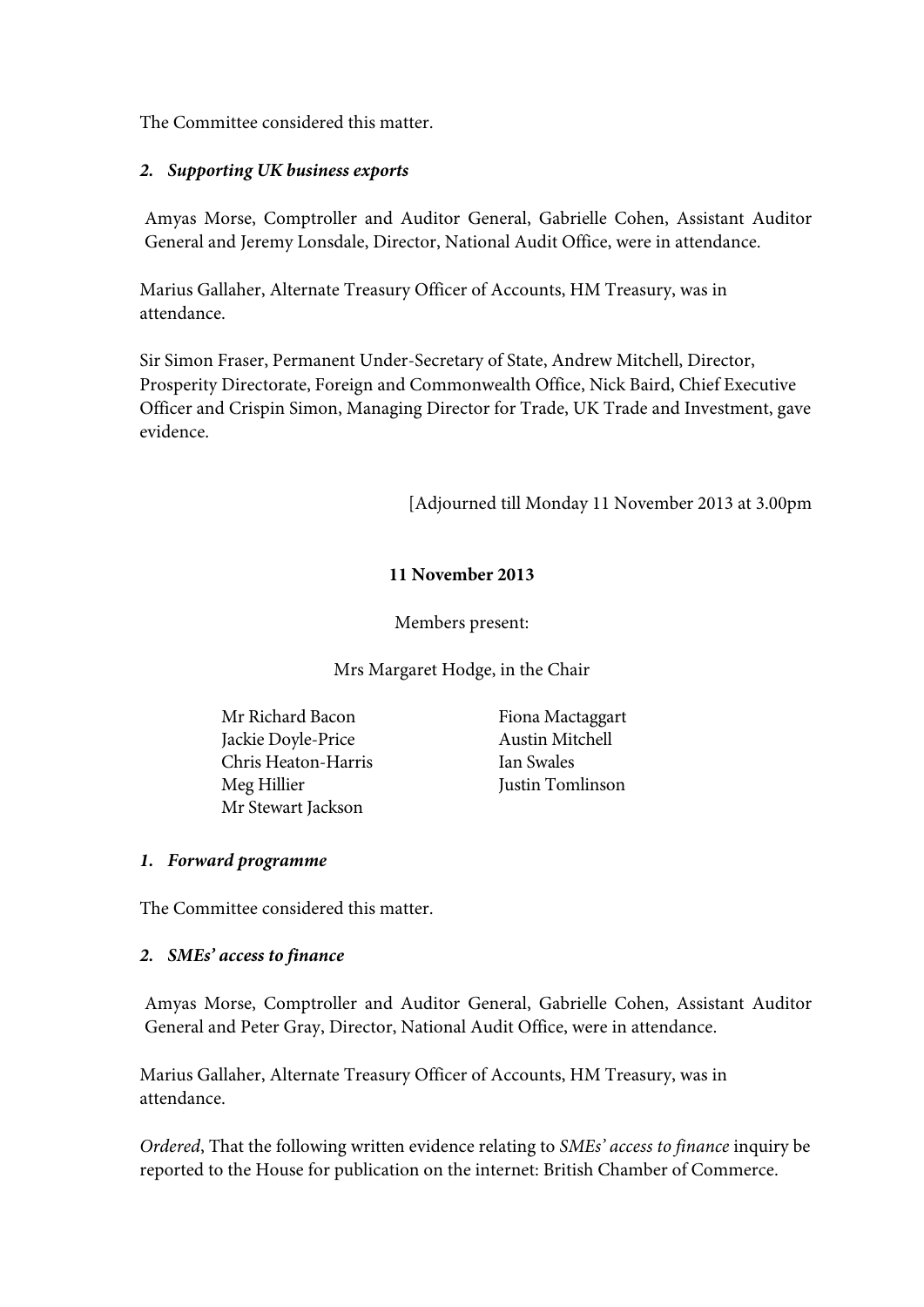Mike Spicer, Head of Research, British Chambers of Commerce, Mike Cherry, National Policy Chairman, Federation of Small Businesses, Dr Richard Roberts, SME Market Analysis Director and Economic Adviser, Barclays, gave evidence.

Martin Donnelly, Permanent Secretary, Department for Business, Innovation and Skills, John Kingman, Second Permanent Secretary, HM Treasury, Ceri Smith, Director, Business Bank and Public Data Group (PDG) Unit, Shareholder Executive, Department for Business, Innovation and Skills, gave evidence.

[Adjourned till Monday 18 November 2013 at 3.00pm

#### **18 November 2013**

Members present:

Mrs Margaret Hodge, in the Chair

Mr Richard Bacon Stephen Bacon Chris Heaton-Harris Meg Hillier Mr Stewart Jackson

Fiona Mactaggart Austin Mitchell Nick Smith Justin Tomlinson

#### *1. E-borders*

*Ordered,* That Mark Sedwill attend the Committee on Wednesday 20 November.

#### **2.** *Maternity Services*

Amyas Morse, Comptroller and Auditor General, Gabrielle Cohen, Assistant Auditor General and Laura Brackwell, Director, National Audit Office, were in attendance.

Marius Gallaher, Alternate Treasury Officer of Accounts, HM Treasury, was in attendance.

Professor Susan Bewley, Consultant Obstetrician and Senior Honorary Lecturer, King's College, Belinda Phipps, Chief Executive, National Childbirth Trust, Professor Cathy Warwick, Chief Executive, Royal College of Midwives, gave evidence.

Una O'Brien, Permanent Secretary, Department of Health, Sir David Nicholson KCB CBE, Chief Executive, NHS England, Professor Juliet Beal, Director of Nursing, NHS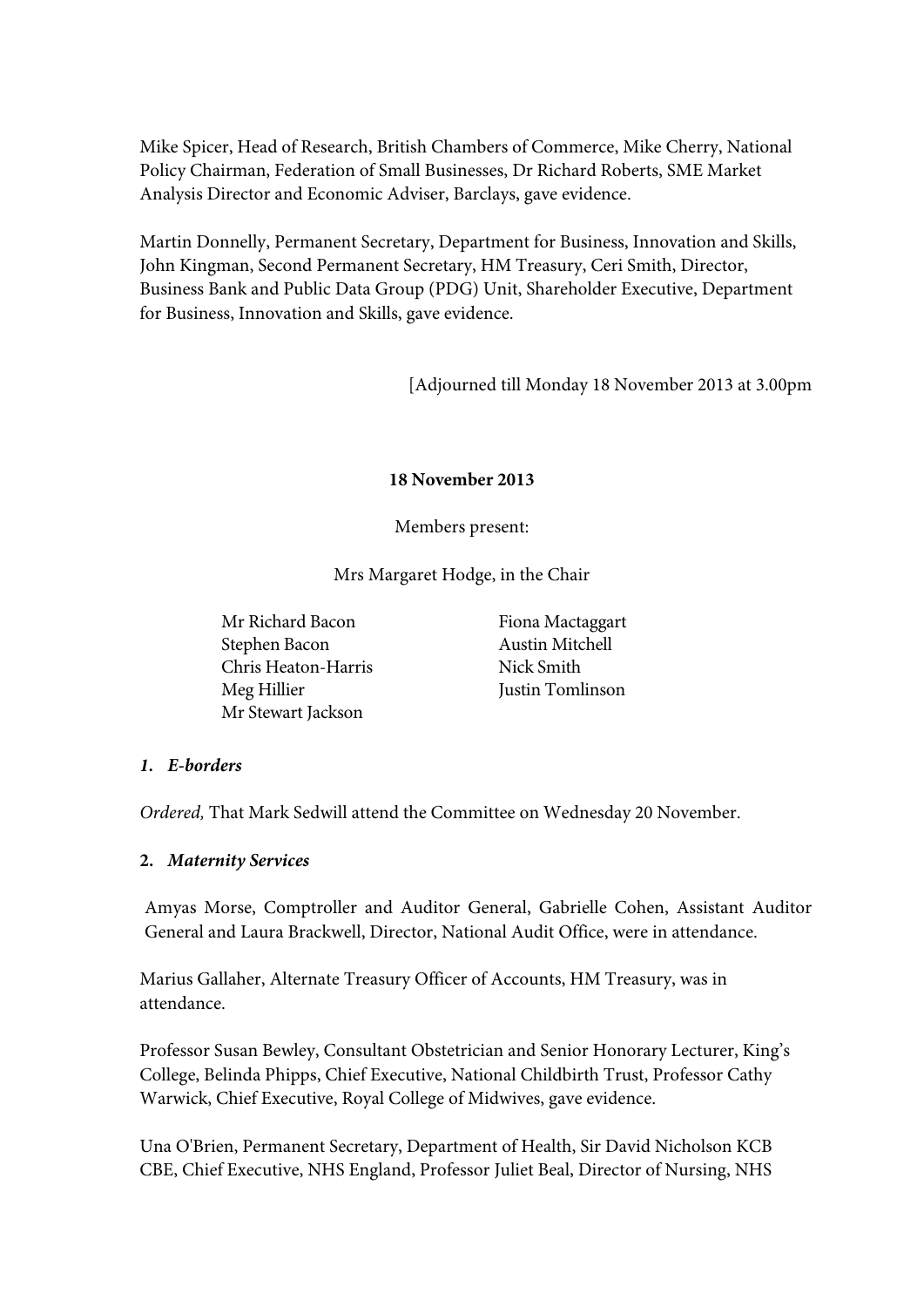England, and Dr Catherine Calderwood, Clinical Director, Women's Services, NHS England, gave evidence.

[Adjourned till Wednesday 20 November 2013 at 2.00pm

# **20 November 2013**

Members present:

Mrs Margaret Hodge, in the Chair

Mr Richard Bacon Stephen Barclay Jackie Doyle-Price Chris Heaton-Harris Meg Hillier

Mr Stewart Jackson Fiona Mactaggart Austin Mitchell Nick Smith Ian Swales Justin Tomlinson

#### *1. E-borders*

*Resolved,* That the Committee's decision of 18 November to order Mark Sedwill to attend the Committee be rescinded.

#### *2. Forward programme*

The Committee considered this matter.

# **3.** *The delivery of public services by private contractors*

Amyas Morse, Comptroller and Auditor General, Gabrielle Cohen, Assistant Auditor General and Keith Davis,, Director, National Audit Office, were in attendance.

Marius Gallaher, Alternate Treasury Officer of Accounts, HM Treasury, was in attendance.

Ashley Almanza, Chief Executive, G4S, Paul Pindar, Chief Executive, Capita, Alastair Lyons, Chairman, Serco, and Ursula Morgenstern, Regional CEO UK and Ireland, Atos, gave evidence.

[Adjourned till Monday 25 November 2013 at 3.00pm

**25 November 2013**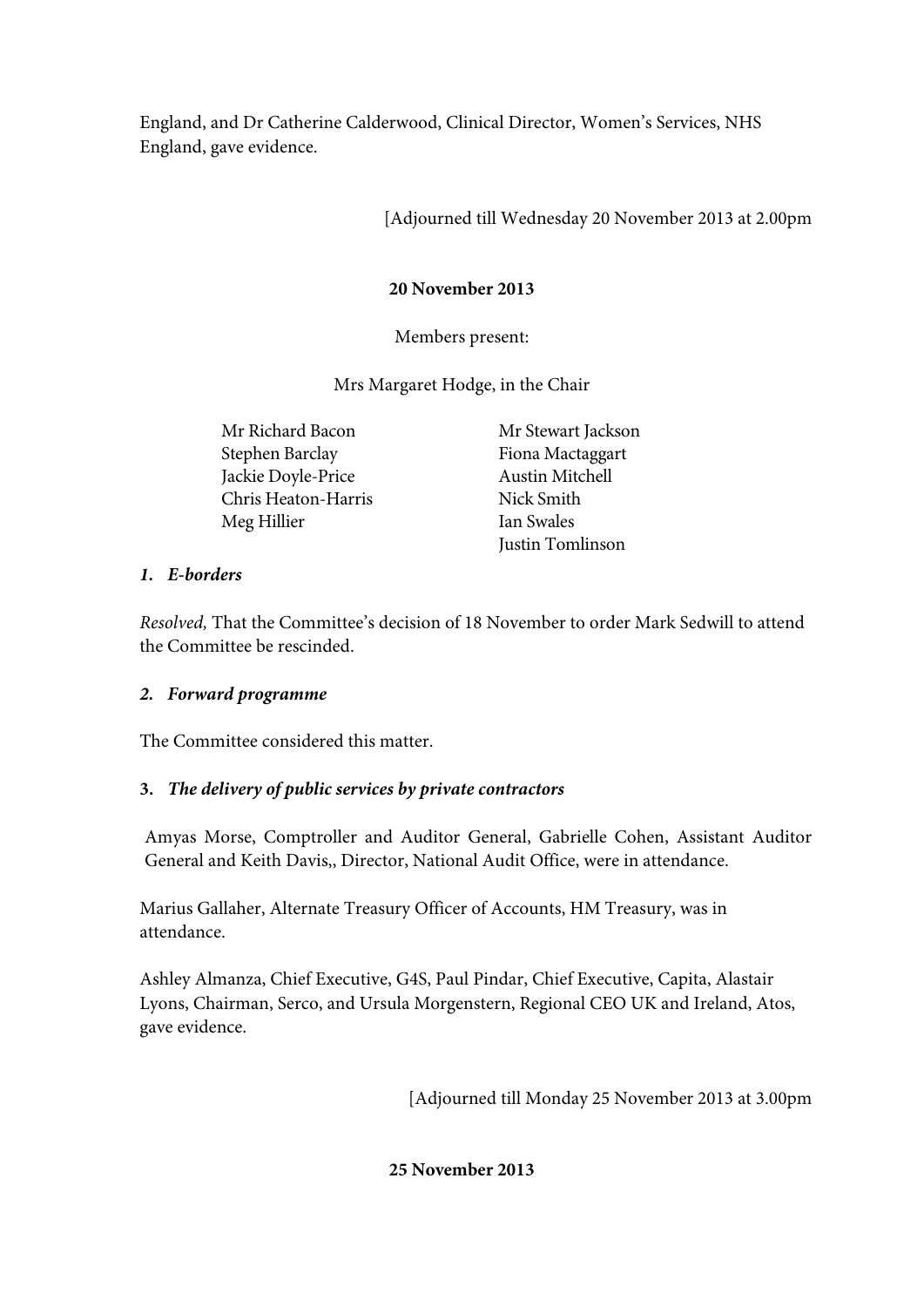# Members present:

Mrs Margaret Hodge, in the Chair

| Guto Bebb           | Fiona Mactaggart       |
|---------------------|------------------------|
| Jackie Doyle-Price  | <b>Austin Mitchell</b> |
| Chris Heaton-Harris | Nick Smith             |
| Meg Hillier         | Justin Tomlinson       |
| Mr Stewart Jackson  |                        |

# *1. Forward programme*

The Committee considered this matter.

# **2.** *Managing government suppliers*

Amyas Morse, Comptroller and Auditor General, Gabrielle Cohen, Assistant Auditor General and Keith Davis, Director, National Audit Office, were in attendance.

Marius Gallaher, Alternate Treasury Officer of Accounts, HM Treasury, was in attendance.

Stephen Kelly, Chief Operating Officer, Cabinet Office, Bill Crothers, Chief Procurement Officer, Cabinet Office, Les Mosco, Commercial Director, Ministry of Defence, Vincent Godfrey, Commercial Director, Ministry of Justice, and Richard Douglas, Director General of Finance and the NHS, Department of Health, gave evidence.

# **3.** *Supporting UK business exports*

*Ordered*, That the following written evidence relating to *Supporting UK business exports*  inquiry be reported to the House for publication on the internet: FCO and UKTI.

# **4.** *SMEs access to finance*

*Ordered*, That the following written evidence relating to *SMEs access to finance* inquiry be reported to the House for publication on the internet: HMT and BIS.

[Adjourned till Monday 2 December 2013 at 3.00pm

**2 December 2013**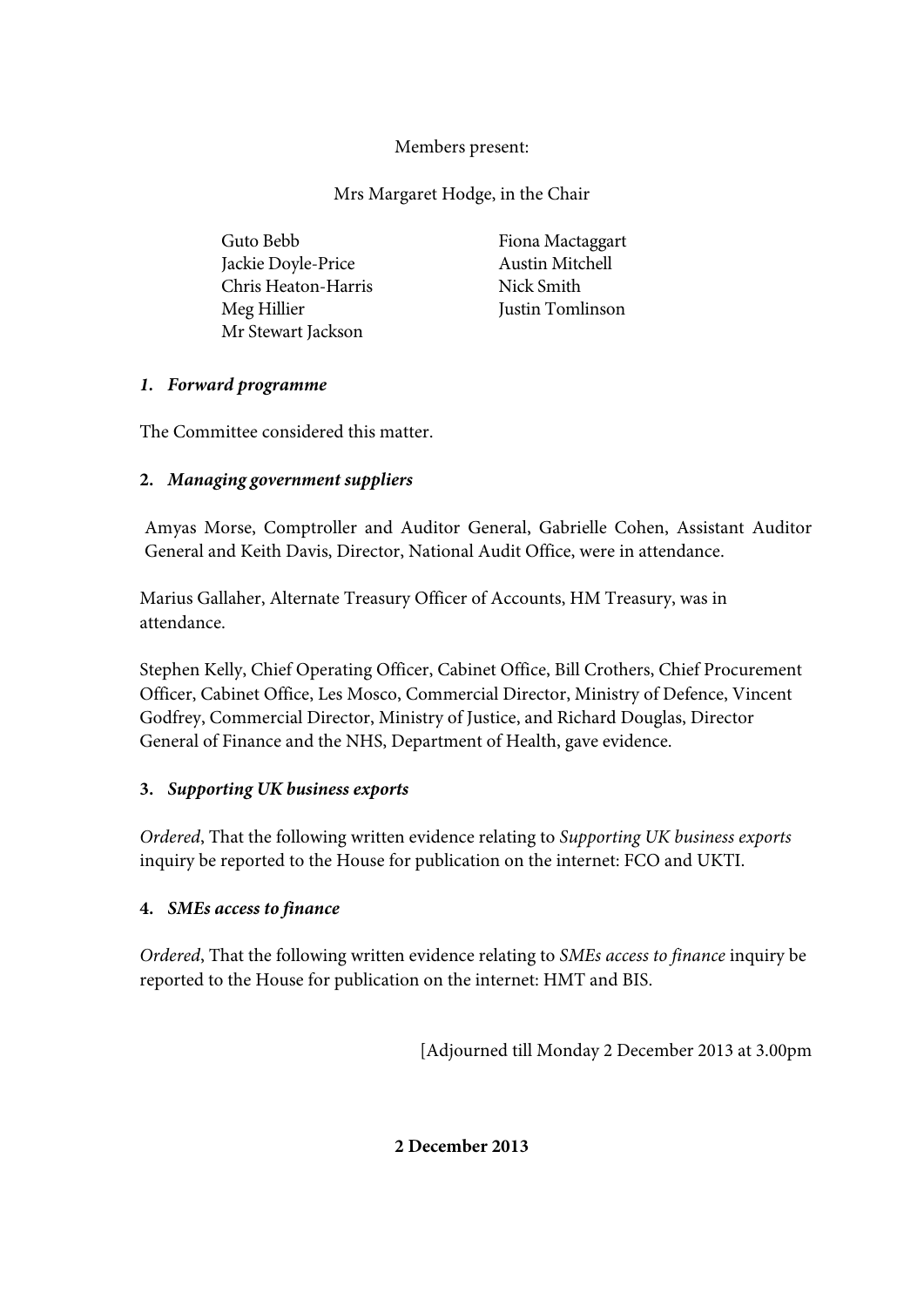### Members present:

Mrs Margaret Hodge, in the Chair

Guto Bebb Chris Heaton-Harris Meg Hillier Mr Stewart Jackson

Fiona Mactaggart Austin Mitchell Ian Swales Justin Tomlinson

### *1. Forward programme*

The Committee considered this matter.

### *2. Gift Aid*

Amyas Morse, Comptroller and Auditor General, Gabrielle Cohen, Assistant Auditor General and Rob Prideaux, Director, National Audit Office, were in attendance.

Marius Gallaher, Alternate Treasury Officer of Accounts, HM Treasury, was in attendance.

Lin Homer, Chief Executive and Permanent Secretary, HM Revenue & Customs, and David Richardson, Director, Counter Avoidance, HM Revenue & Customs, gave evidence.

# *3. The Border force: securing the border*

Draft Report, (*The Border force: securing the border*), proposed by the Chair, brought up and read.

*The draft report was agreed to; the formal minutes relating to the Report are published in the Thirty-first report of the Committee, HC 663.*

# *4. Whole of Government Accounts 2011-12*

Draft Report, (*Whole of Government Accounts 2011-12*), proposed by the Chair, brought up and read.

*The draft report was agreed to; the formal minutes relating to the Report are published in the Thirty-second report of the Committee, HC 667.*

# **5.** *Managing government suppliers*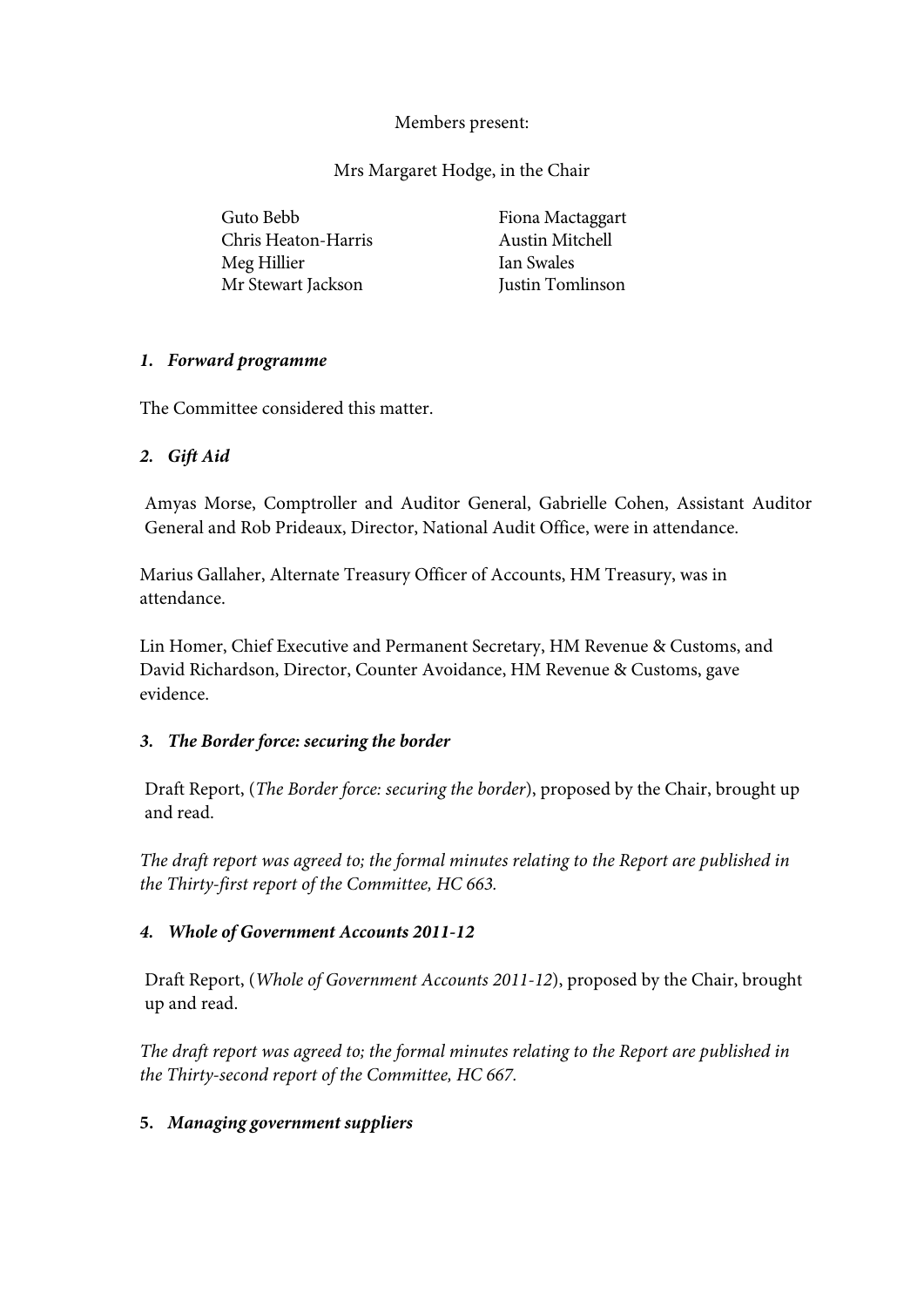*Ordered*, That the following written evidence relating to *Managing government suppliers* inquiry be reported to the House for publication on the internet: MOD and Cabinet Office.

### **6.** *Maternity services in England*

*Ordered*, That the following written evidence relating to *Maternity services in England* inquiry be reported to the House for publication on the internet: Royal College of Midwives and Dr Susan Bewley.

### **7.** *The delivery of public services by private contractors*

*Ordered*, That the following written evidence relating to *The delivery of public services by private contractors* inquiry be reported to the House for publication on the internet: G4S, Serco and Capita.

[Adjourned till Wednesday 4 December 2013 at 2.00pm

### **4 December 2013**

Members present:

Mrs Margaret Hodge, in the Chair

Mr Richard Bacon Stephen Barclay Guto Bebb Meg Hillier

Fiona Mactaggart Nick Smith Ian Swales Justin Tomlinson

# *1. Forward programme*

The Committee considered this matter.

# *2. Nuclear decommissioning – progress at Sellafield*

Amyas Morse, Comptroller and Auditor General, Gabrielle Cohen, Assistant Auditor General and Jill Goldsmith, Director, National Audit Office, were in attendance.

Marius Gallaher, Alternate Treasury Officer of Accounts, HM Treasury, was in attendance.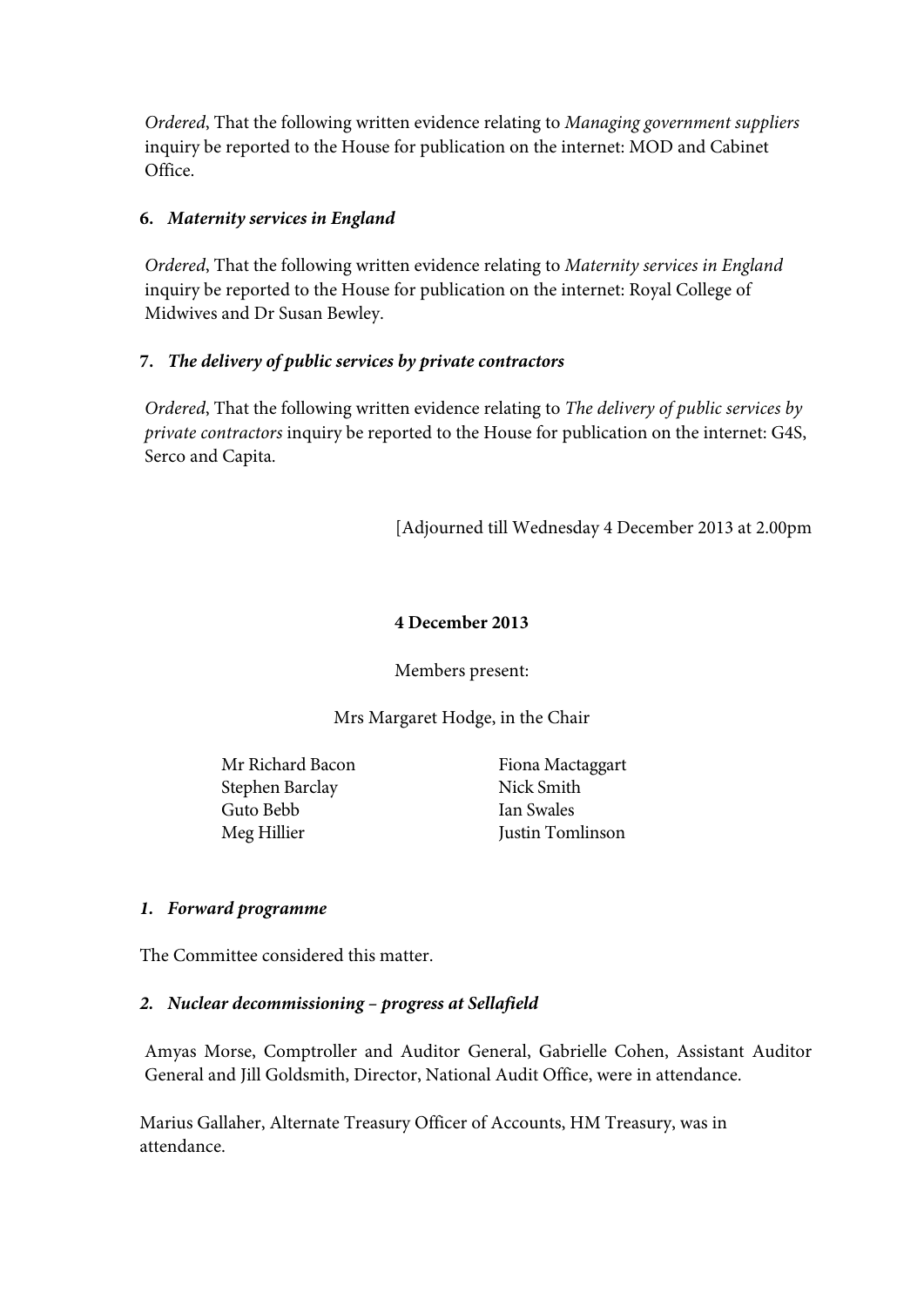Tom Zarges, Chairman, Nuclear Management Partners, Tony Price, Managing Director, Sellafield Ltd, and John Clarke, Chief Executive, Nuclear Decommissioning Authority, gave evidence.

*Ordered*, That the following written evidence relating to *Nuclear decommissioning – progress at Sellafield* inquiry be reported to the House for publication on the internet: NMP and NDA.

### *3. BBC Severance Packages*

Draft Report, (*BBC Severance Packages*), proposed by the Chair, brought up and read.

*The draft report was agreed to; the formal minutes relating to the Report are published in the Thirty-third report of the Committee, HC 476.*

[Adjourned till Monday 11 December 2013 at 3.00pm

### **11 December 2013**

Members present:

Mrs Margaret Hodge, in the Chair

Mr Richard Bacon Stephen Barclay Jackie Doyle-Price Chris Heaton-Harris Meg Hillier

Mr Stewart Jackson Fiona Mactaggart Nick Smith Justin Tomlinson

### *1. Forward programme*

The Committee considered this matter.

#### *2. Student loans repayments*

Amyas Morse, Comptroller and Auditor General, Gabrielle Cohen, Assistant Auditor General and Peter Gray, Director, National Audit Office, were in attendance.

Marius Gallaher, Alternate Treasury Officer of Accounts, HM Treasury, was in attendance.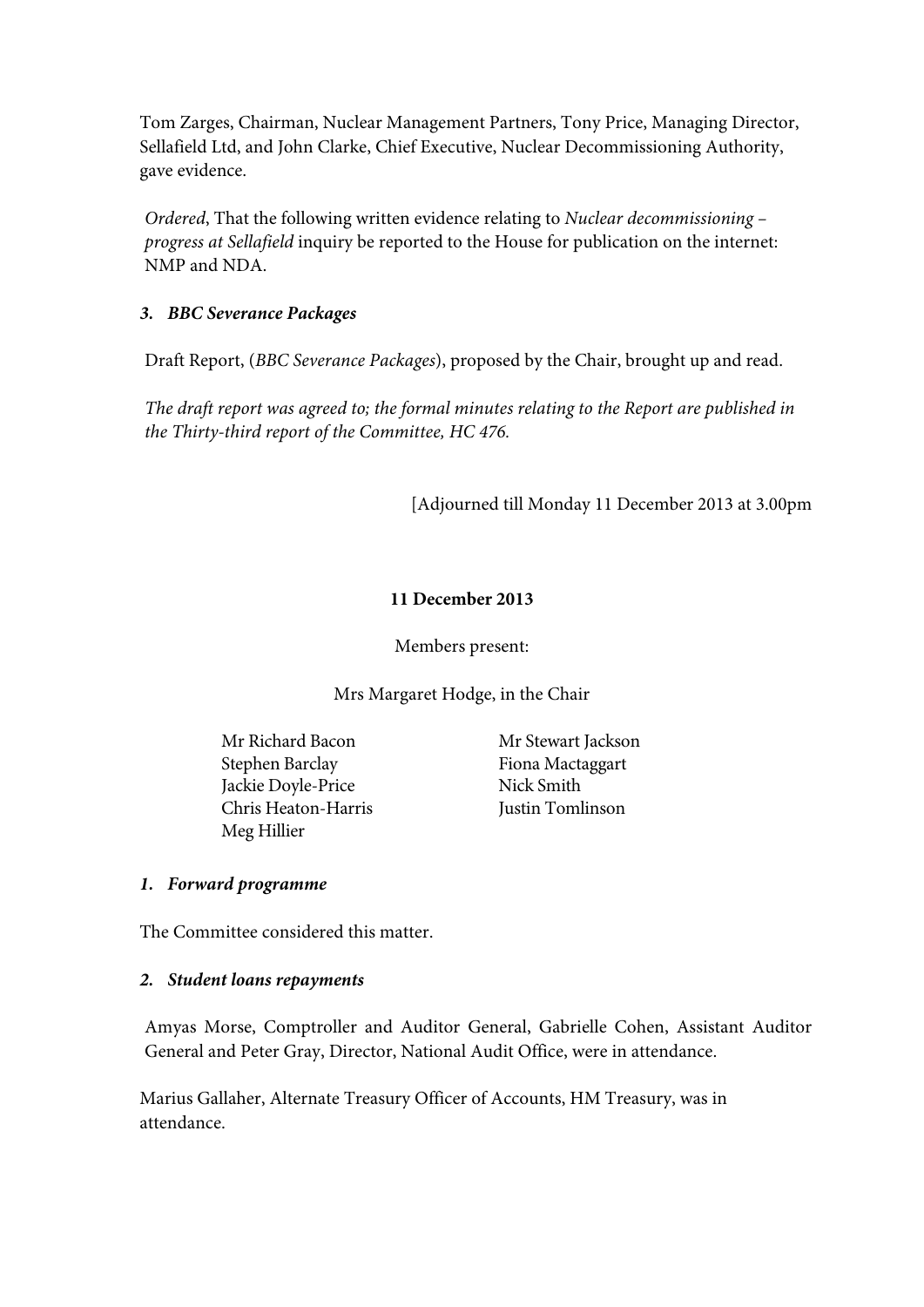Martin Donnelly, Permanent Secretary, Department for Business, Innovation and Skills, Luke Edwards, Deputy Director, OGD Products and Process and Commissioning, HM Revenue and Customs, and Mick Laverty, Chief Executive, Student Loans Company, gave evidence.

# *3. HMRC Tax collection: Annual Report and Accounts 2012-13*

Draft Report, (*HMRC Tax collection: Annual Report and Accounts 2012-13*), proposed by the Chair, brought up and read.

*The draft report was agreed to; the formal minutes relating to the Report are published in the Thirty-fourth report of the Committee, HC 666.*

# *4. Managing government suppliers*

*Ordered*, That the following written evidence relating to *Managing government suppliers*  inquiry be reported to the House for publication on the internet: Atos.

### *5. Nuclear Decommissioning – progress at Sellafield*

*Ordered*, That the following written evidence relating to *Nuclear Decommissioning – progress at Sellafield* inquiry be reported to the House for publication on the internet: Sellafield Ltd.

# *6. Gift Aid*

*Ordered*, That the following written evidence relating to *Gift Aid* inquiry be reported to the House for publication on the internet: HMRC.

[Adjourned till Monday 16 December 2013 at 3.00pm

### **16 December 2013**

Members present:

Mrs Margaret Hodge, in the Chair

Mr Richard Bacon Guto Bebb Jackie Doyle-Price Chris Heaton-Harris Meg Hillier

Mr Stewart Jackson Fiona Mactaggart Ian Swales Justin Tomlinson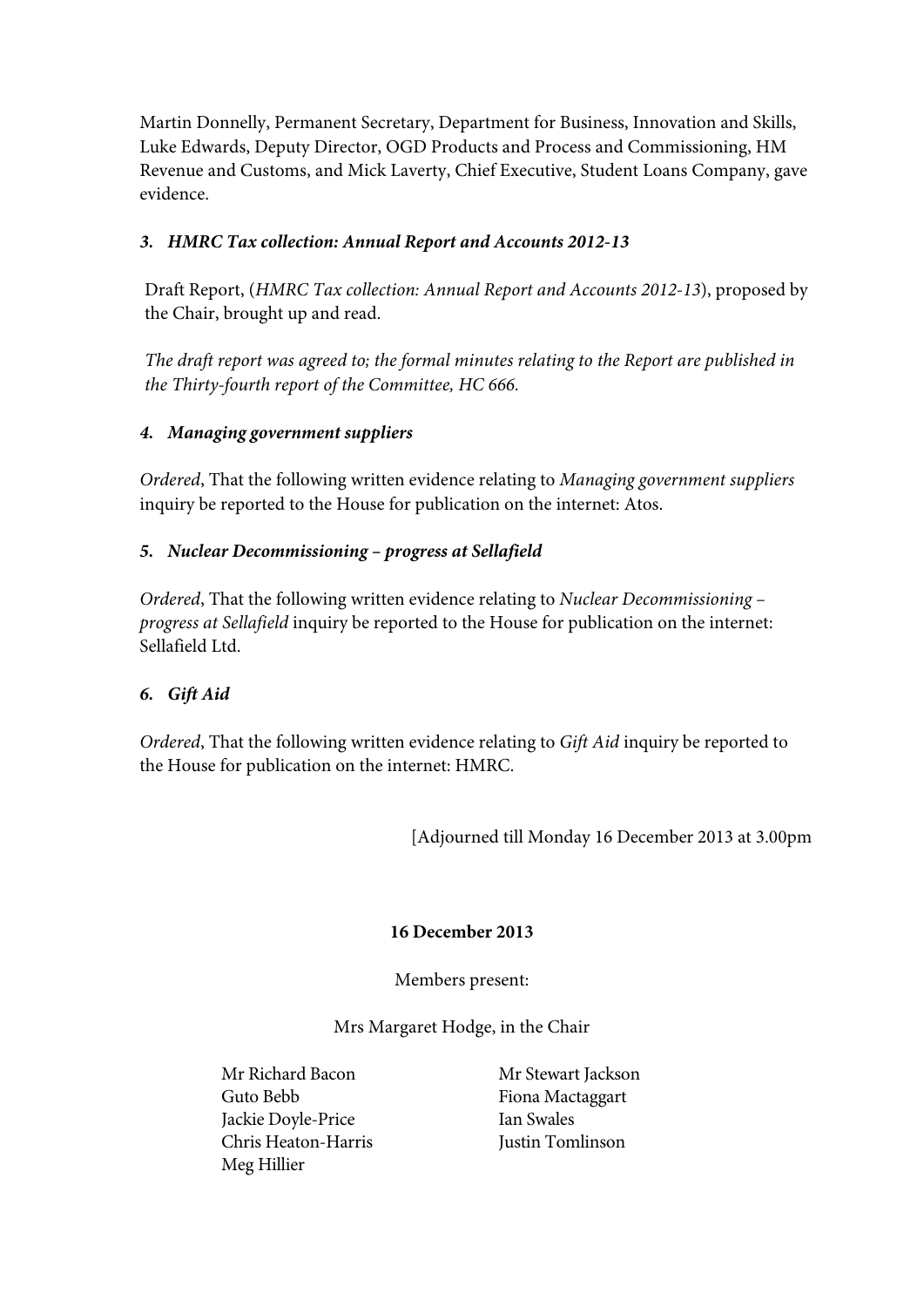### *1. Forward programme*

The Committee considered this matter.

### *2. The effectiveness of the Charity Commission as a regulator*

Amyas Morse, Comptroller and Auditor General, Gabrielle Cohen, Assistant Auditor General and Vikki Keilthy, Director, National Audit Office, were in attendance.

Marius Gallaher, Alternate Treasury Officer of Accounts, HM Treasury, was in attendance.

Nazo Moosa, Non-executive member of the Charity Commission board, and Chair of the Audit Committee, and Sam Younger, Chief Executive and Accounting Officer, Charity Commission, gave evidence.

### *3. Nuclear Decommissioning – progress at Sellafield*

*Ordered*, That the following written evidence relating to *Nuclear Decommissioning – progress at Sellafield* inquiry be reported to the House for publication on the internet: Sellafield Ltd and NDA.

[Adjourned till Wednesday 18 December 2013 at 2.00pm

### **18 December 2013**

Members present:

Mrs Margaret Hodge, in the Chair

Mr Richard Bacon Stephen Barclay Guto Bebb Jackie Doyle-Price Meg Hillier

Mr Stewart Jackson Fiona Mactaggart Nick Smith Ian Swales Justin Tomlinson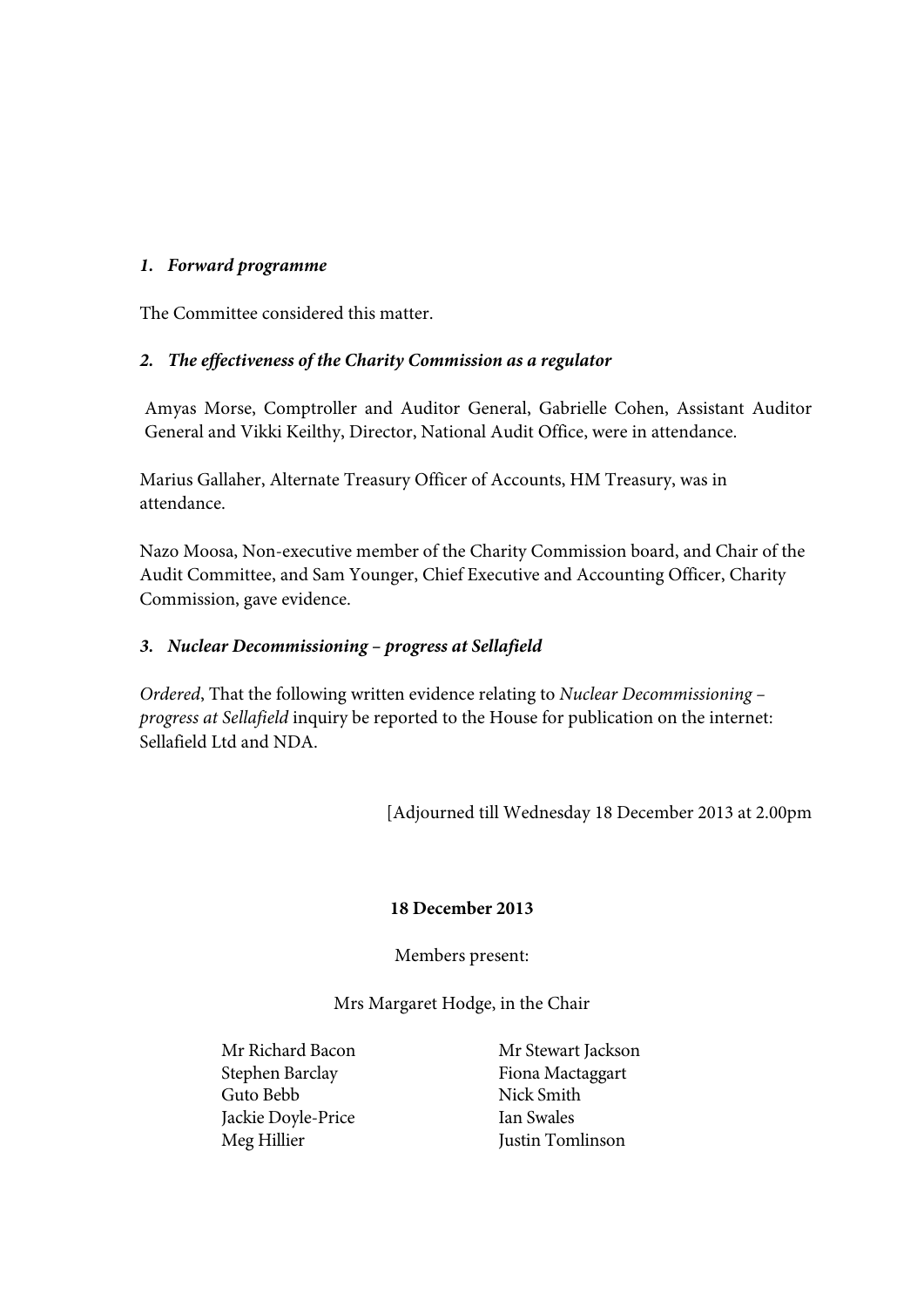### *1. Forward programme*

The Committee considered this matter.

### *2. Emergency admissions to hospitals — managing demand*

Amyas Morse, Comptroller and Auditor General, Gabrielle Cohen, Assistant Auditor General and Leon Bardot, Director, National Audit Office, were in attendance.

Marius Gallaher, Alternate Treasury Officer of Accounts, HM Treasury, was in attendance.

Sir David Nicholson KCB CBE, Chief Executive, NHS England; Sir Bruce Keogh, Medical Director, NHS England; Dame Barbara Hakin, Chief Operating Officer, Department of Health; and Richard Douglas, Director General, Finance, Department of Health, gave evidence.

# *3. Clinical Trials – Tamiflu*

Draft Report, (*Clinical Trials - Tamiflu*), proposed by the Chair, brought up and read.

*The draft report was agreed to; the formal minutes relating to the Report are published in the Thirty-fifth report of the Committee, HC 295.*

# *4. Confidentiality clauses and special severance payments*

Draft Report, (*Confidentiality clauses and special severance payments*), proposed by the Chair, brought up and read.

*The draft report was agreed to; the formal minutes relating to the Report are published in the Thirty-sixth report of the Committee, HC 477.*

### *5. Supporting UK exporters overseas*

Draft Report, (*Supporting UK exporters overseas*), proposed by the Chair, brought up and read.

*The draft report was agreed to; the formal minutes relating to the Report are published in the Thirty-seventh report of the Committee, HC 709.*

# *6. Improving access to finance for small and medium-sized businesses*

Draft Report, (*Improving access to finance for small and medium-sized businesses*), proposed by the Chair, brought up and read.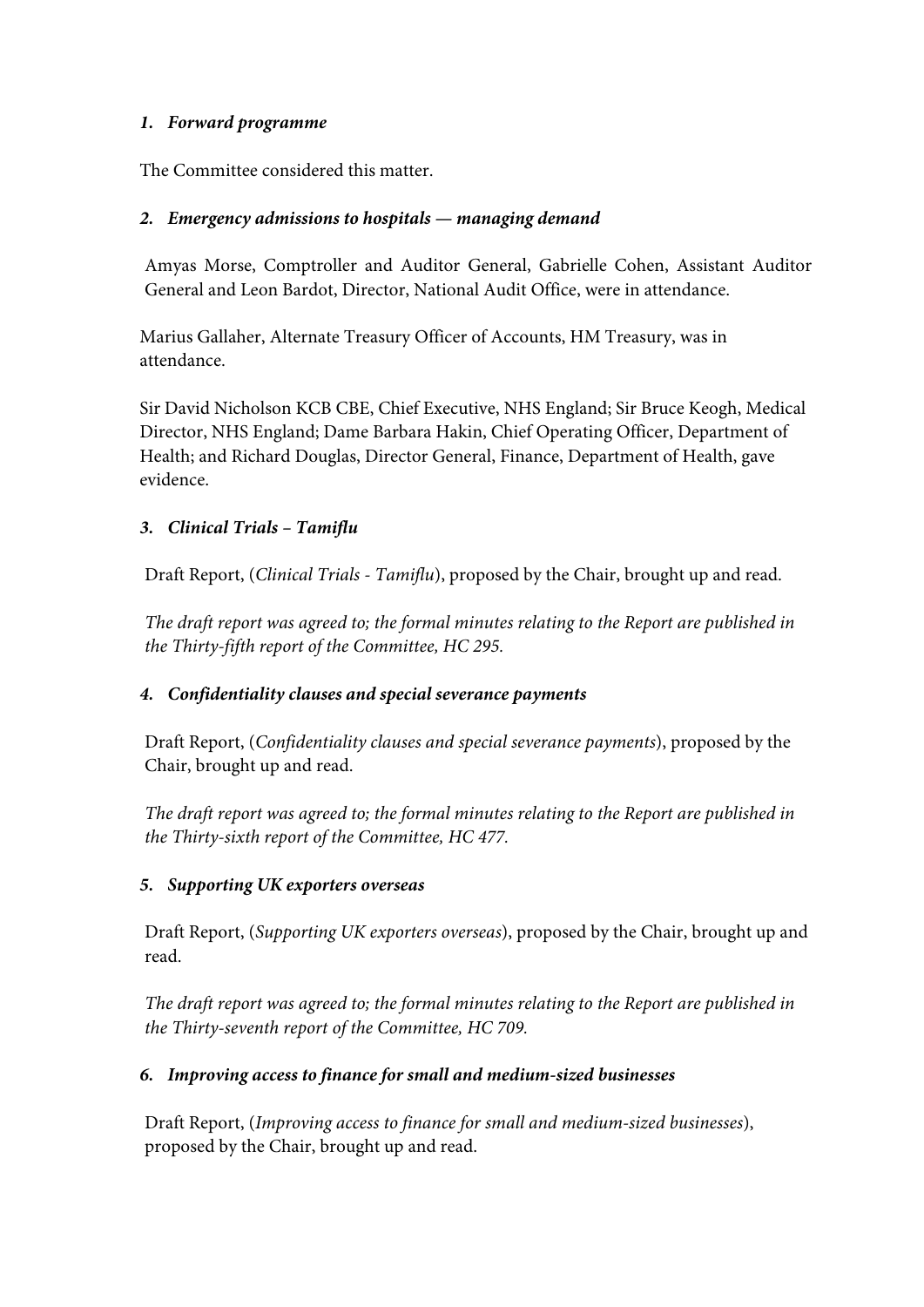*The draft report was agreed to; the formal minutes relating to the Report are published in the Thirty-eighth report of the Committee, HC 775.*

[Adjourned till Monday 13 January 2014 at 3.00pm

# **13 January 2014**

Members present:

Mrs Margaret Hodge, in the Chair

Mr Richard Bacon Guto Bebb Jackie Doyle-Price Meg Hillier

Mr Stewart Jackson Austin Mitchell Ian Swales Justin Tomlinson

# *1. Forward programme*

The Committee considered this matter.

# **2.** *Crossrail*

*Resolved,* That the Committee visit a Crossrail site, in connection with its inquiry into Crossrail.

# **3.** *Establishing Free Schools*

Amyas Morse, Comptroller and Auditor General, Gabrielle Cohen, Assistant Auditor General and Aileen Murphie, Director, National Audit Office, were in attendance.

Marius Gallaher, Alternate Treasury Officer of Accounts, HM Treasury, was in attendance.

Peter Lauener, CEO, Education Funding Agency, and Chris Wormald, Permanent Secretary, Department for Education, gave evidence.

[Adjourned till Wednesday 15 January 2014 at 2.00pm

**15 January 2014**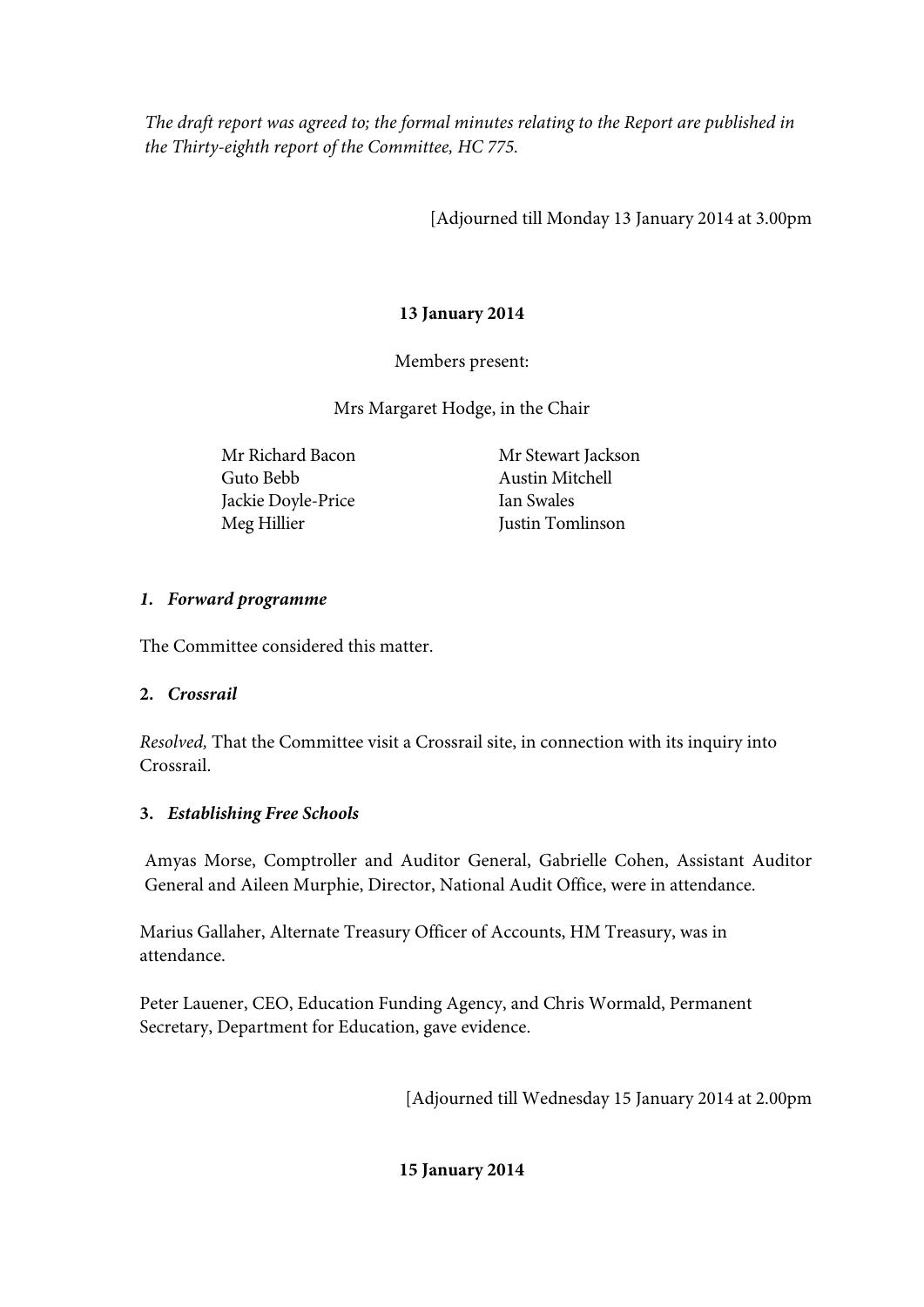### Members present:

Mrs Margaret Hodge, in the Chair

| Stephen Barclay     | Mr Stewart Jackson      |
|---------------------|-------------------------|
| Guto Bebb           | Fiona Mactaggart        |
| Jackie Doyle-Price  | <b>Austin Mitchell</b>  |
| Chris Heaton-Harris | Nick Smith              |
| Meg Hillier         | <b>Justin Tomlinson</b> |

#### *1. Forward programme*

The Committee considered this matter.

#### **2.** *Confiscation Orders*

Gabrielle Cohen, Assistant Auditor General and Aileen Murphie, Director, National Audit Office, were in attendance.

Marius Gallaher, Alternate Treasury Officer of Accounts, HM Treasury, was in attendance.

Keith Bristow, Director-General, National Crime Agency, Peter Handcock, Chief Executive, HM Courts and Tribunals Service, Alison Saunders, Director of Public Prosecutions, Crown Prosecution Service and Mark Sedwill, Permanent Secretary, Home Office, gave evidence.

#### *3. The Sovereign Grant*

Draft Report, (*The Sovereign Grant*), proposed by the Chair, brought up and read.

*The draft report was agreed to; the formal minutes relating to the Report are published in the Thirty-ninth report of the Committee, HC 665.*

[Adjourned till Monday 20 January 2014 at 3.00pm

### **20 January 2014**

Members present:

Mrs Margaret Hodge, in the Chair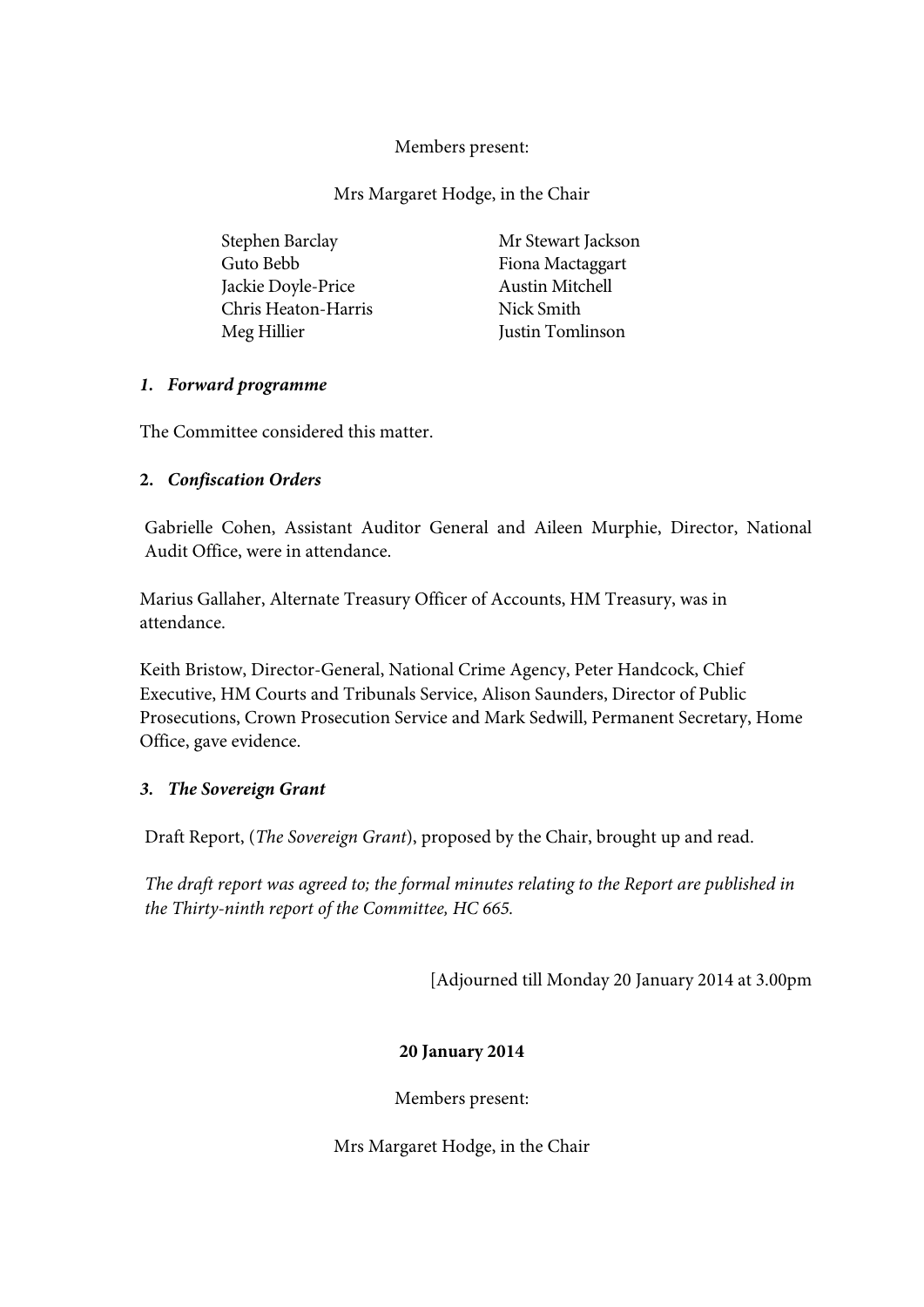Mr Richard Bacon Jackie Doyle-Price Meg Hillier Mr Stewart Jackson

Fiona Mactaggart Austin Mitchell Nicky Morgan Justin Tomlinson

### *1. Forward programme*

The Committee considered this matter.

### **2.** *OECD Parliamentary Group on Tax Matters*

*Ordered,* That the Chair have leave to visit Paris in February to attend the OECD Parliamentary Group on Tax Matters in a representative capacity, and that the Chair seek the approval of the Chair of the Liaison Committee for expenditure in connection with the visit.

#### **3.** *Council tax support*

Gabrielle Cohen, Assistant Auditor General and Mike Suffield, Director, National Audit Office, were in attendance.

Marius Gallaher, Alternate Treasury Officer of Accounts, HM Treasury, was in attendance.

Sir Bob Kerslake, Permanent Secretary, Department for Communities and Local Government, and Head of the Civil Service, and Simon Ridley, Director for Local Government Finance, Department for Communities and Local Government, gave evidence.

### *4. Maternity Services*

Draft Report, (*Maternity Services*), proposed by the Chair, brought up and read.

*The draft report was agreed to; the formal minutes relating to the Report are published in the Fortieth report of the Committee, HC 776.*

[Adjourned till Wednesday 22 January 2014 at 2.00pm

### **22 January 2014**

Members present: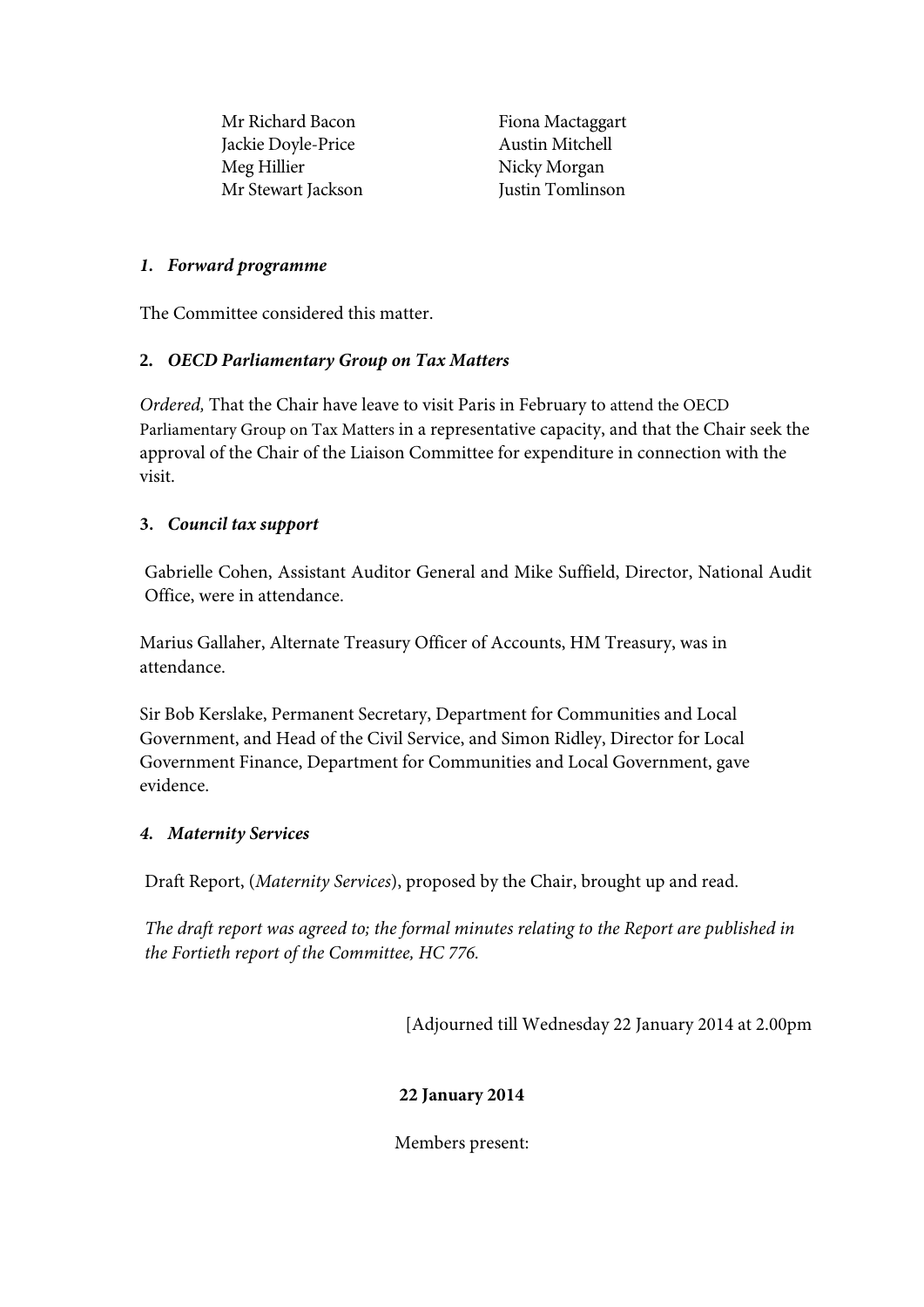## Mrs Margaret Hodge, in the Chair

Mr Richard Bacon Stephen Barclay Guto Bebb Jackie Doyle-Price Chris Heaton-Harris Mr Stewart Jackson

Fiona Mactaggart Austin Mitchell Nick Smith Ian Swales Justin Tomlinson

### *1. Forward programme*

The Committee considered this matter.

### **2.** *Infrastructure investment: the impact on consumer bills*

Amyas Morse, Comptroller and Auditor General, Gabrielle Cohen, Assistant Auditor General and Vikki Kielthy, Director, National Audit Office, were in attendance.

Marius Gallaher, Alternate Treasury Officer of Accounts, HM Treasury, was in attendance.

Andrew Wright, Interim Chief Executive, Ofgem, Cathryn Ross, Chief Executive, Ofwat, Keith Mason, Senior Director of Finance and Networks, Ofwat, Dr John McElroy, Director of Policy and Public Affairs, RWE/npower, and Nick Fincham , Director of Strategy and Regulation, Thames Water, gave evidence.

### *3. BBC Digital Media Initiative*

*Ordered*, That the following written evidence relating to *the BBC Digital Media Initiative*  inquiry be reported to the House for publication on the internet: Bill Garrett.

### *4. Emergency admissions to hospitals: managing demand*

*Ordered*, That the following written evidence relating to *Emergency admissions to hospitals: managing demand* inquiry be reported to the House for publication on the internet: Department of Health.

### *5. Confiscation orders*

*Ordered*, That the following written evidence relating to *Confiscation orders* inquiry be reported to the House for publication on the internet: R. G. Lorkin.

[Adjourned till Monday 27 January 2014 at 3.00pm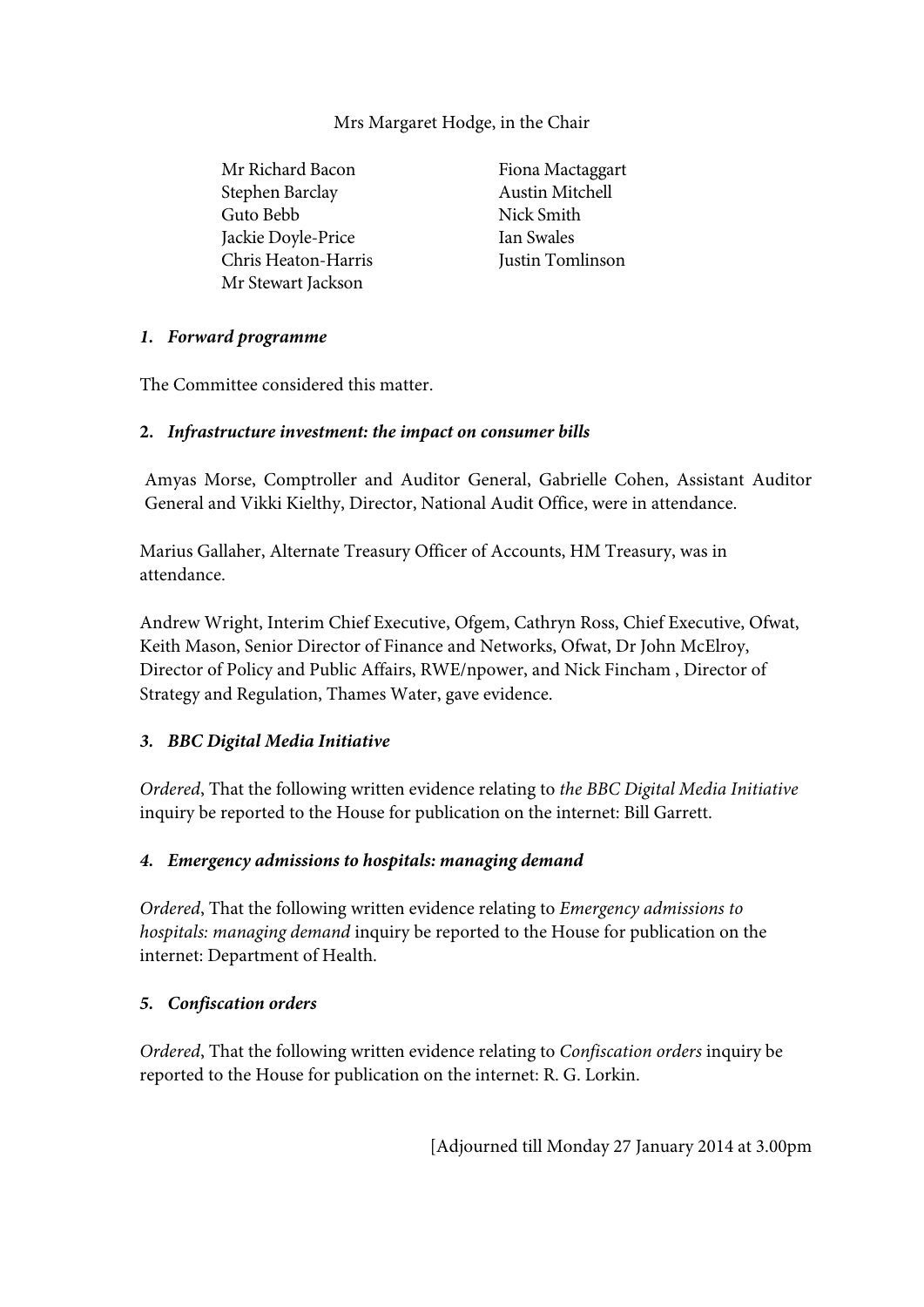## **27 January 2014**

Members present:

Mrs Margaret Hodge, in the Chair

Mr Richard Bacon Meg Hillier Mr Stewart Jackson

Fiona Mactaggart Austin Mitchell Justin Tomlinson

### *1. Forward programme*

The Committee considered this matter.

## **2.** *Treasury minutes follow-up: Severance payments, Interpreter services, Rural broadband*

Amyas Morse, Comptroller and Auditor General, Gabrielle Cohen, Assistant Auditor General and Jenny George, Director, National Audit Office, were in attendance.

Marius Gallaher, Alternate Treasury Officer of Accounts, HM Treasury, was in attendance.

Sir David Nicholson KCB CBE, Chief Executive, NHS England, Una O'Brien, Permanent Secretary, Department of Health, Mark Sedwill, Permanent Secretary, Home Office, gave evidence.

Ann Beasley CBE, Director-General of Finance, Ministry of Justice, Peter Handcock CBE, Chief Executive, Her Majesty's Courts and Tribunal Service, gave evidence.

Sue Owen, Permanent Secretary, Department for Culture, Media and Sport, Sean Williams, Director of Strategy, Policy and Portfolio, BT Group, and Jon Zeff, Director and Programme SRO, Department for Culture, Media and Sport, gave evidence.

### *3. Treasury minutes follow-up: Interpreter services*

*Ordered*, That the following written evidence relating to *the Treasury minutes follow-up: Interpreter services* inquiry be reported to the House for publication on the internet: Professional Interpreters for Justice.

### *4. BBC Digital Media Initiative*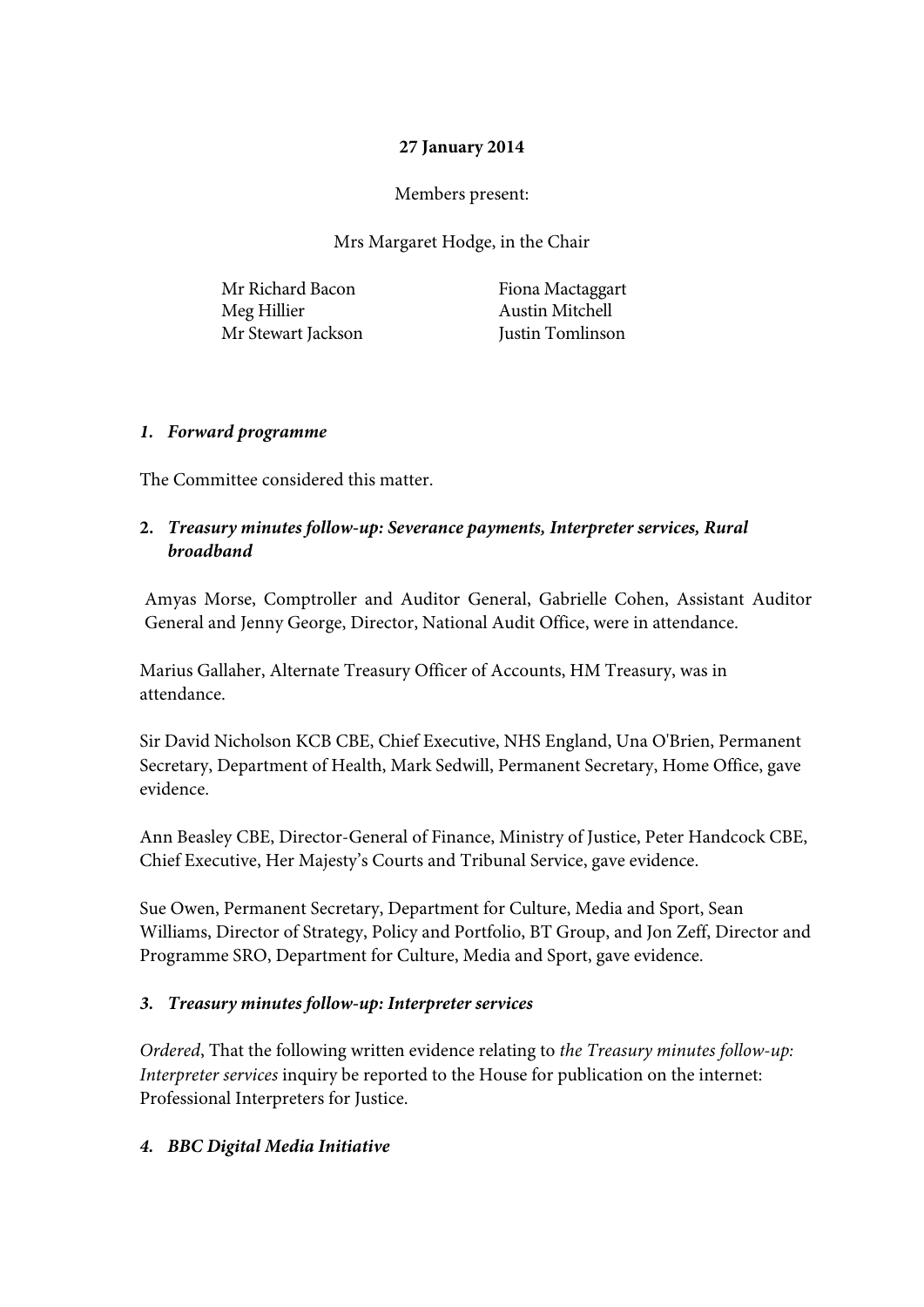*Ordered*, That the following written evidence relating to *the BBC Digital Media Initiative*  inquiry be reported to the House for publication on the internet: John Linwood.

[Adjourned till Wednesday 29 January 2014 at 2.00pm

### **29 January 2014**

Members present:

Mrs Margaret Hodge, in the Chair

Mr Richard Bacon Stephen Barclay Guto Bebb Chris Heaton-Harris Meg Hillier Mr Stewart Jackson

Fiona Mactaggart Austin Mitchell Nick Smith Ian Swales Justin Tomlinson

### *1. Forward programme*

The Committee considered this matter.

### **2.** *Programmes to help families facing multiple challenges***:**

Amyas Morse, Comptroller and Auditor General, Gabrielle Cohen, Assistant Auditor General and Tom McDonald, Director, National Audit Office, were in attendance.

Marius Gallaher, Alternate Treasury Officer of Accounts, HM Treasury, was in attendance.

Jim Hopkinson, Head of Targeted Services, Children's Services, Leeds City Council, Colette O'Brien, Director, Children and Young People's Services, Liverpool City Council, David Holmes, Chief Executive, Family Action, gave evidence.

Louise Casey, Director General, Troubled Families, Department for Communities and Local Government, Robert Devereux, Permanent Secretary, Department for Work and Pensions and Sir Bob Kerslake, Permanent Secretary, Department for Communities and Local Government, and Head of the Home Civil Service, gave evidence.

### *3. Gift Aid and other tax reliefs on charitable donations*

Draft Report, (*Gift Aid and other tax reliefs on charitable donations*), proposed by the Chair, brought up and read.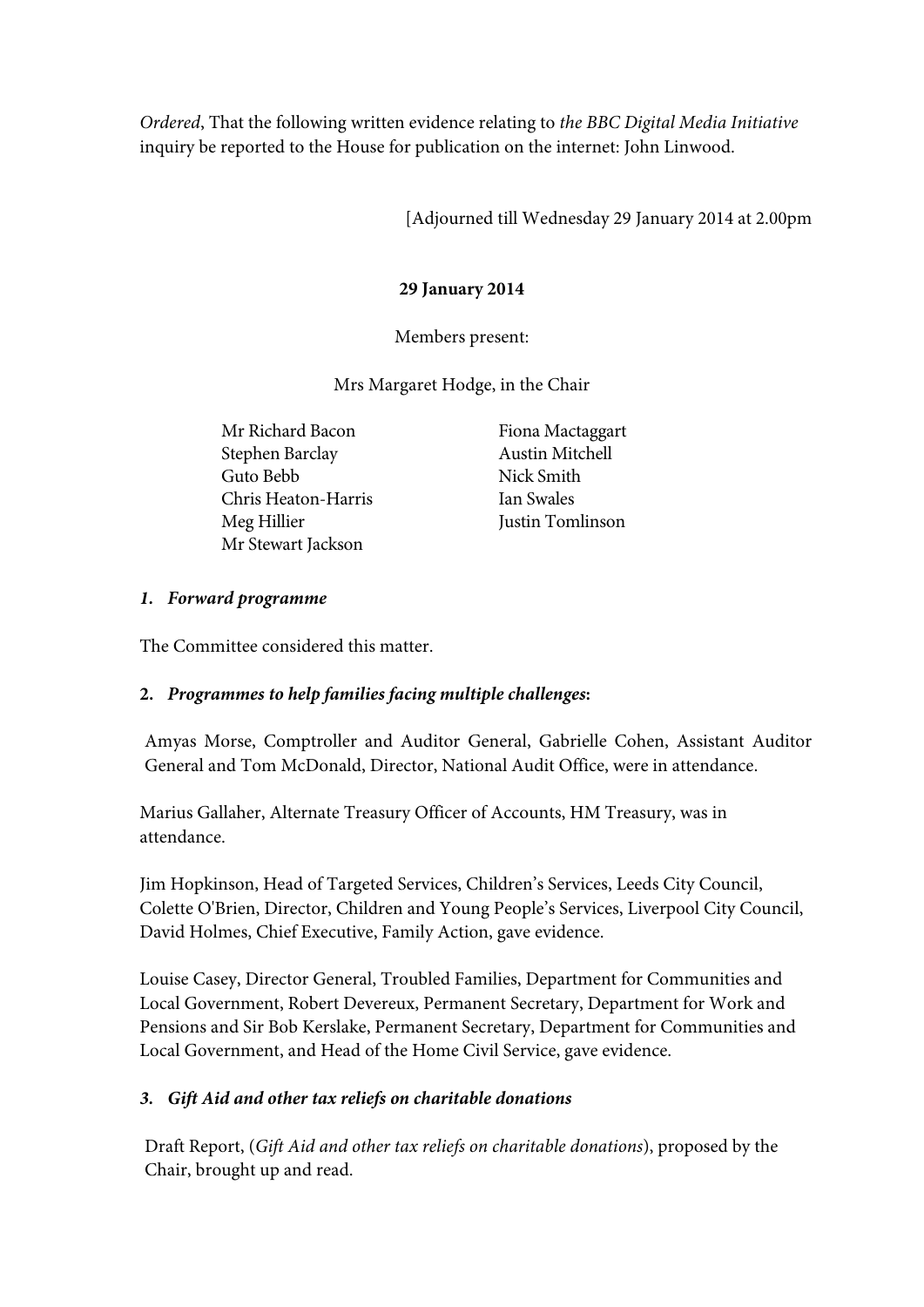*The draft report was agreed to; the formal minutes relating to the Report are published in the Forty-first report of the Committee, HC 835.*

### *4. The Charity Commission*

Draft Report, (*The Charity Commission*), proposed by the Chair, brought up and read.

*The draft report was agreed to; the formal minutes relating to the Report are published in the Forty-second report of the Committee, HC 792*

### *5. Confiscation orders*

*Ordered*, That the following written evidence relating to *the Confiscation orders* inquiry be reported to the House for publication on the internet: CPS, the Home Office and the NCA.

[Adjourned till Monday 3 February 2014 at 3.00pm

### **3 February 2014**

Members present:

Mrs Margaret Hodge, in the Chair

Mr Richard Bacon Stephen Barclay Guto Bebb Jacqui Doyle-Price Meg Hillier Mr Stewart Jackson

Fiona Mactaggart Austin Mitchell Nick Smith Ian Swales Justin Tomlinson

### *1. Forward programme*

The Committee considered this matter.

### **2.** *BBC Digital Media Initiative*

Amyas Morse, Comptroller and Auditor General, Gabrielle Cohen, Assistant Auditor General and Peter Gray, Director, National Audit Office, were in attendance.

Marius Gallaher, Alternate Treasury Officer of Accounts, HM Treasury, was in attendance.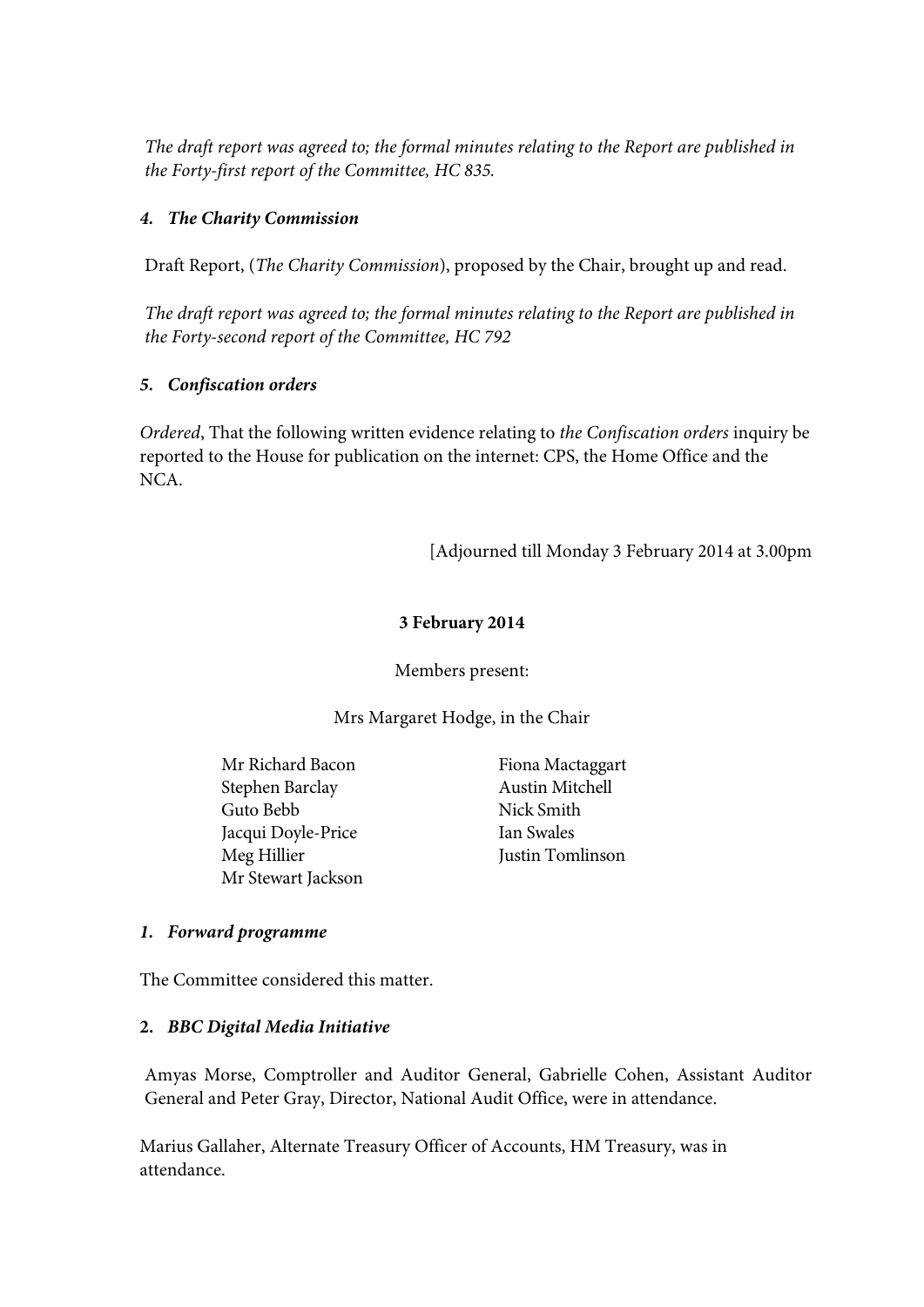John Linwood, former Chief Technology Officer, BBC, gave evidence.

Mark Thompson, former Director General, Caroline Thomson, former Chief Operating Officer, Anthony Fry, former Trustee, Dominic Coles, Director of Operations, and Zarin Patel, former Financial Officer, BBC, gave evidence.

## *3. Progress at Sellafield*

Draft Report, (*Progress at Sellafield*), proposed by the Chair, brought up and read.

*The draft report was agreed to; the formal minutes relating to the Report are published in the Forty-third report of the Committee, HC 708.*

### *4. BBC Digital Media Initiative*

*Ordered*, That the following written evidence relating to *the BBC Digital Media Initiative*  inquiry be reported to the House for publication on the internet: the BBC, John Linwood and Bill Garrett.

### *5. Infrastructure investment: the impact on consumer bills*

*Ordered*, That the following written evidence relating to *the Infrastructure investment: the impact on consumer bills* inquiry be reported to the House for publication on the internet: Ofgem, Thames Water, HM Treasury.

[Adjourned till Wednesday 5 February 2014 at 2.00pm

### **5 February 2014**

Members present:

Mrs Margaret Hodge, in the Chair

Mr Richard Bacon Stephen Barclay Jacqui Doyle-Price Meg Hillier Mr Stewart Jackson

Fiona Mactaggart Austin Mitchell Ian Swales Justin Tomlinson

*1. Forward programme*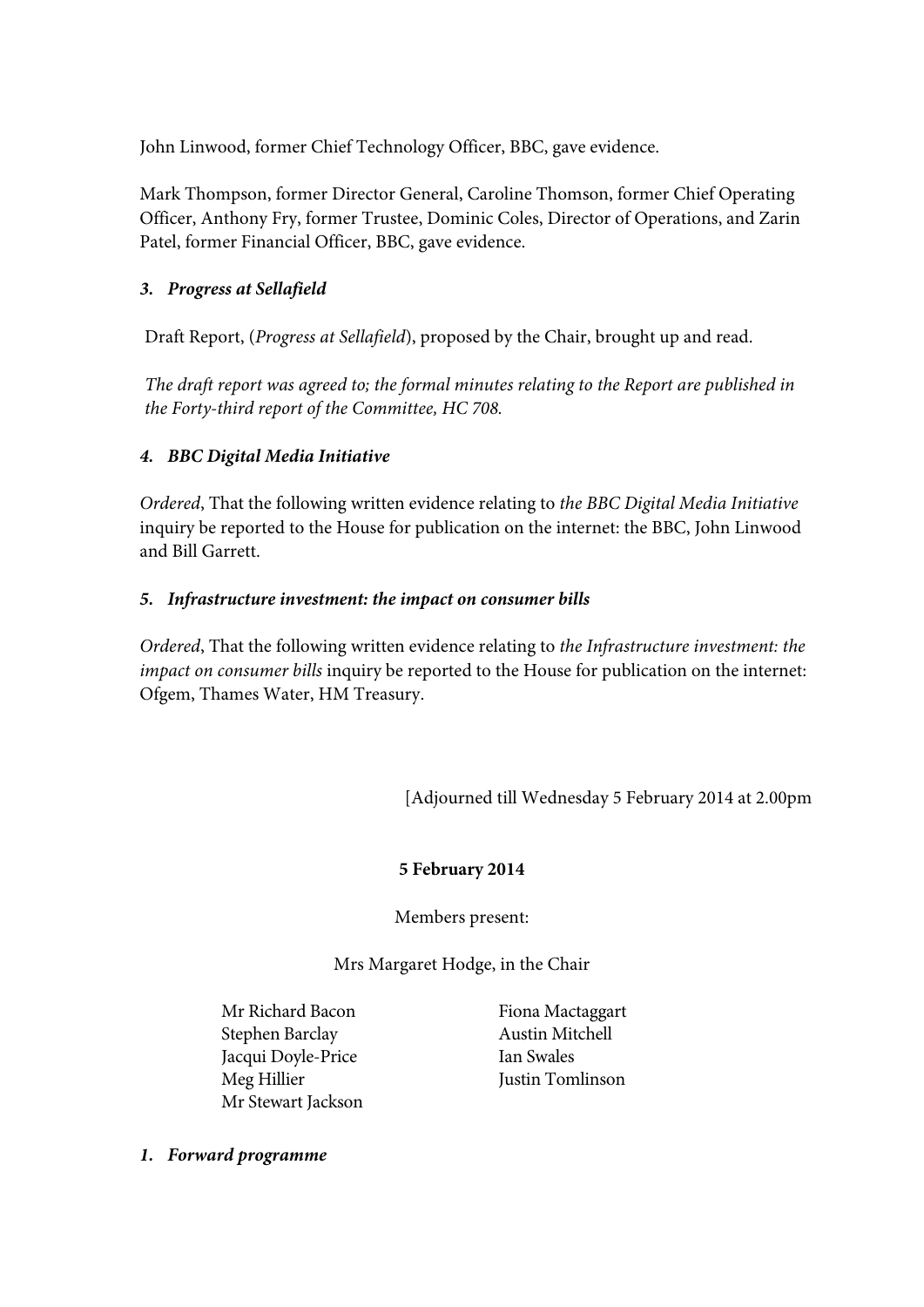### The Committee considered this matter.

## **2.** *Asylum accommodation*

Amyas Morse, Comptroller and Auditor General, Gabrielle Cohen, Assistant Auditor General and Louise Bladen, Director, National Audit Office, were in attendance.

Marius Gallaher, Alternate Treasury Officer of Accounts, HM Treasury, was in attendance.

James Thorburn, Managing Director, Home Affairs, Serco, Stephen Small, Managing Director, Immigration and Borders, G4S Care and Justice Services (UK) Limited, and James Vyvyan-Roberts, Managing Director, Clearsprings, gave evidence.

Mark Sedwill, Permanent Secretary, John Fernau, Commercial Director, and Glyn Williams, Director of Asylum, Home Office, gave evidence.

### *3. Infrastructure investment: the impact on consumer bills*

*Ordered*, That the following written evidence relating to *the Infrastructure investment: the impact on consumer bills* inquiry be reported to the House for publication on the internet: Ofwat and Npower.

# *4. Council Tax Support*

*Ordered*, That the following written evidence relating to *the Council tax support* inquiry be reported to the House for publication on the internet: DCLG.

# *5. Establishing Free Schools*

*Ordered*, That the following written evidence relating to *the Establishing Free Schools*  inquiry be reported to the House for publication on the internet: Department for Education and the Education Funding Agency.

[Adjourned till Monday 10 February 2014 at 3.00pm

# **10 February 2014**

Members present:

Mrs Margaret Hodge, in the Chair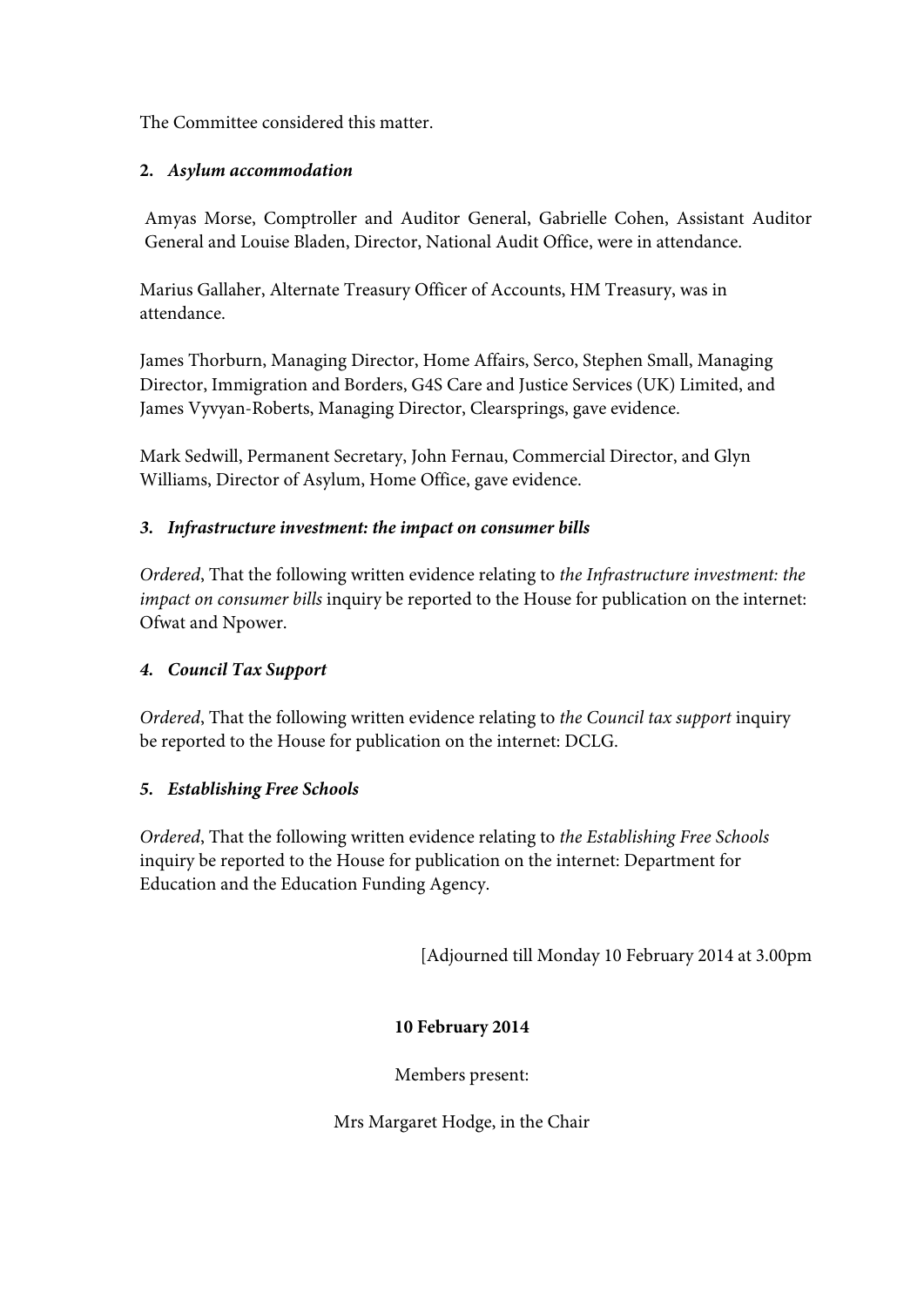Mr Richard Bacon Stephen Barclay Guto Bebb Jacqui Doyle-Price Chris Heaton-Harris Meg Hillier

Mr Stewart Jackson Fiona Mactaggart Austin Mitchell Nick Smith Ian Swales Justin Tomlinson

### *1. Forward programme*

The Committee considered this matter.

### *2. Managing the prison estate*

Amyas Morse, Comptroller and Auditor General, Gabrielle Cohen, Assistant Auditor General and Aileen Murphie, Director, National Audit Office, were in attendance.

Marius Gallaher, Alternate Treasury Officer of Accounts, HM Treasury, was in attendance.

Dame Ursula Brennan, Permanent Secretary, Ministry of Justice, Michael Spurr, Chief Executive, National Offender Management Service, and Mandie Campbell, Director-General for Immigration and Enforcement, Home Office, gave evidence.

## *3. Student loan repayments*

Draft Report, (*Student loan repayments*), proposed by the Chair, brought up and read.

*The draft report was agreed to; the formal minutes relating to the Report are published in the Forty-forth report of the Committee, HC 886.*

# *4. Excess Votes 2012-13*

Draft Report, (*Excess Votes 2012-13*), proposed by the Chair, brought up and read.

*The draft report was agreed to; the formal minutes relating to the Report are published in the Forty-fifth report of the Committee, HC 1068.*

# *5. Programmes to help families facing multiple challenges*

*Ordered*, That the following written evidence relating to *the Programmes to help families facing multiple challenges* inquiry be reported to the House for publication on the internet: DWP.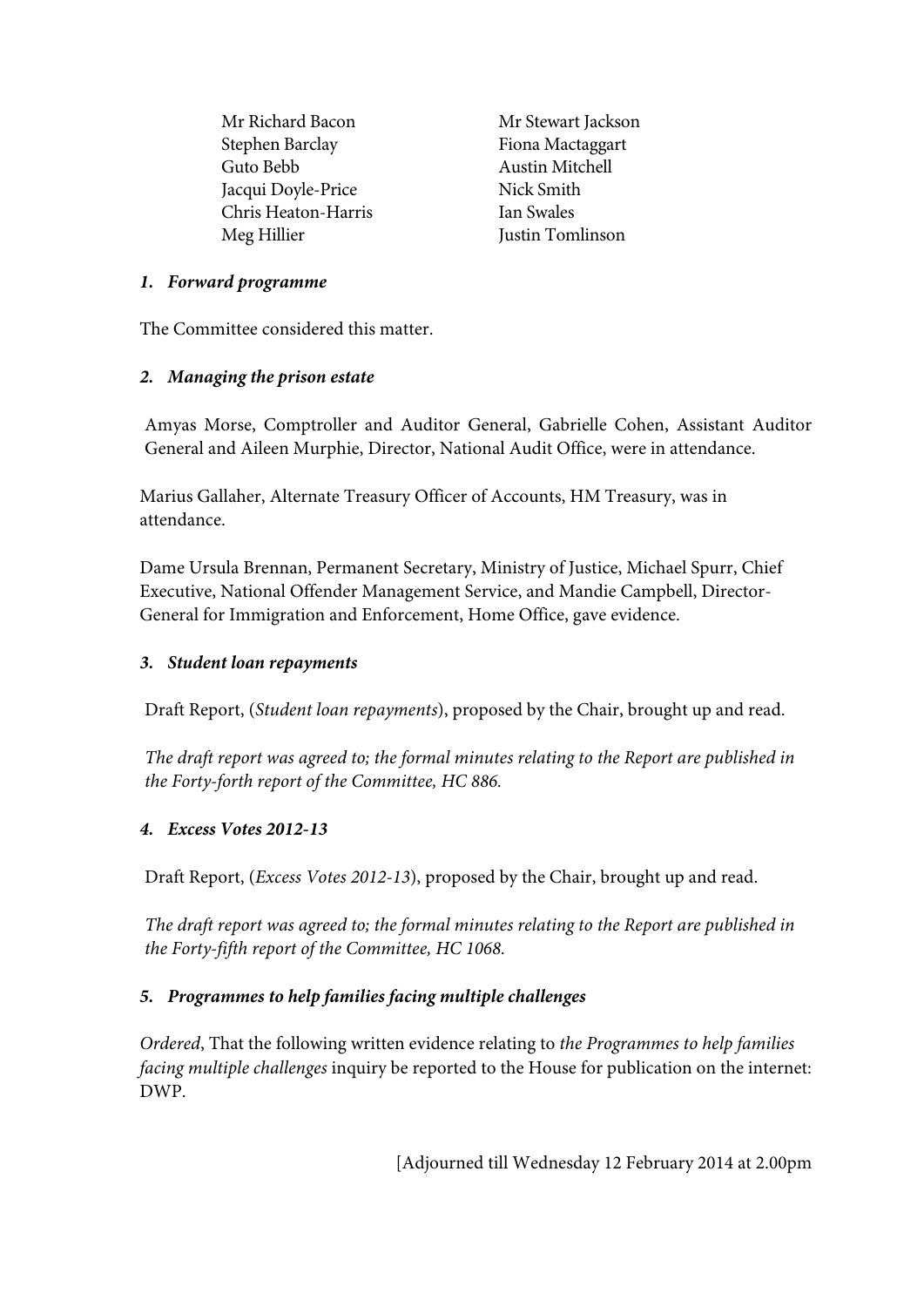### **12 February 2014**

Members present:

Mrs Margaret Hodge, in the Chair

Mr Richard Bacon Stephen Barclay Jacqui Doyle-Price Chris Heaton-Harris Meg Hillier

Mr Stewart Jackson Fiona Mactaggart Austin Mitchell Justin Tomlinson

### *1. Forward programme*

The Committee considered this matter.

### *2. Managing NHS Waiting Lists*

Amyas Morse, Comptroller and Auditor General, Gabrielle Cohen, Assistant Auditor General and Keith Hawkswell, Director, National Audit Office, were in attendance.

Marius Gallaher, Alternate Treasury Officer of Accounts, HM Treasury, was in attendance.

Dr Sonia Swart, Chief Executive, Northampton General Hospital and Tracey Fletcher, Chief Executive, Homerton University Hospital, gave evidence.

Una O'Brien Permanent Secretary, Department of Health, Sir David Nicholson, Chief Executive of NHS England; Dr David Bennett, Chief Executive of Monitor and Dale Bywater, Delivery and Development Director, Trust Development Authority, gave evidence.

### *3. Programmes to help families facing multiple challenges*

*Ordered*, That the following written evidence relating to *the Programmes to help families facing multiple challenges* inquiry be reported to the House for publication on the internet: DCLG, Family Action, Leeds City Council and Liverpool City Council.

# *4. Treasury minutes follow-up, Severance payments, Interpreter services, Rural broadband*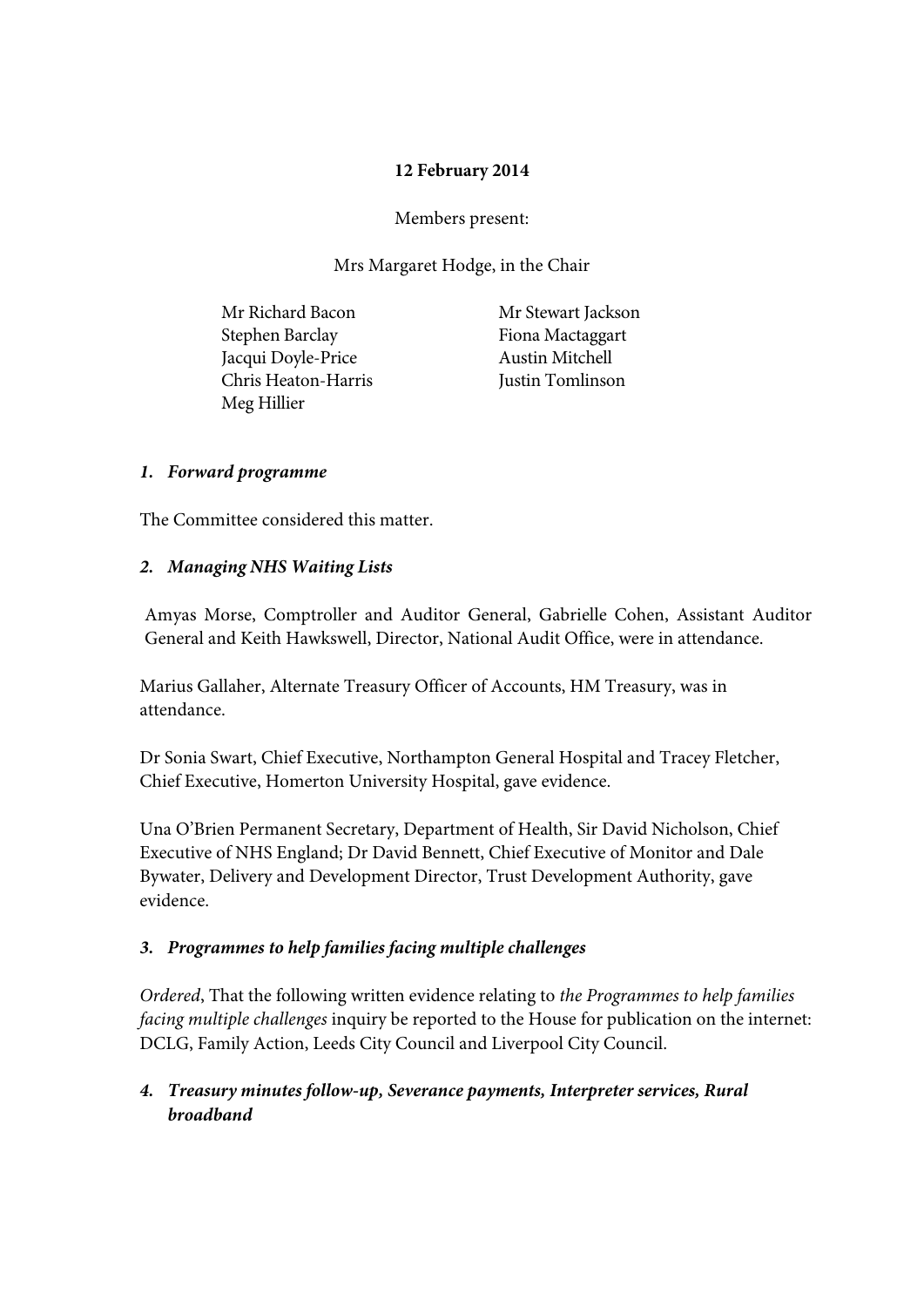*Ordered*, That the following written evidence relating to *the Treasury minutes follow-up, Severance payments, Interpreter services, Rural broadband* inquiry be reported to the House for publication on the internet: DCMS, Department of Health and the Home Office.

[Adjourned till Monday 24 February 2014 at 3.00pm

### **24 February 2014**

Members present:

Mrs Margaret Hodge, in the Chair

Mr Richard Bacon Jacqui Doyle-Price Chris Heaton-Harris

Austin Mitchell Nick Smith Justin Tomlinson

### *1. Forward programme*

The Committee considered this matter.

# *2. Ministry of Defence Equipment Plan 2013-23 and Major Projects Report 2013*

Amyas Morse, Comptroller and Auditor General, Gabrielle Cohen, Assistant Auditor General and Lee Summerfield, Director, National Audit Office, were in attendance.

Marius Gallaher, Alternate Treasury Officer of Accounts, HM Treasury, was in attendance.

Jon Thompson, Permanent Secretary, David Williams, Finance Director, Bernard Gray, Chief of Defence Materiel, and Air Marshall Stephen Hillier, Deputy Chief of Defence Staff, Ministry of Defence, gave evidence.

### *3. Emergency admissions to hospital – managing demand*

Draft Report, (*Emergency admissions to hospital – managing demand*), proposed by the Chair, brought up and read.

*The draft report was agreed to; the formal minutes relating to the Report are published in the Forty-sixth report of the Committee, HC 885.*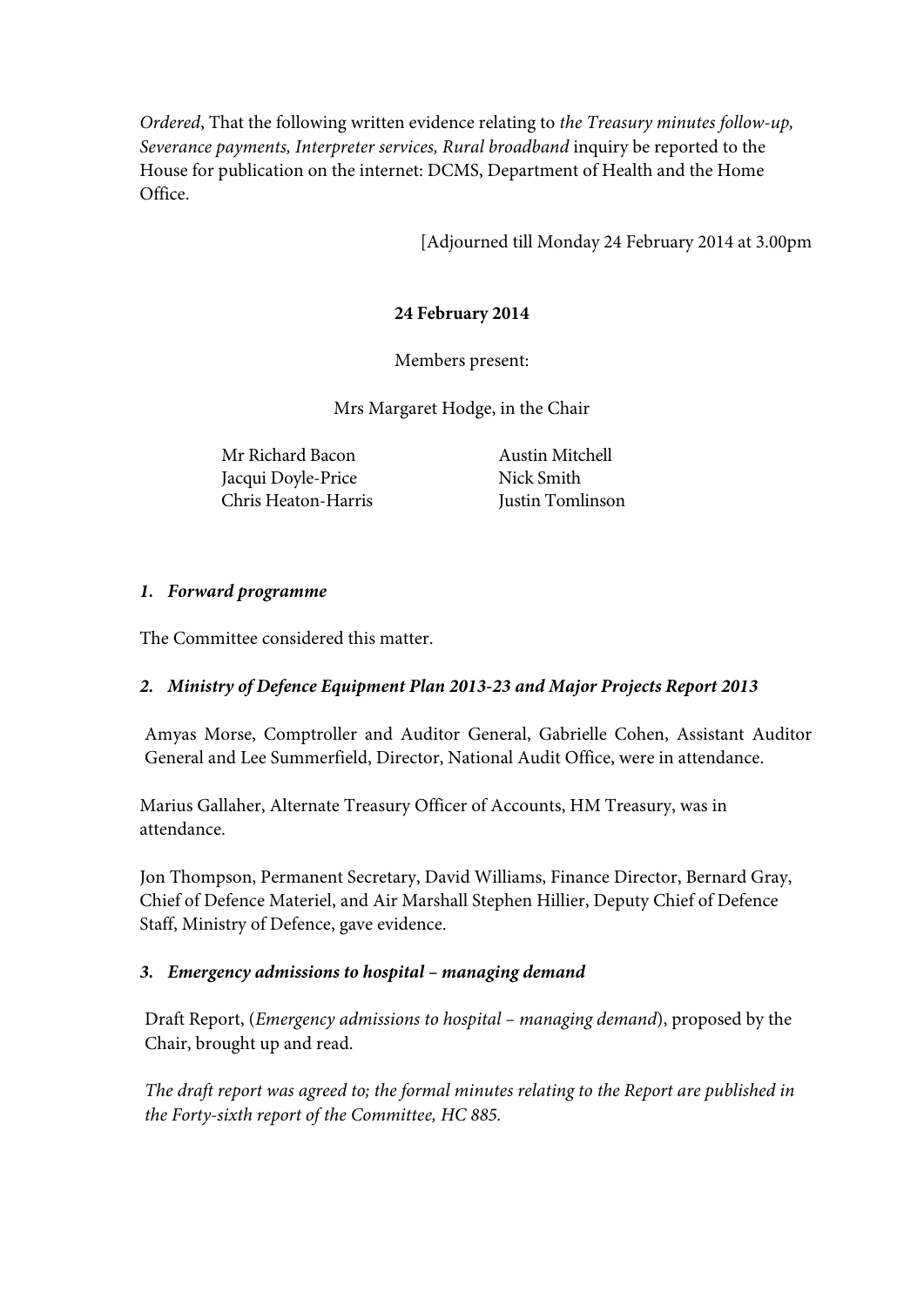### *4. Treasury minutes follow-up, Severance payments, Interpreter services, Rural broadband*

*Ordered*, That the following written evidence relating to *the Treasury minutes follow-up, Severance payments, Interpreter services, Rural broadband* inquiry be reported to the House for publication on the internet: Department of Health.

[Adjourned till Wednesday 26 February 2014 at 2.00pm

### **26 February 2014**

Members present:

Mrs Margaret Hodge, in the Chair

Mr Richard Bacon Jacqui Doyle-Price Chris Heaton-Harris Meg Hillier

Fiona Mactaggart Austin Mitchell Nick Smith Justin Tomlinson

## *1. Forward programme*

The Committee considered this matter.

### *2. Contracting out public services to the private sector*

Draft Report, (*Contracting out public services to the private sector*), proposed by the Chair, brought up and read.

*The draft report was agreed to; the formal minutes relating to the Report are published in the Forty-seventh report of the Committee, HC 777.*

# *3. BBC Digital Media Initiative*

*Ordered*, That the following written evidence relating to *the BBC Digital Media Initiative* inquiry be reported to the House for publication on the internet: BBC.

# *4. Managing the prison estate*

*Ordered*, That the following written evidence relating to the *Managing the prison estate* inquiry be reported to the House for publication on the internet: Home Office.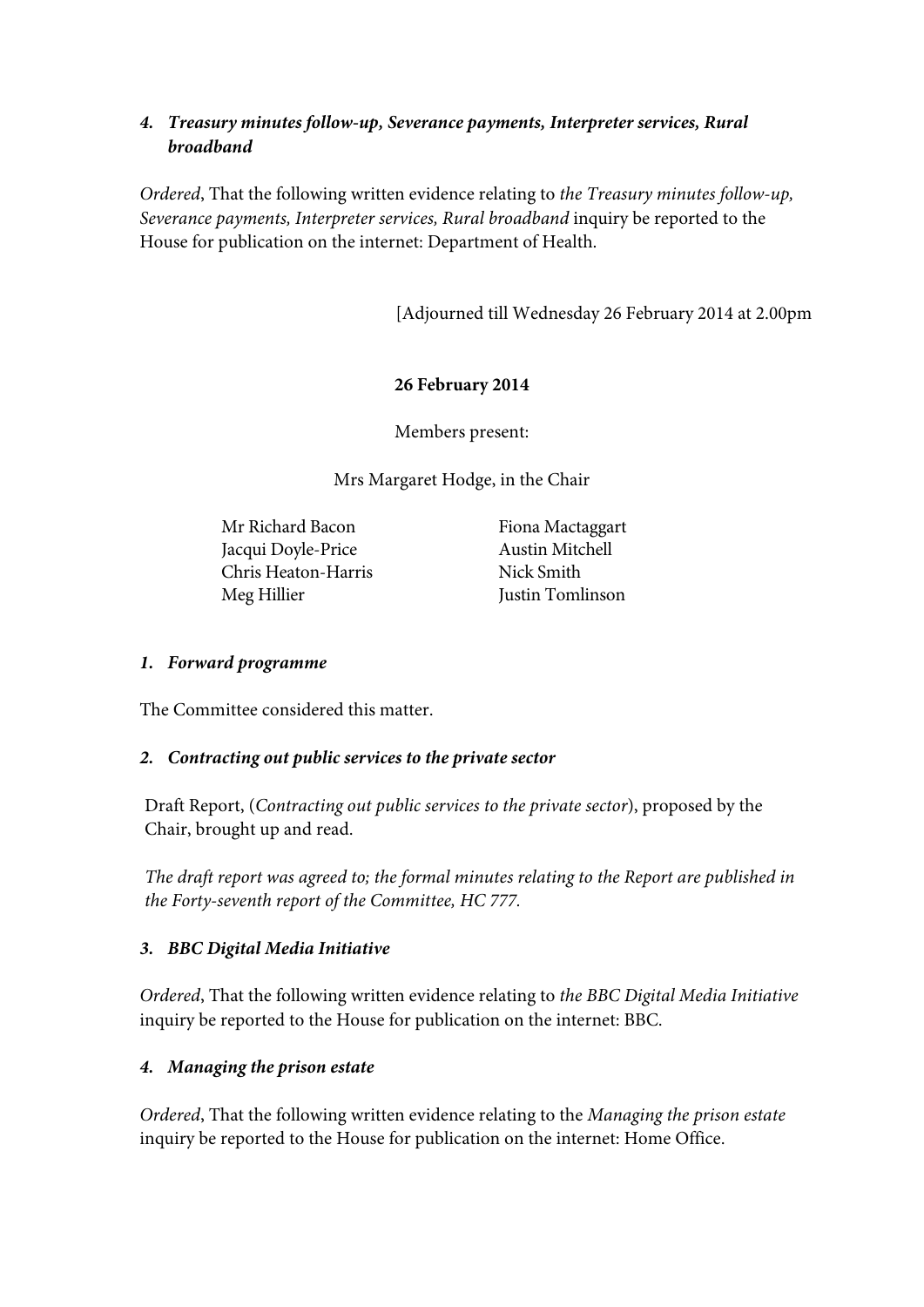[Adjourned till Monday 3 March 2014 at 3.00pm

### **3 March 2014**

Members present:

Mrs Margaret Hodge, in the Chair

Mr Richard Bacon Guto Bebb Jacqui Doyle-Price Chris Heaton-Harris Meg Hillier

Mr Stewart Jackson Austin Mitchell Nick Smith Ian Swales Justin Tomlinson

### *1. Forward programme*

The Committee considered this matter.

### *2. Infrastructure investment: the impact on consumer bills*

Amyas Morse, Comptroller and Auditor General, Gabrielle Cohen, Assistant Auditor General and Vikki Keilthy, Director, National Audit Office, were in attendance.

Marius Gallaher, Alternate Treasury Officer of Accounts, HM Treasury, was in attendance.

Bronwyn Hill, Permanent Secretary, Department for Environment, Food and Rural Affairs, John Kingman, Second Permanent Secretary, HM Treasury, Geoffrey Spence, Chief Executive, Infrastructure UK, HM Treasury, and Simon Virley, Director General, Markets and Infrastructure Group, Department of Energy and Climate Change, gave evidence.

[Adjourned till Wednesday 5 March 2014 at 2.00pm

# **5 March 2014**

Members present:

Mrs Margaret Hodge, in the Chair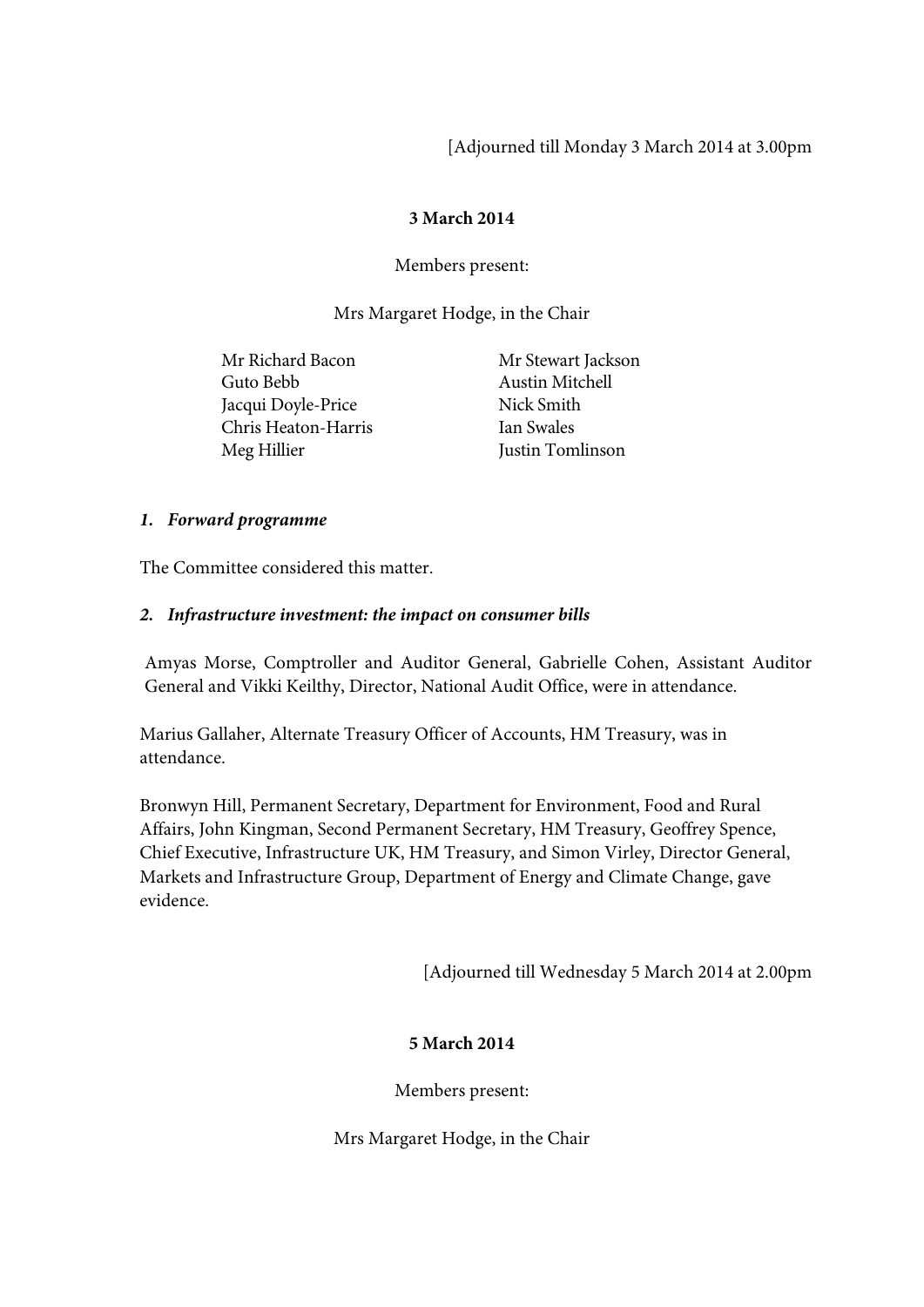Mr Richard Bacon Stephen Barclay Chris Heaton-Harris Meg Hillier

Mr Stewart Jackson Fiona Mactaggart Austin Mitchell Justin Tomlinson

### *1. Forward programme*

The Committee considered this matter.

# *2. Education Funding Agency and Department for Education Accounts*

Amyas Morse, Comptroller and Auditor General, Gabrielle Cohen, Assistant Auditor General and Jacqui Smillie, Director, National Audit Office, were in attendance.

Marius Gallaher, Alternate Treasury Officer of Accounts, HM Treasury, was in attendance.

Chris Wormald, Permanent Secretary, Department for Education, Peter Lauener, Chief Executive Officer, and Simon Parkes, Chief Financial Officer, Education Funding Agency, gave evidence.

# *3. Council Tax Support*

Draft Report, (*Council Tax Support*), proposed by the Chair, brought up and read.

*The draft report was agreed to; the formal minutes relating to the Report are published in the Forty-eighth report of the Committee, HC 943.*

# *4. Confiscation orders*

Draft Report, (*Confiscation orders)*, proposed by the Chair, brought up and read.

*The draft report was agreed to; the formal minutes relating to the Report are published in the Forty-ninth report of the Committee, HC 942.*

# *5. Management of NHS waiting lists*

*Ordered*, That the following written evidence relating to *the Management of NHS waiting lists* inquiry be reported to the House for publication on the internet: Department of Health.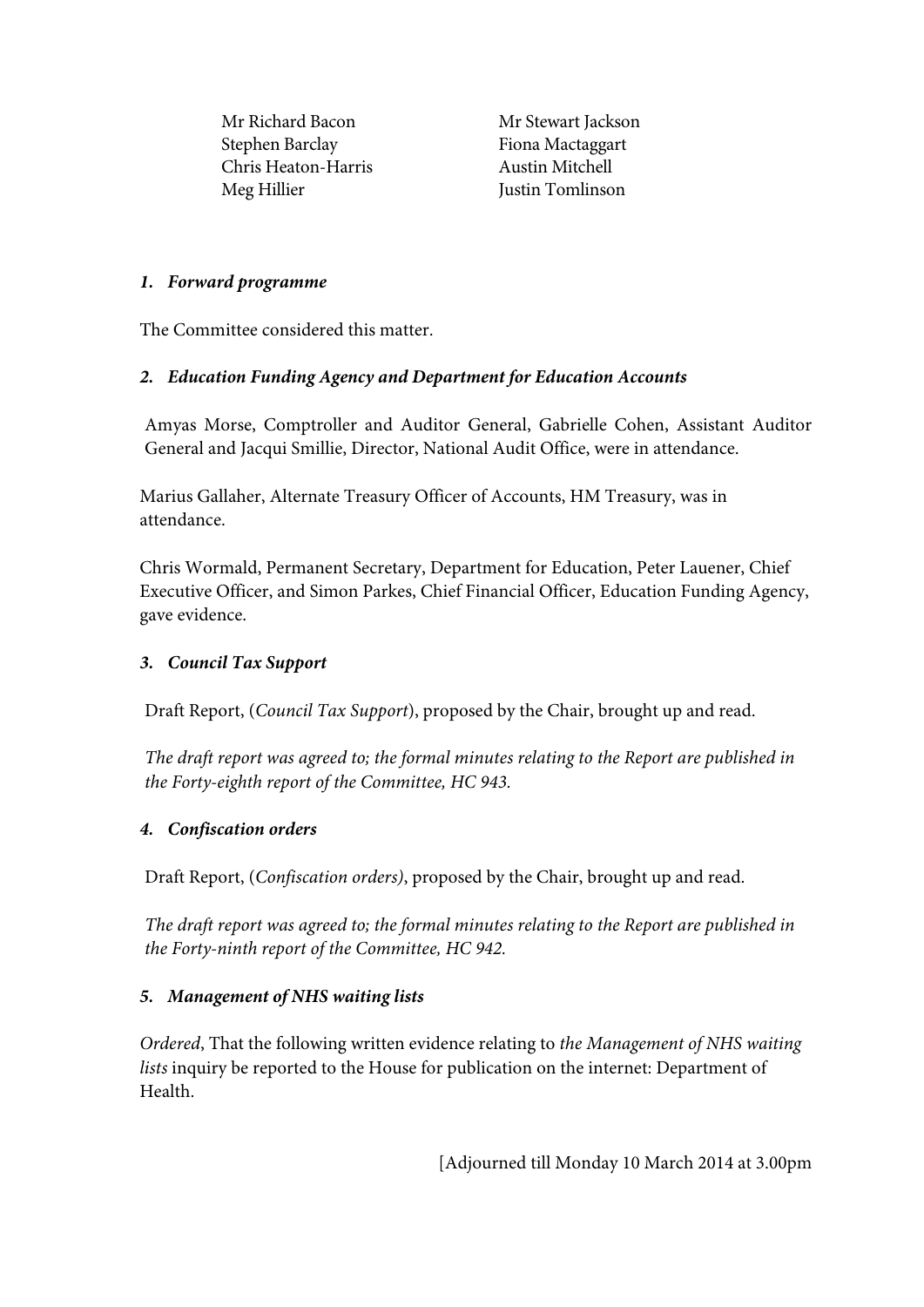### **10 March 2014**

Members present:

Mrs Margaret Hodge, in the Chair

Mr Richard Bacon Guto Bebb Jackie Doyle-Price Chris Heaton-Harris Meg Hillier

Mr Stewart Jackson Austin Mitchell Ian Swales Justin Tomlinson

### *1. Forward programme*

The Committee considered this matter.

### *2. Local economic growth and progress on the Regional Growth Fund*

Amyas Morse, Comptroller and Auditor General, Helen Booth, Director and Aileen Murphie, Director, National Audit Office, were in attendance.

Marius Gallaher, Alternate Treasury Officer of Accounts, HM Treasury, was in attendance.

Sir Bob Kerslake, Permanent Secretary, and Debbie Gillett, Senior Responsible Officer, Regional Growth Fund Programme, Department for Communities and Local Government, Martin Donnelly, Permanent Secretary, Department for Business Innovation and Skills, gave evidence.

### *3. Managing the prison estate*

*Ordered*, That the following written evidence relating to the *Managing the prison estate* inquiry be reported to the House for publication on the internet: Ministry of Justice.

### *4. Ministry of Defence Equipment Plan 2013 to 2023 and the Major Projects Report 2013*

*Ordered*, That the following written evidence relating to the *Ministry of Defence Equipment Plan 2013 to 2023 and the Major Projects Report 2013* inquiry be reported to the House for publication on the internet: Ministry of Defence.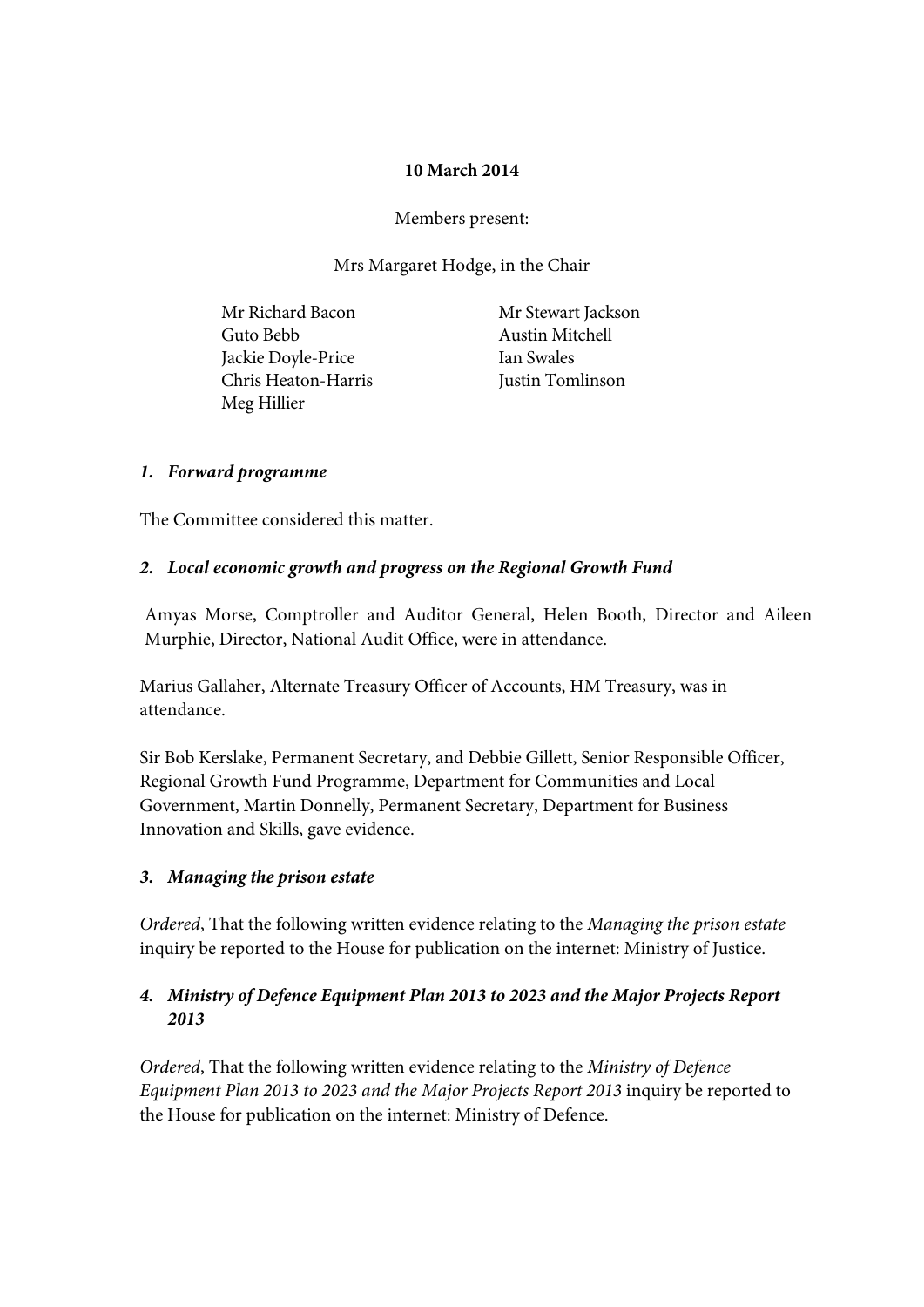[Adjourned till Wednesday 12 March 2014 at 2.00pm

## **12 March 2014**

Members present:

Mrs Margaret Hodge, in the Chair

| Mr Richard Bacon    | Mr Stewart Jackson |
|---------------------|--------------------|
| Stephen Barclay     | Fiona Mactaggart   |
| Guto Bebb           | Austin Mitchell    |
| Jackie Doyle-Price  | Nick Smith         |
| Chris Heaton-Harris | Ian Swales         |
| Meg Hillier         | Justin Tomlinson   |

### *1. Forward programme*

The Committee considered this matter.

#### *2. Probation: landscape review*

Amyas Morse, Comptroller and Auditor General, Gabrielle Cohen, Assistant Auditor General and Mike Newbury, Director, National Audit Office, were in attendance.

Marius Gallaher, Alternate Treasury Officer of Accounts, HM Treasury, was in attendance.

Dame Ursula Brennan, Permanent Secretary, Antonia Romeo, Director General, Criminal Justice Group, Michael Spurr, Chief Executive, National Offender Management Service, and Sarah Payne, Director, National Offender Management Service, Wales, Ministry of Justice, gave evidence.

[Adjourned till Monday 17 March 2014 at 3.00pm

### **17 March 2014**

Members present:

Mrs Margaret Hodge, in the Chair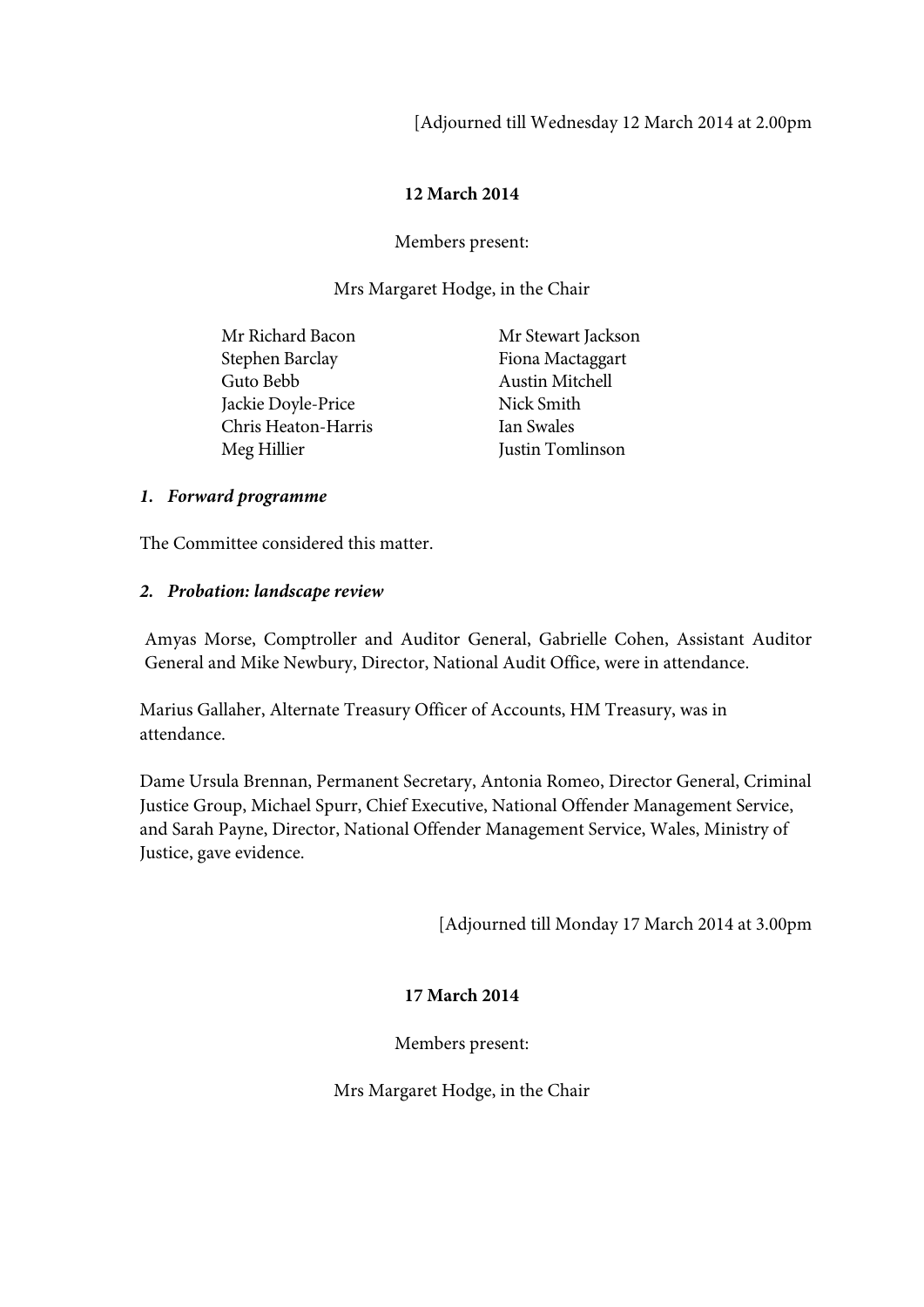Jackie Doyle-Price Chris Heaton-Harris Mr Stewart Jackson

Fiona Mactaggart Austin Mitchell Justin Tomlinson

#### *1. Forward programme*

The Committee considered this matter.

### *2. Criminal Justice System: landscape review*

Amyas Morse, Comptroller and Auditor General, Gabrielle Cohen, Assistant Auditor General and Jeremy Lonsdale, Director, National Audit Office, were in attendance.

Marius Gallaher, Alternate Treasury Officer of Accounts, HM Treasury, was in attendance.

Dame Ursula Brennan, Permanent Secretary, Ministry of Justice, Mark Sedwill, Permanent Secretary, Home Office, Alison Saunders, Director of Public Prosecutions, and Peter Lewis, Chief Executive, Crown Prosecution Service, gave evidence.

### *3. Excess Votes 2011-12*

*Ordered*, That the following written evidence relating to the *Excess Votes 2011-12* inquiry be reported to the House for publication on the internet: *Correspondence with the Permanent Secretary for the Department for International Development* and *Correspondence with the Permanent Secretary for the Department of Energy and Climate Change*.

[Adjourned till Thursday 20 March 2014 at 9.30am

#### **20 March 2014**

Members present:

Mrs Margaret Hodge, in the Chair

Mr Richard Bacon Chris Heaton-Harris Meg Hillier

Fiona Mactaggart Austin Mitchell Nick Smith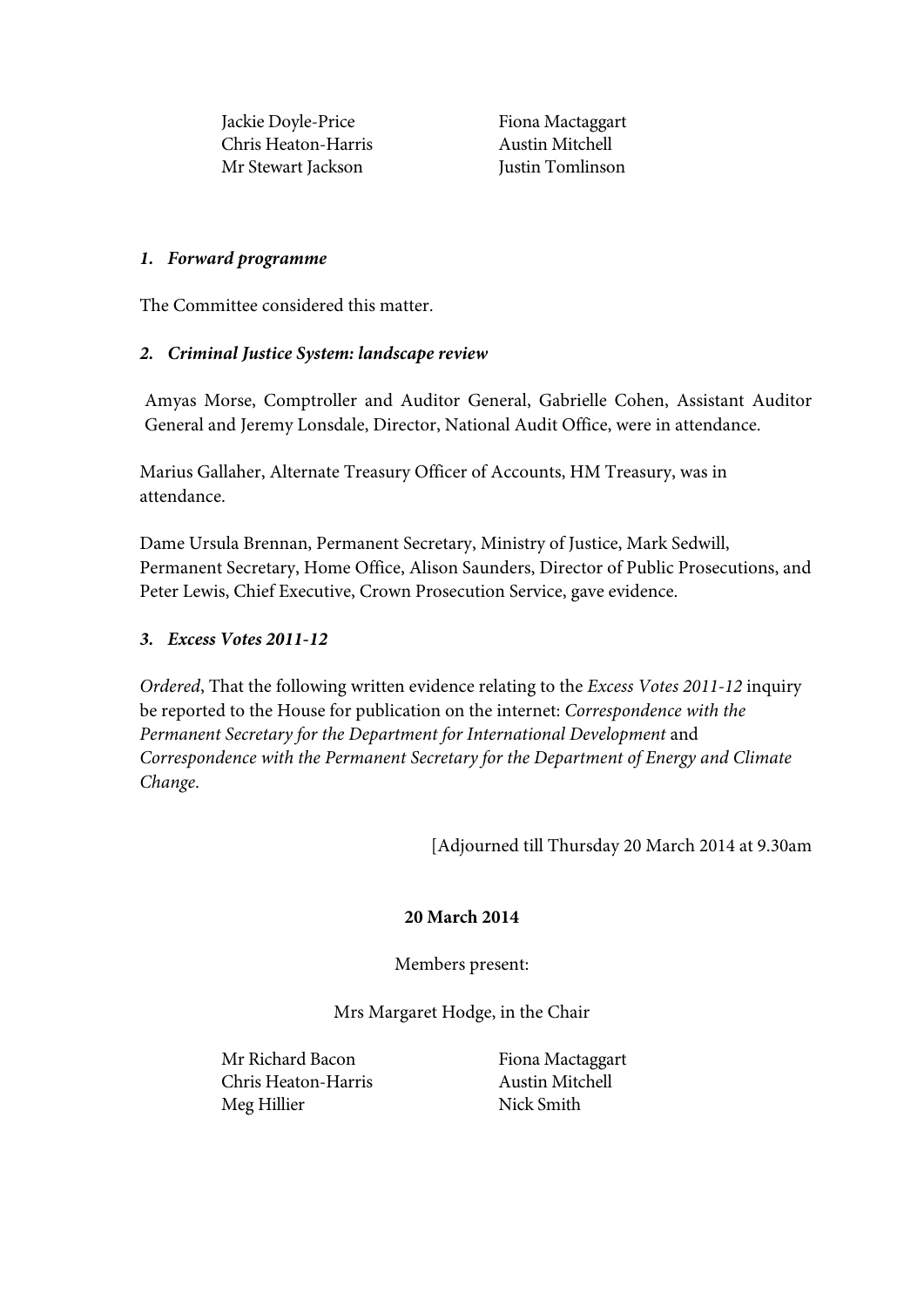#### *1. Forward programme*

The Committee considered this matter.

#### *2. Personal Independence Payments: early progress*

Amyas Morse, Comptroller and Auditor General, Gabrielle Cohen, Assistant Auditor General and Max Tse, Director, National Audit Office, were in attendance.

Marius Gallaher, Alternate Treasury Officer of Accounts, HM Treasury, was in attendance.

James Bolton, Policy Officer, Mencap, Vicky Pearlman, Social Policy Officer, Citizens Advice Bureau and Lesley Hawes, Chief Executive Officer, DABD UK, gave evidence.

Robert Devereux, Permanent Secretary, and Jason Feeney, Benefits Director, Department for Work and Pensions, Lisa Coleman, Senior Vice President, Health, Atos, and Dr Stephen Duckworth, Chief Executive Officer, Capita PIP, gave evidence.

[Adjourned till Monday 24 March 2014 at 3.00pm

#### **24 March 2014**

Members present:

Mrs Margaret Hodge, in the Chair

Mr Richard Bacon Stephen Barclay Chris Heaton-Harris Meg Hillier

Mr Stewart Jackson Austin Mitchell Nick Smith Justin Tomlinson

#### *1. Forward programme*

The Committee considered this matter.

#### *2. OECD Forum*

*Ordered,* That the Chair have leave to visit Paris in May to attend the OECD Forum in a representative capacity, and that the Chair seek the approval of the Chair of the Liaison Committee for expenditure in connection with the visit.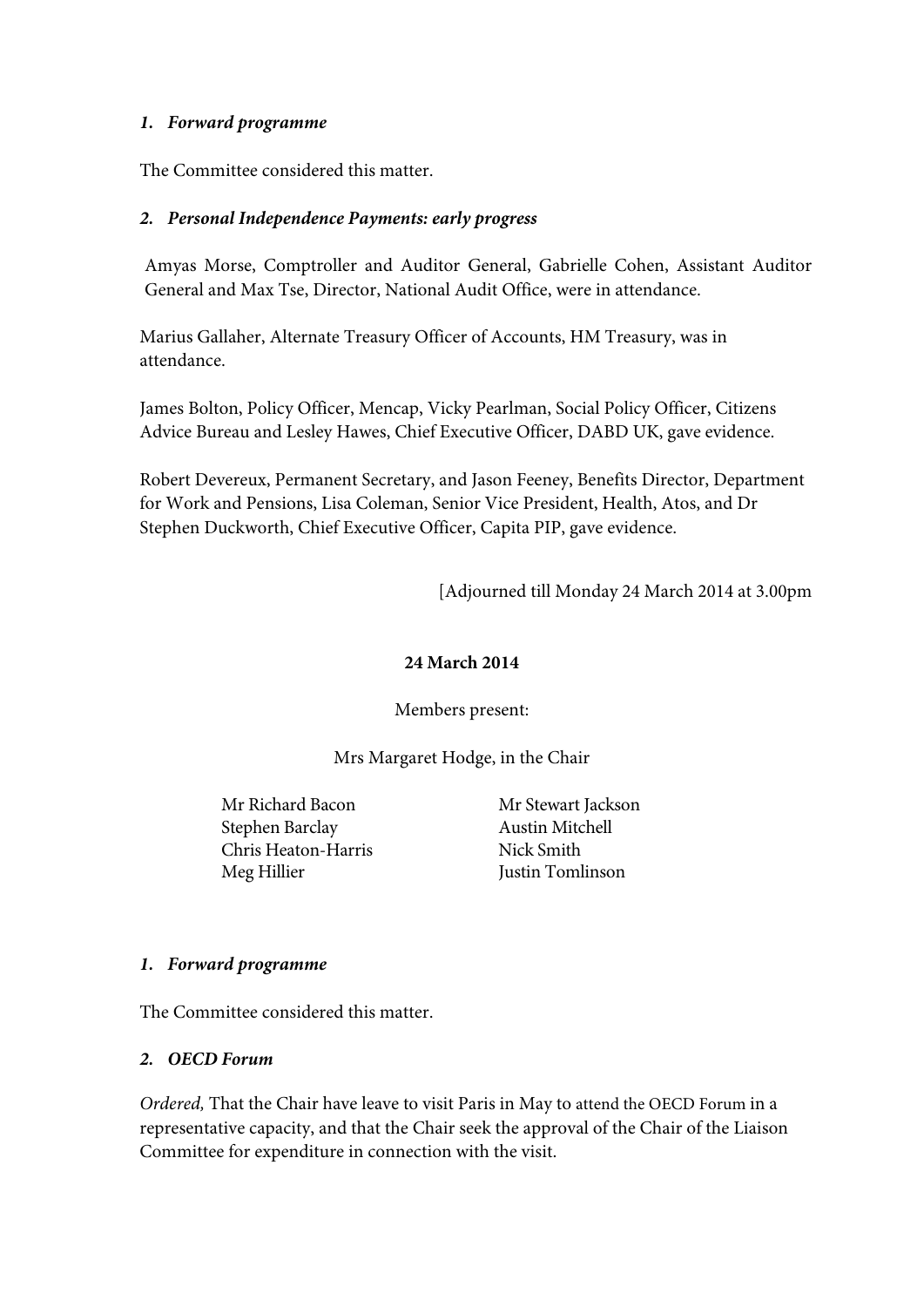## *3. Whistleblowing*

Gabrielle Cohen, Assistant Auditor General and Paul Oliffe, Director, National Audit Office, were in attendance.

Marius Gallaher, Alternate Treasury Officer of Accounts, HM Treasury, was in attendance.

Kay Sheldon, Care Quality Commission, Cathy James, Chief Executive, Public Concern at Work, gave evidence.

Lin Homer, Chief Executive and Permanent Secretary, HM Revenue and Customs, Jonathan Slater, Director General Transformation and Corporate Strategy, Ministry of Defence, Chris Wormald, Permanent Secretary, Department for Education, Charlie Massey, Director General, Strategy and External Relations, Department of Health, gave evidence.

### *4. The Rural Broadband Programme*

Draft Report, (*The Rural Broadband Programme*), proposed by the Chair, brought up and read.

*The draft report was agreed to; the formal minutes relating to the Report are published in the Fiftieth report of the Committee, HC 834-I and –II.*

# *5. Programmes to help families facing multiple challenges*

Draft Report, (*Programmes to help families facing multiple challenges*), proposed by the Chair, brought up and read.

*The draft report was agreed to; the formal minutes relating to the Report are published in the Fifty-first report of the Committee, HC 668.*

# *6. Ministry of Defence Equipment Plan 2013 to 2023 and the Major Projects Report 2013*

*Ordered*, That the following written evidence relating to the *Ministry of Defence Equipment Plan 2013 to 2023 and the Major Projects Report 2013* inquiry be reported to the House for publication on the internet: Ministry of Defence.

# *7. Local economic growth and the Regional Growth Fund*

*Ordered*, That the following written evidence relating to the *Local economic growth and the Regional Growth Fund* inquiry be reported to the House for publication on the internet: BIS and DCLG.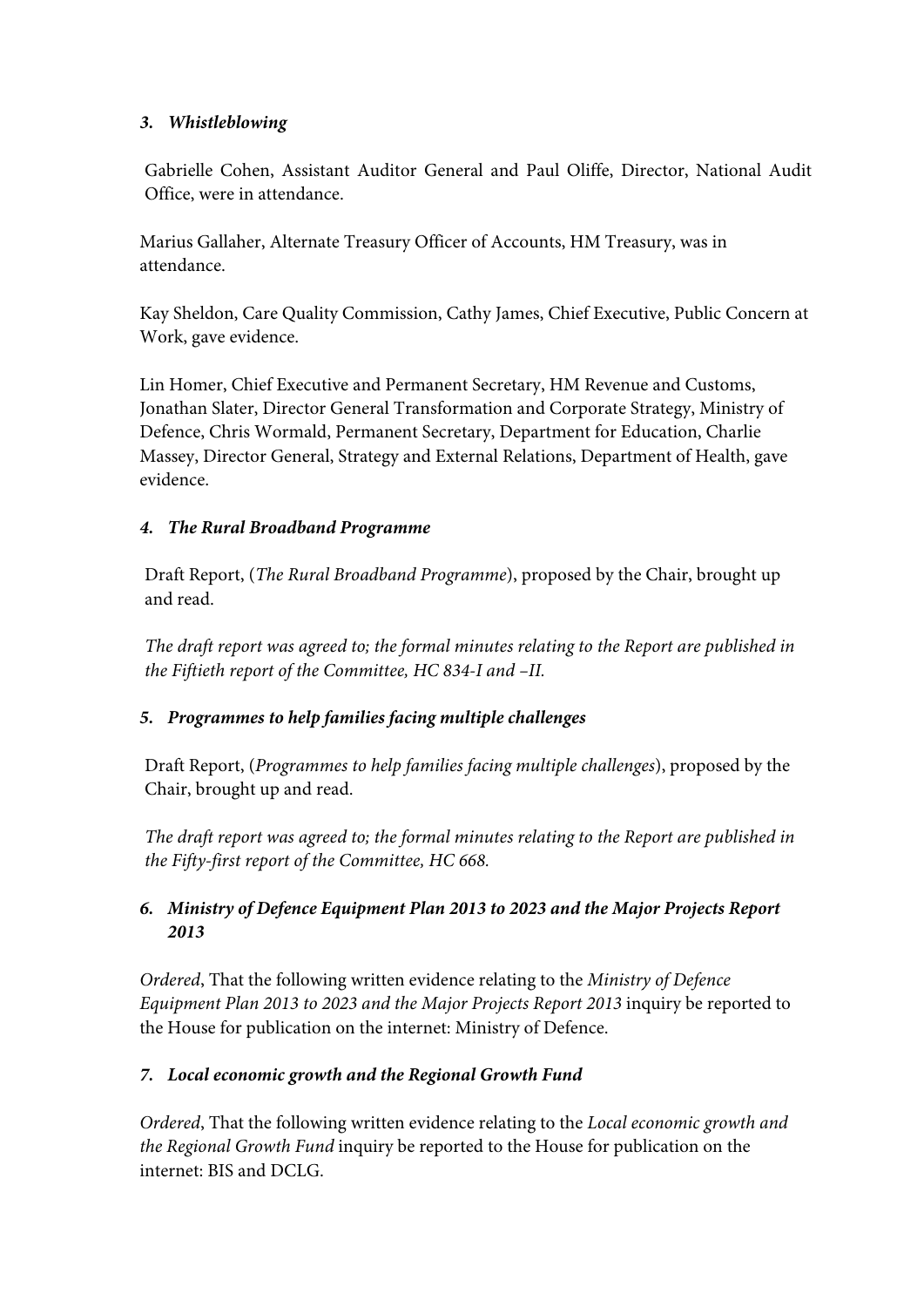[Adjourned till Wednesday 26 March 2014 at 2.00pm

### **26 March 2014**

Members present:

Mrs Margaret Hodge, in the Chair

Mr Richard Bacon Stephen Barclay Meg Hillier Mr Stewart Jackson

Fiona Mactaggart Austin Mitchell Nick Smith Justin Tomlinson

### *1. Forward programme*

The Committee considered this matter.

### *2. Adult Social Care in England*

Amyas Morse, Comptroller and Auditor General, Gabrielle Cohen, Assistant Auditor General and Aileen Murphie, Director, National Audit Office, were in attendance.

Marius Gallaher, Alternate Treasury Officer of Accounts, HM Treasury, was in attendance.

Sandie Keene, President of the Association of Directors of Adult Social Services and Director of Adult Social Care Services, Leeds City Council, Emily Holzhausen, Director of Policy and Public Affairs, Carers UK, and Caroline Abrahams, Charity Director, Age UK, gave evidence.

Sir Bob Kerslake, Permanent Secretary, and Helen Edwards, Deputy Permanent Secretary and Director-General for Localism, Department for Communities and Local Government, and Jon Rouse, Director General, Social Care, Local Government and Care Partnerships, Department of Health, gave evidence.

### *3. BBC Digital Media Initiative*

Draft Report, (*BBC Digital Media Initiative*), proposed by the Chair, brought up and read.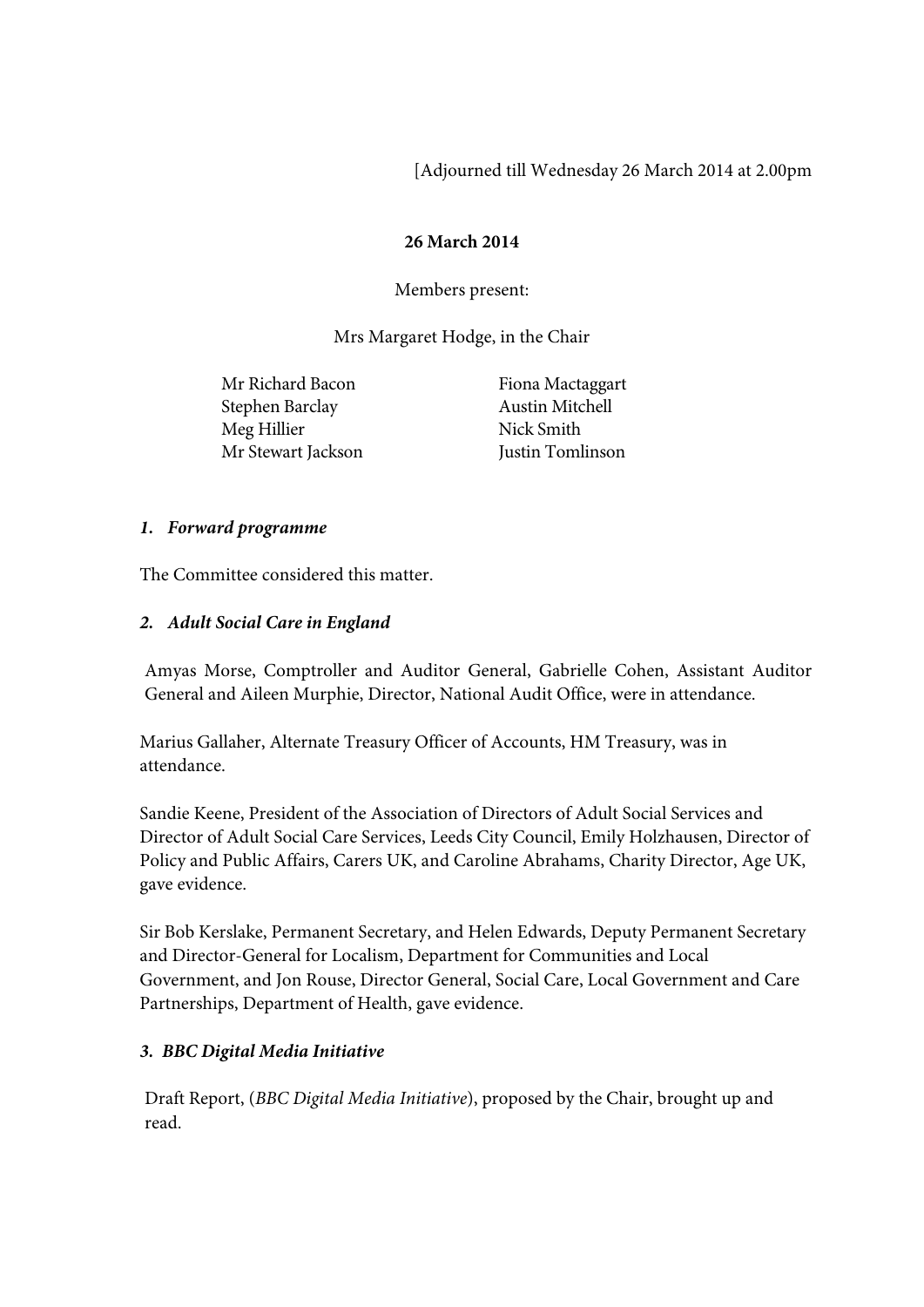*The draft report was agreed to; the formal minutes relating to the Report are published in the Fifty-second report of the Committee, HC 985.*

### *4. Confidentiality clauses and special severance payments*

*Ordered*, That the following written evidence relating to the *Excess Votes 2011-12* inquiry be reported to the House for publication on the internet: *Correspondence with the Head of the Civil Service*.

[Adjourned till Monday 31 March 2014 at 2.45pm

### **31 March 2014**

Members present:

Mrs Margaret Hodge, in the Chair

Mr Richard Bacon Jackie Doyle-Price Mr Stewart Jackson Fiona Mactaggart

Austin Mitchell Ian Swales Justin Tomlinson

### *1. Forward programme*

The Committee considered this matter.

### *2. Taxation*

*Resolved,* That the Committee visit Paris in June 2014 in connection with its programme of work on taxation, and that the Chair seek the approval of the Liaison Committee for expenditure in connection with the visit.

#### *3. Monitor*

Amyas Morse, Comptroller and Auditor General, Gabrielle Cohen, Assistant Auditor General and Laura Brackwell, Director, National Audit Office, were in attendance.

Marius Gallaher, Alternate Treasury Officer of Accounts, HM Treasury, was in attendance.

Una O'Brien CB, Permanent Secretary, Department of Health, and Dr David Bennett, Chief Executive, Monitor, gave evidence.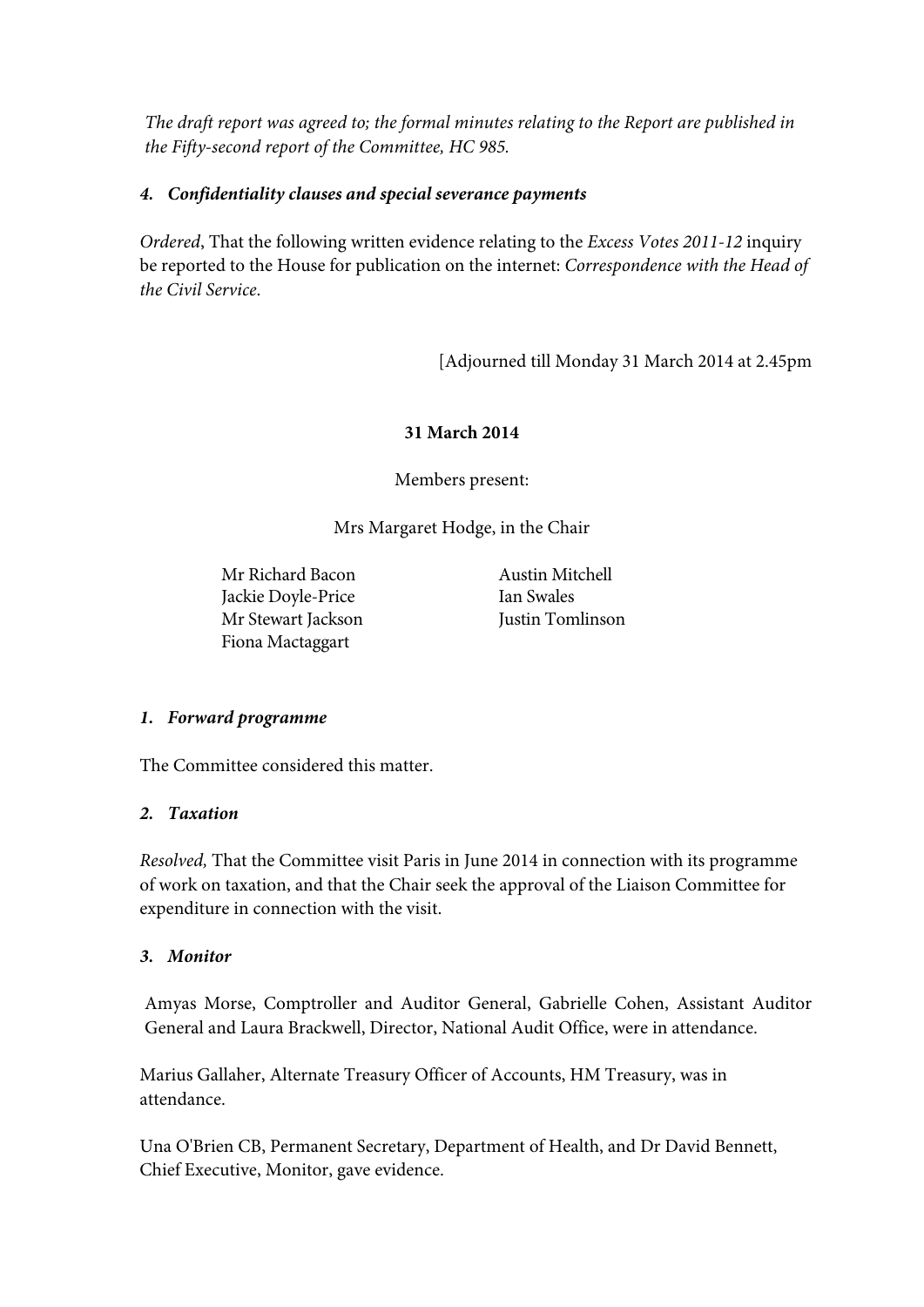#### *4. Personal Independence Payments*

*Ordered*, That the following written evidence relating to the *Personal Independence Payments* inquiry be reported to the House for publication on the internet: *DABD UK.*

### *5. Gift Aid*

*Ordered*, That the following written evidence relating to the *Gift Aid* inquiry be reported to the House for publication on the internet: *Correspondence with the Chief Executive & Permanent Secretary of HM Revenue & Customs.*

### *6. Correspondence*

*Ordered*, That the following written evidence relating to *Elexon ltd* be reported to the House for publication on the internet: *Correspondence with the Secretary of State for Energy and Climate Change.*

[Adjourned till Wednesday 2 April 2014 at 2.00pm

## **2 April 2014**

Members present:

Mrs Margaret Hodge, in the Chair

Mr Richard Bacon Stephen Barclay Guto Bebb Jackie Doyle-Price Mr Stewart Jackson

Fiona Mactaggart Austin Mitchell Nick Smith Justin Tomlinson

### *1. Forward programme*

The Committee considered this matter.

### *2. Help to Buy equity loans*

Amyas Morse, Comptroller and Auditor General, Gabrielle Cohen, Assistant Auditor General and Aileen Murphie, Director, National Audit Office, were in attendance.

Marius Gallaher, Alternate Treasury Officer of Accounts, HM Treasury, was in attendance.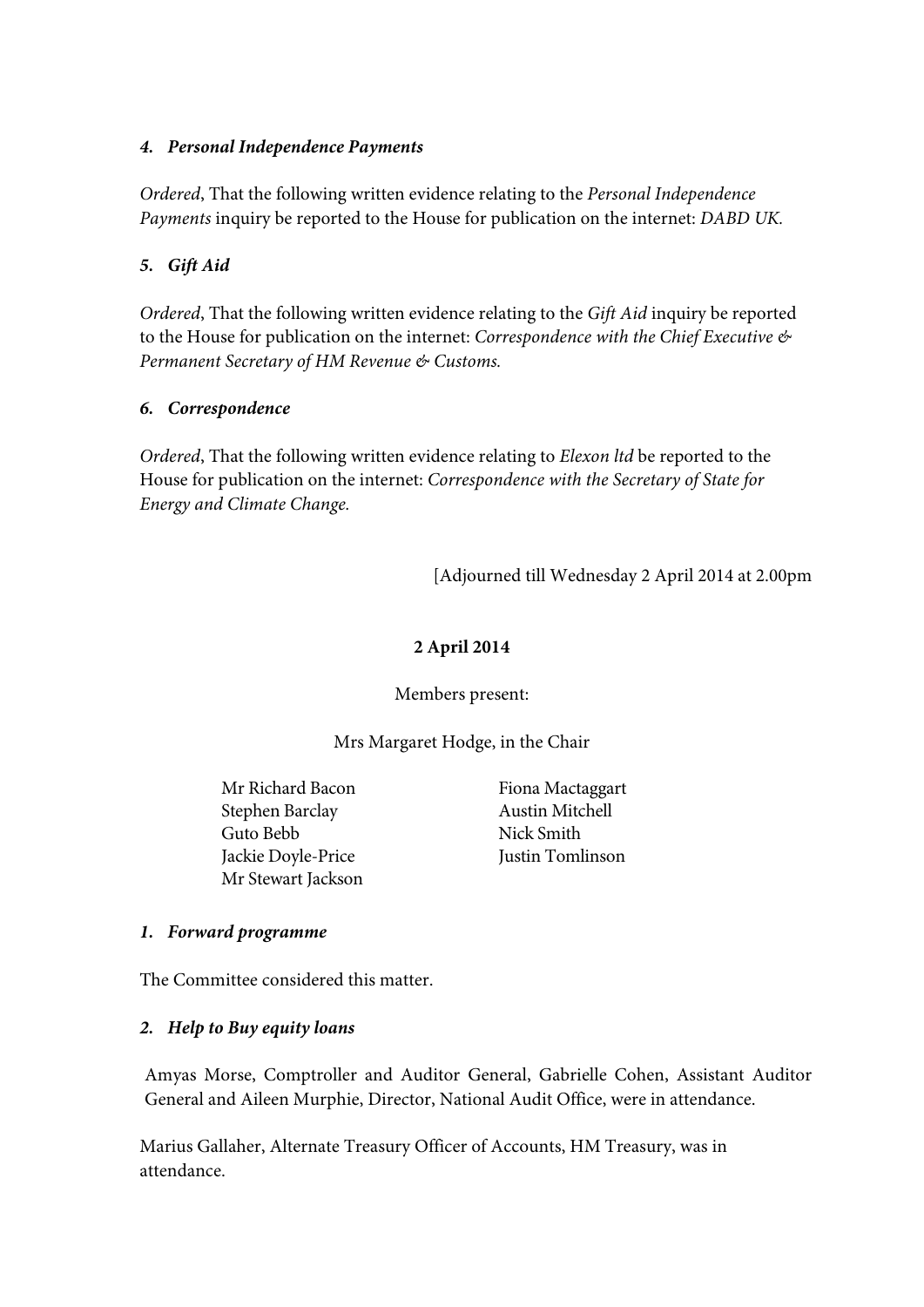Sir Bob Kerslake, Permanent Secretary, and Peter Schofield, Director General for Neighbourhoods, Department for Communities and Local Government, and Andrew Rose, Chief Executive, Homes and Communities Agency, gave evidence.

# *3. Adult Social Care in England*

*Ordered*, That the following written evidence relating to the *Adult Social Care in England* inquiry be reported to the House for publication on the internet: Scope *and UKHCA.*

### *4. Criminal Justice System: Landscape Review*

*Ordered*, That the following written evidence relating to the *Criminal Justice System: Landscape Review* inquiry be reported to the House for publication on the internet: *Home Office.*

### *5. Personal Independence Payments*

*Ordered*, That the following written evidence relating to the *Personal Independence Payments* inquiry be reported to the House for publication on the internet: *Atos.*

### *6. Probation: Landscape Review*

*Ordered*, That the following written evidence relating to the *Probation: Landscape Review* inquiry be reported to the House for publication on the internet: *Ministry of Justice.*

[Adjourned till Monday 7 April 2014 at 3.00pm

# **7 April 2014**

### Members present:

### Mrs Margaret Hodge, in the Chair

Mr Richard Bacon Guto Bebb Jackie Doyle-Price Chris Heaton-Harris Meg Hillier Mr Stewart Jackson

Fiona Mactaggart Austin Mitchell Nick Smith Ian Swales Justin Tomlinson

*1. Forward programme*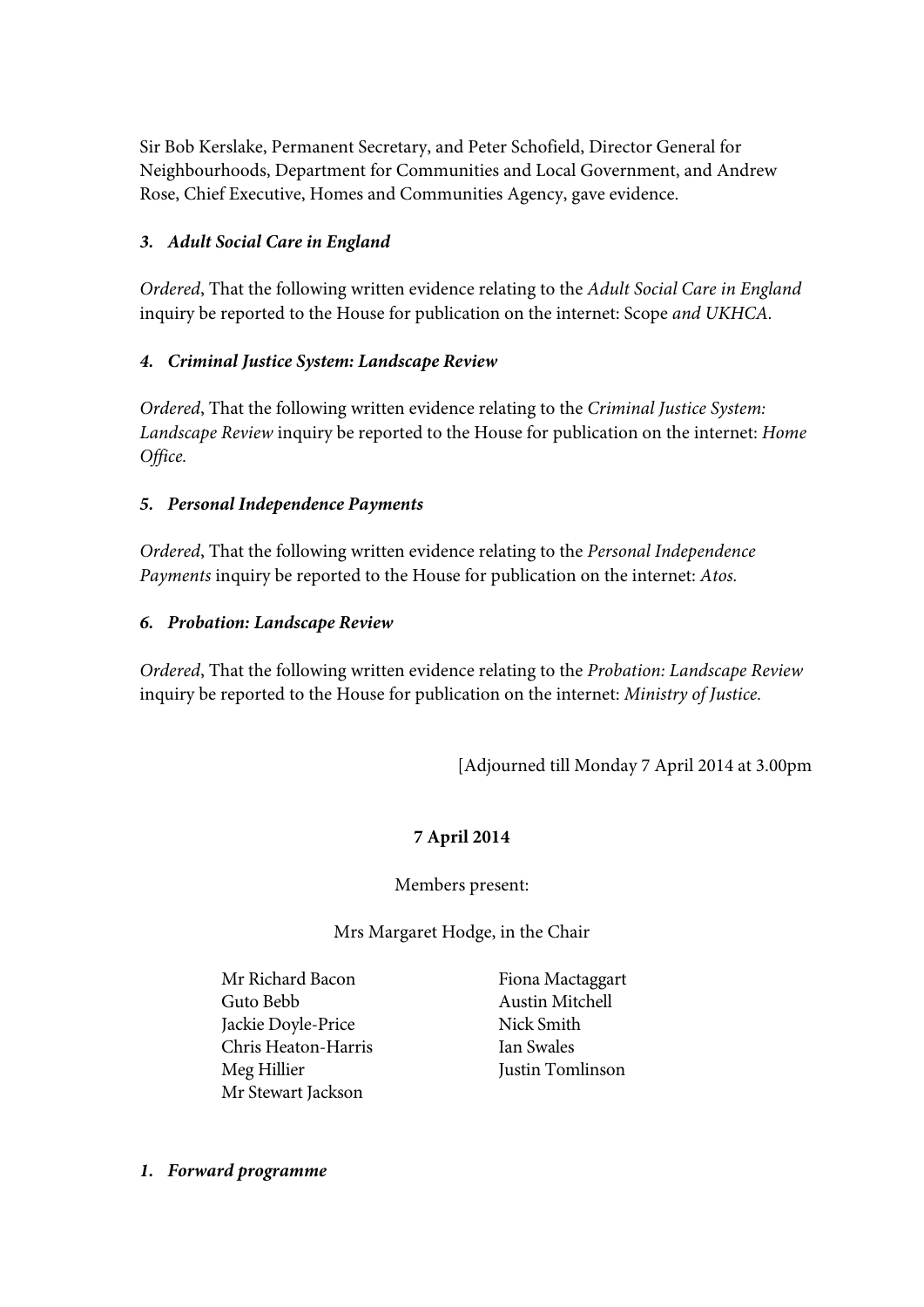The Committee considered this matter.

# *2. Tax Reliefs*

Amyas Morse, Comptroller and Auditor General, Gabrielle Cohen, Assistant Auditor General and Rob Prideaux, Director, National Audit Office, were in attendance.

Marius Gallaher, Alternate Treasury Officer of Accounts, HM Treasury, was in attendance.

Sir Nicholas Macpherson, Permanent Secretary, HM Treasury, and Lin Homer, Permanent Secretary and Chief Executive, HM Revenue and Customs, gave evidence.

# *3. Ministry of Justice and National Offender Management Service: Managing the prison estate*

Draft Report, (*Ministry of Justice and National Offender Management Service: Managing the prison estate*), proposed by the Chair, brought up and read.

*The draft report was agreed to; the formal minutes relating to the Report are published in the Fifty-third report of the Committee, HC 1001.*

# *4. COMPASS: Provision of asylum accommodation*

Draft Report, (*COMPASS: Provision of asylum accommodation*), proposed by the Chair, brought up and read.

*The draft report was agreed to; the formal minutes relating to the Report are published in the Fifty-fourth report of the Committee, HC 1000.*

# *5. NHS waiting times for elective care in England*

Draft Report, (*NHS waiting times for elective care in England*), proposed by the Chair, brought up and read.

*The draft report was agreed to; the formal minutes relating to the Report are published in the Fifty-fifth report of the Committee, HC 1002.*

# *6. Adult Social Care in England*

*Ordered*, That the following written evidence relating to the *Adult Social Care in England* inquiry be reported to the House for publication on the internet: *Age UK and Sandie Keene.*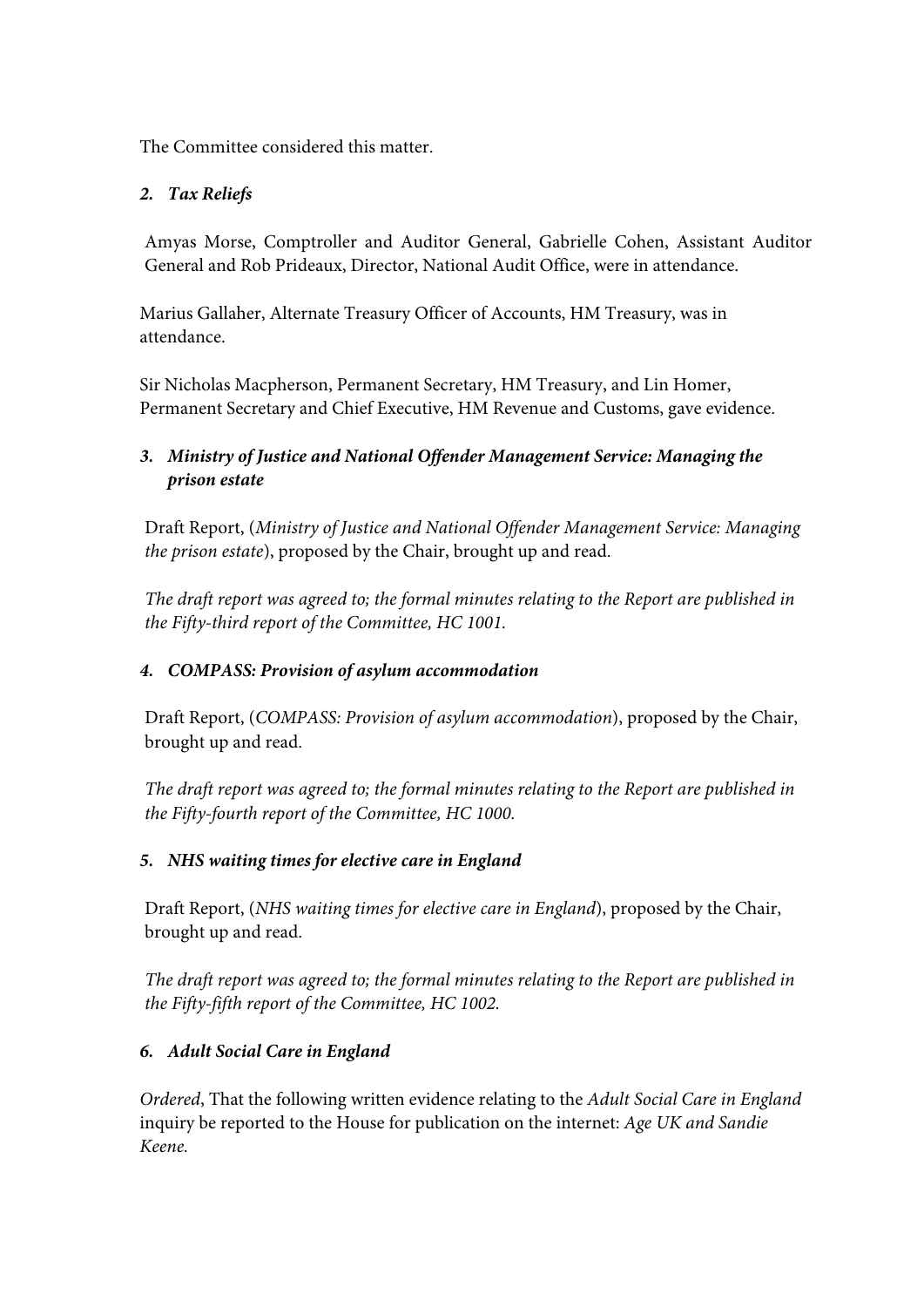### *7. Criminal Justice System: Landscape Review*

*Ordered*, That the following written evidence relating to the *Criminal Justice System: Landscape Review* inquiry be reported to the House for publication on the internet: *Ministry of Justice.*

### *8. Education Funding Agency and the Department for Education Accounts*

*Ordered*, That the following written evidence relating to the *Education Funding Agency and the Department for Education Accounts* inquiry be reported to the House for publication on the internet: DfE*.*

### *9. Whistleblowing*

*Ordered*, That the following written evidence relating to the *Whistleblowing* inquiry be reported to the House for publication on the internet: *NAO.*

[Adjourned till Wednesday 9 April 2014 at 2.00pm

# **9 April 2014**

Members present:

Mr Richard Bacon, in the Chair

Stephen Barclay Guto Bebb Jackie Doyle-Price Chris Heaton-Harris

Meg Hillier Austin Mitchell Nick Smith Justin Tomlinson

### *1. Forward programme*

The Committee considered this matter.

### *2. Crossrail*

Amyas Morse, Comptroller and Auditor General, Gabrielle Cohen, Assistant Auditor General and Geraldine Barker, Director, National Audit Office, were in attendance.

Marius Gallaher, Alternate Treasury Officer of Accounts, HM Treasury, was in attendance.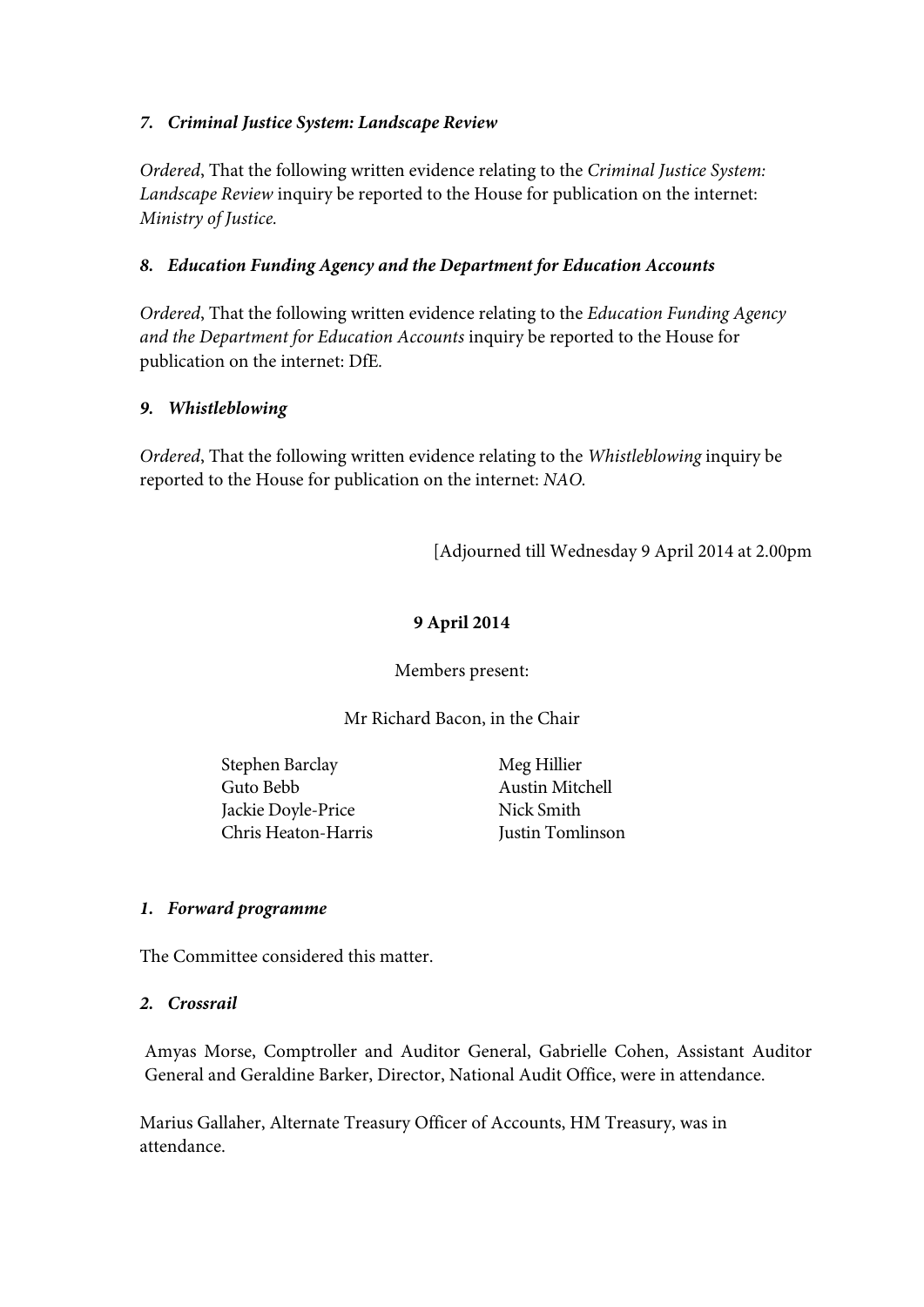Philip Rutnam, Permanent Secretary, Department of Transport, Sir Peter Hendy, Commissioner, Transport for London and Andrew Wolstenholme, Chief Executive, Crossrail Ltd., gave evidence.

### *3. Adult Social Care in England*

*Ordered*, That the following written evidence relating to the *Adult Social Care in England* inquiry be reported to the House for publication on the internet: *DCLG.*

### *4. Education Funding Agency and the Department for Education Accounts*

*Ordered*, That the following written evidence relating to the *Education Funding Agency and the Department for Education Accounts* inquiry be reported to the House for publication on the internet: *Department for Education.*

[Adjourned till Monday 28 April 2014 at 3.00pm

# **28 April 2014**

Members present:

Mrs Margaret Hodge, in the Chair

- Mr Richard Bacon Stephen Barclay Guto Bebb Jackie Doyle-Price Meg Hillier Mr Stewart Jackson
- Rt Hon Anne McGuire Austin Mitchell Nick Smith Ian Swales Justin Tomlinson

# *1. Declaration of Interests*

Rt Hon Anne McGuire declared her interests, in accordance with the Resolution of the House of 13 July 1992 (*see Appendix*).

The Chair declared a pecuniary interest in relation to the inquiry on the privatisation of Royal Mail, namely, that she had benefitted from the privatisation via her late husband's pension fund.

### *2. Forward programme*

The Committee considered this matter.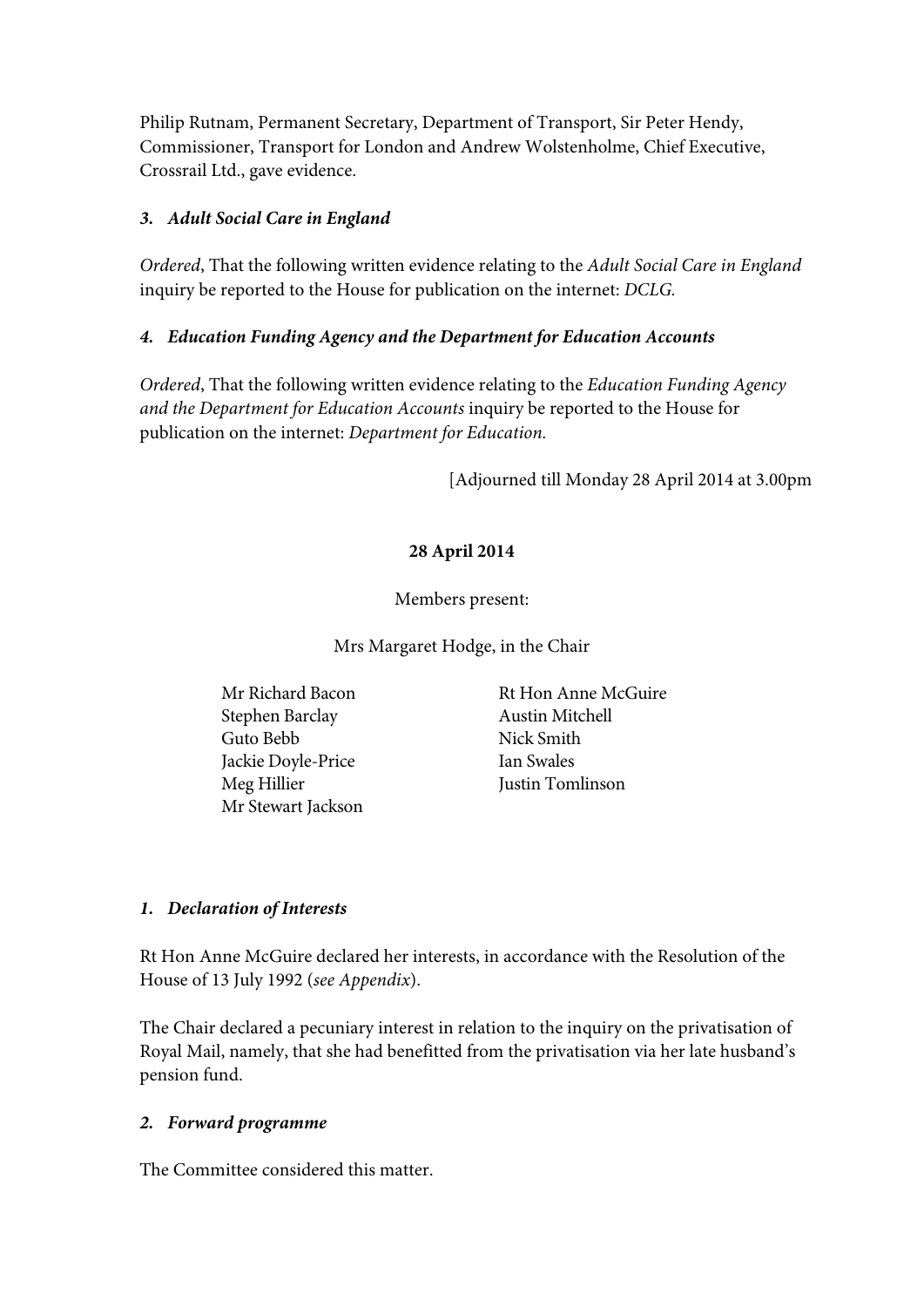# *3. Whistleblowing*

*Resolved*, That the Committee take evidence from Una O'Brien, Permanent Secretary, Department of Health on 12 May in private.

# *4. The privatisation of Royal Mail*

Amyas Morse, Comptroller and Auditor General, Gabrielle Cohen, Assistant Auditor General and Matthew Rees, Director, National Audit Office, were in attendance.

Marius Gallaher, Alternate Treasury Officer of Accounts, HM Treasury, was in attendance.

Martin Wheatley, Chief Executive, Financial Conduct Authority, and William Amos, Director, Wholesale Banking and Investment Management, FCA, gave evidence.

# *5. Adult Social Care in England*

*Ordered*, That the following written evidence relating to the *Adult Social Care in England* inquiry be reported to the House for publication on the internet: *Department of Health* and the *National Autistic Society.*

# *6. Crossrail*

*Ordered*, That the following written evidence relating to the *Crossrail* inquiry be reported to the House for publication on the internet: *Department for Transport.*

# **7.** *Help to Buy equity loans*

*Ordered*, That the following written evidence relating to the *Help to Buy equity loans*  inquiry be reported to the House for publication on the internet: *Department for Communities and Local Government.*

# **8.** *Monitor*

*Ordered*, That the following written evidence relating to the *Monitor* inquiry be reported to the House for publication on the internet: *Department of Health* and *Monitor.*

# **9.** *Personal Independence Payments*

*Ordered*, That the following written evidence relating to the *Personal Independence Payments* inquiry be reported to the House for publication on the internet: *DWP* and *Atos.*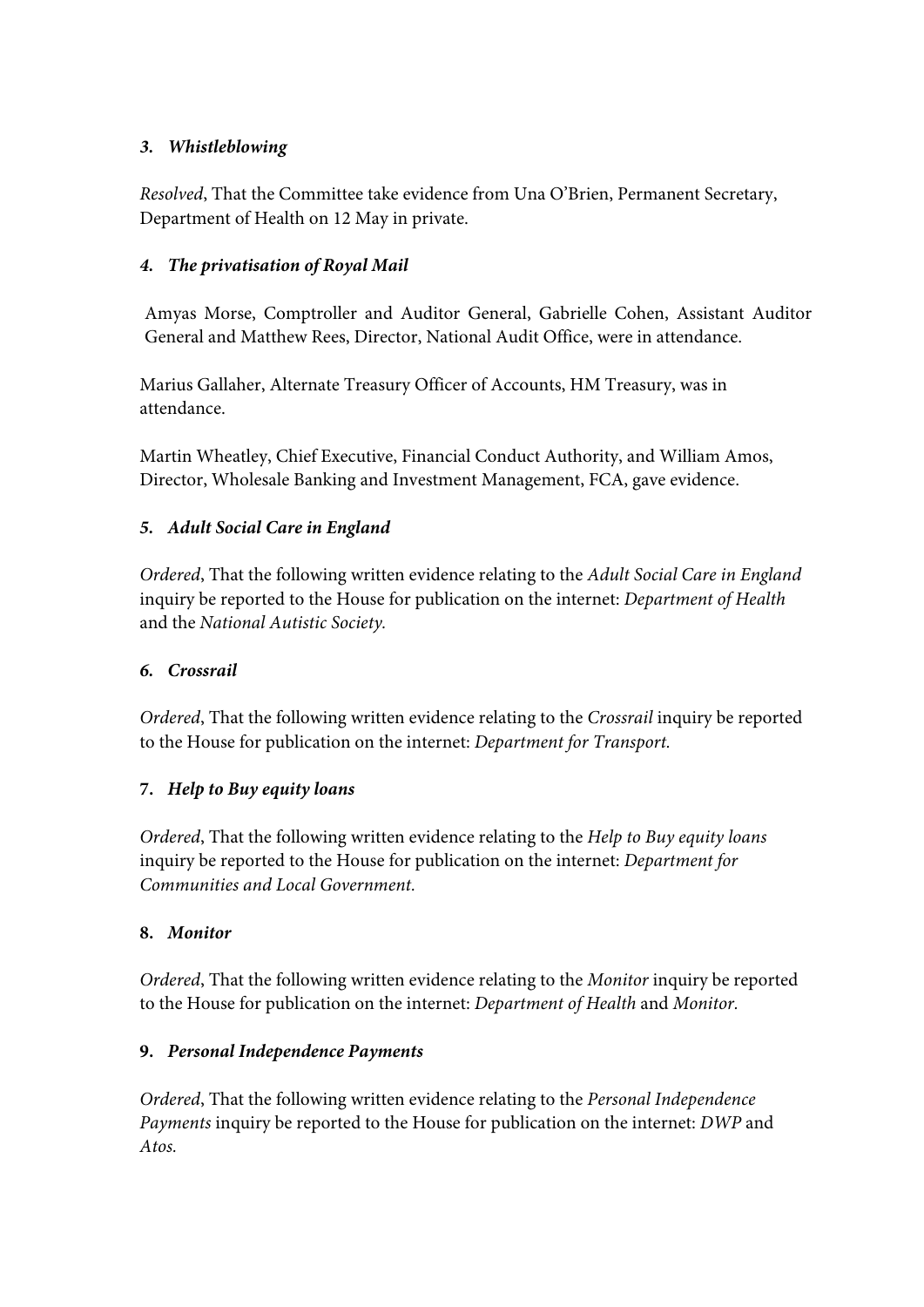### **10.** *Tax reliefs*

*Ordered*, That the following written evidence relating to the *Tax reliefs* inquiry be reported to the House for publication on the internet: *HMRC* and *HM Treasury.*

[Adjourned till Wednesday 30 April 2014 at 2.00pm

#### **30 April 2014**

Members present:

Mrs Margaret Hodge, in the Chair

Mr Richard Bacon Stephen Barclay Guto Bebb Jackie Doyle-Price Chris Heaton-Harris Meg Hillier

Mr Stewart Jackson Rt Hon Anne McGuire Austin Mitchell Nick Smith Justin Tomlinson

#### *1. Forward programme*

The Committee considered this matter.

### *2. The privatisation of Royal Mail*

Amyas Morse, Comptroller and Auditor General, Gabrielle Cohen, Assistant Auditor General and Matthew Rees, Director, National Audit Office, were in attendance.

Marius Gallaher, Alternate Treasury Officer of Accounts, HM Treasury, was in attendance.

William Rucker, Chief Executive, Lazard & Co., Alan Custis, Managing Director, UK Equities, Lazard Asset Management Ltd, James Robertson, Managing Director, UBS Ltd, Richard Cormack, Managing Director, Co-Head of Equity Capital Markets, Goldman Sachs, Martin Donnelly, Permanent Secretary, Department for Business, Innovation and Skills, and Mark Russell, Chief Executive, Shareholder Executive, gave evidence.

### *3. Establishing Free Schools*

Draft Report, (*Establishing Free Schools*), proposed by the Chair, brought up and read.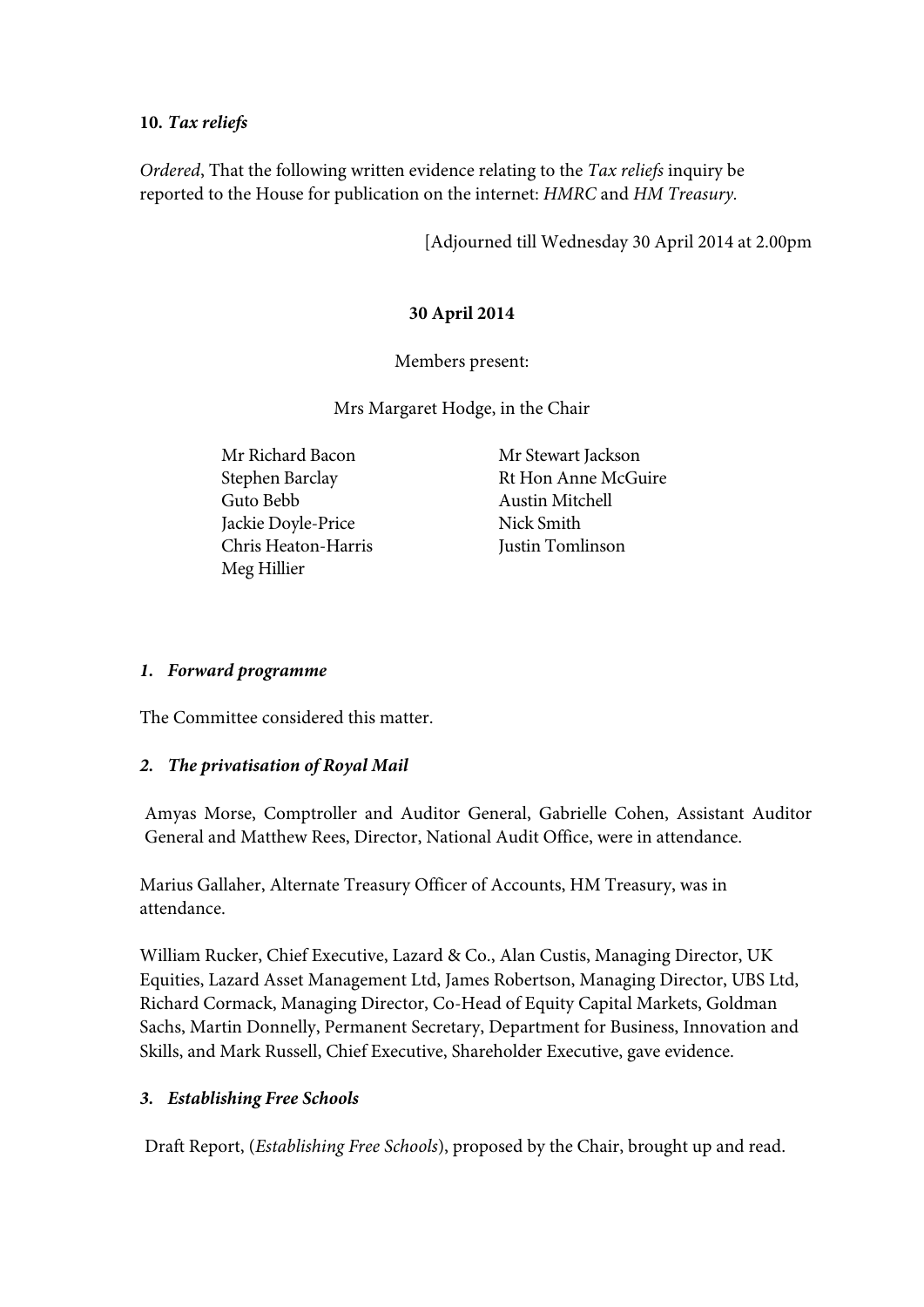*The draft report was agreed to; the formal minutes relating to the Report are published in the Fifty-sixth report of the Committee, HC 941.*

### **4.** *Whistleblowing*

*Ordered*, That the following written evidence relating to the *Whistleblowing* inquiry be reported to the House for publication on the internet: *Department for Education.*

[Adjourned till Wednesday 7 May 2014 at 2.00pm

### **7 May 2014**

Members present:

Mrs Margaret Hodge, in the Chair

Mr Richard Bacon Stephen Barclay Jackie Doyle-Price Chris Heaton-Harris Mr Stewart Jackson

Rt Hon Anne McGuire Austin Mitchell Nick Smith Justin Tomlinson

### *1. Forward programme*

The Committee considered this matter.

### *2. Debt owed to Government*

Amyas Morse, Comptroller and Auditor General, Gabrielle Cohen, Assistant Auditor General and Keith Davis, Director, National Audit Office, were in attendance.

Marius Gallaher, Alternate Treasury Officer of Accounts, HM Treasury, was in attendance.

Mike Driver, Director General, Finance, Department for Work and Pensions, Lin Homer, Permanent Secretary, HM Revenue and Customs, Stephen Kelly, Chief Operating Officer for Government, Cabinet Office, and Sharon White, Second Permanent Secretary, HM Treasury, gave evidence.

# *3. The Ministry of Defence Equipment Plan 2013-23 and Major Projects Report 2013*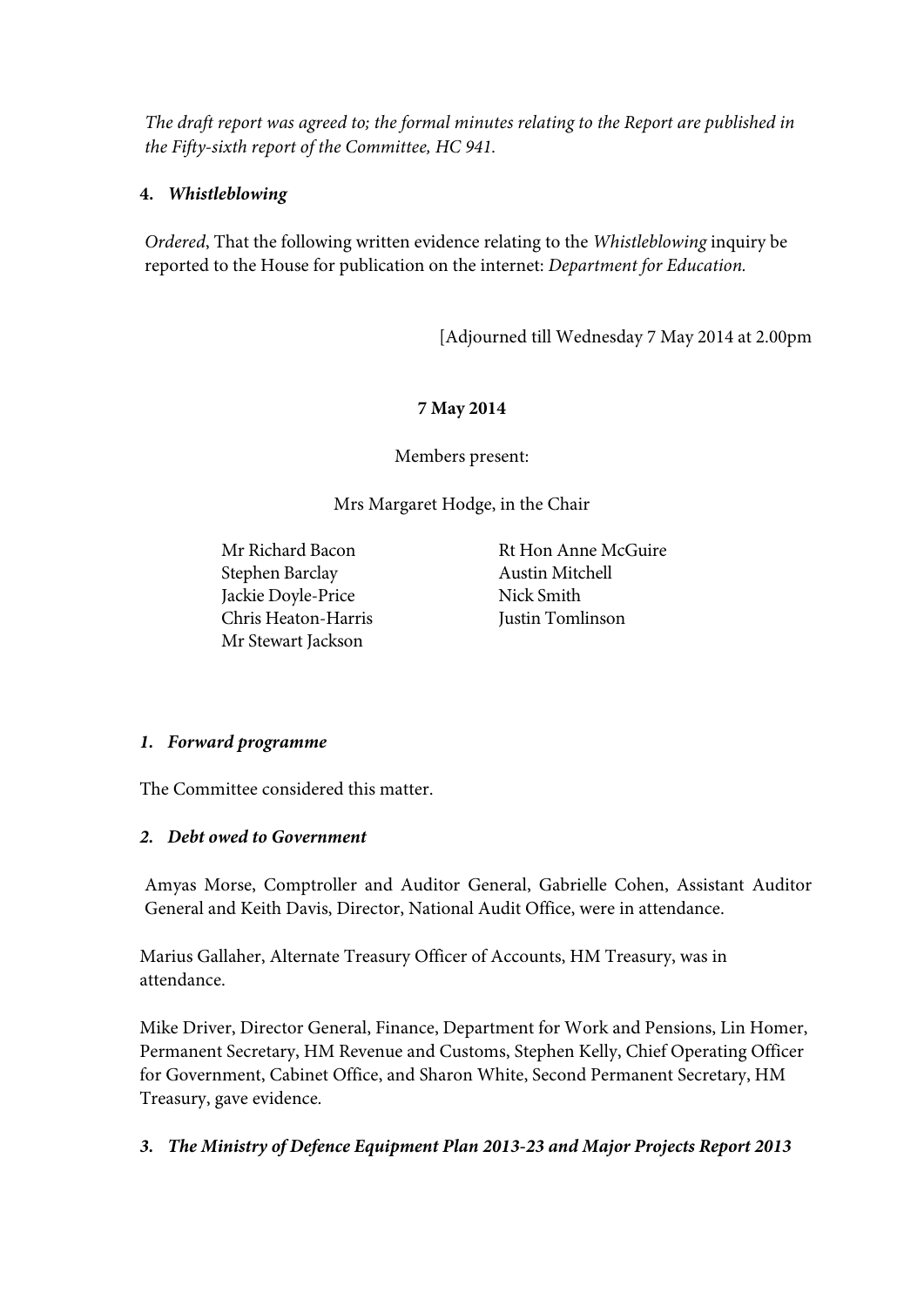Draft Report, (*The Ministry of Defence Equipment Plan 2013-23 and Major Projects Report 2013*), proposed by the Chair, brought up and read.

*The draft report was agreed to; the formal minutes relating to the Report are published in the Fifty-seventh report of the Committee, HC 1060.*

## *4. Probation: landscape review*

Draft Report, (*Probation: landscape review*), proposed by the Chair, brought up and read.

*The draft report was agreed to; the formal minutes relating to the Report are published in the Fifty-eighth report of the Committee, HC 1114.*

## *5. The Criminal Justice System*

Draft Report, (*The Criminal Justice System*), proposed by the Chair, brought up and read.

*The draft report was agreed to; the formal minutes relating to the Report are published in the Fifty-ninth report of the Committee, HC 1115.*

### **6.** *Smart meters follow-up*

*Ordered*, That the following written evidence relating to the *Smart meters follow-up*  inquiry be reported to the House for publication on the internet: *Department for Energy and Climate Change.*

[Adjourned till Monday 12 May 2014 at 3.00pm

### **12 May 2014**

Members present:

Mrs Margaret Hodge, in the Chair

Mr Richard Bacon Stephen Barclay Jackie Doyle-Price Chris Heaton-Harris Meg Hillier

Mr Stewart Jackson Rt Hon Anne McGuire Austin Mitchell Nick Smith Justin Tomlinson

*1. Forward programme*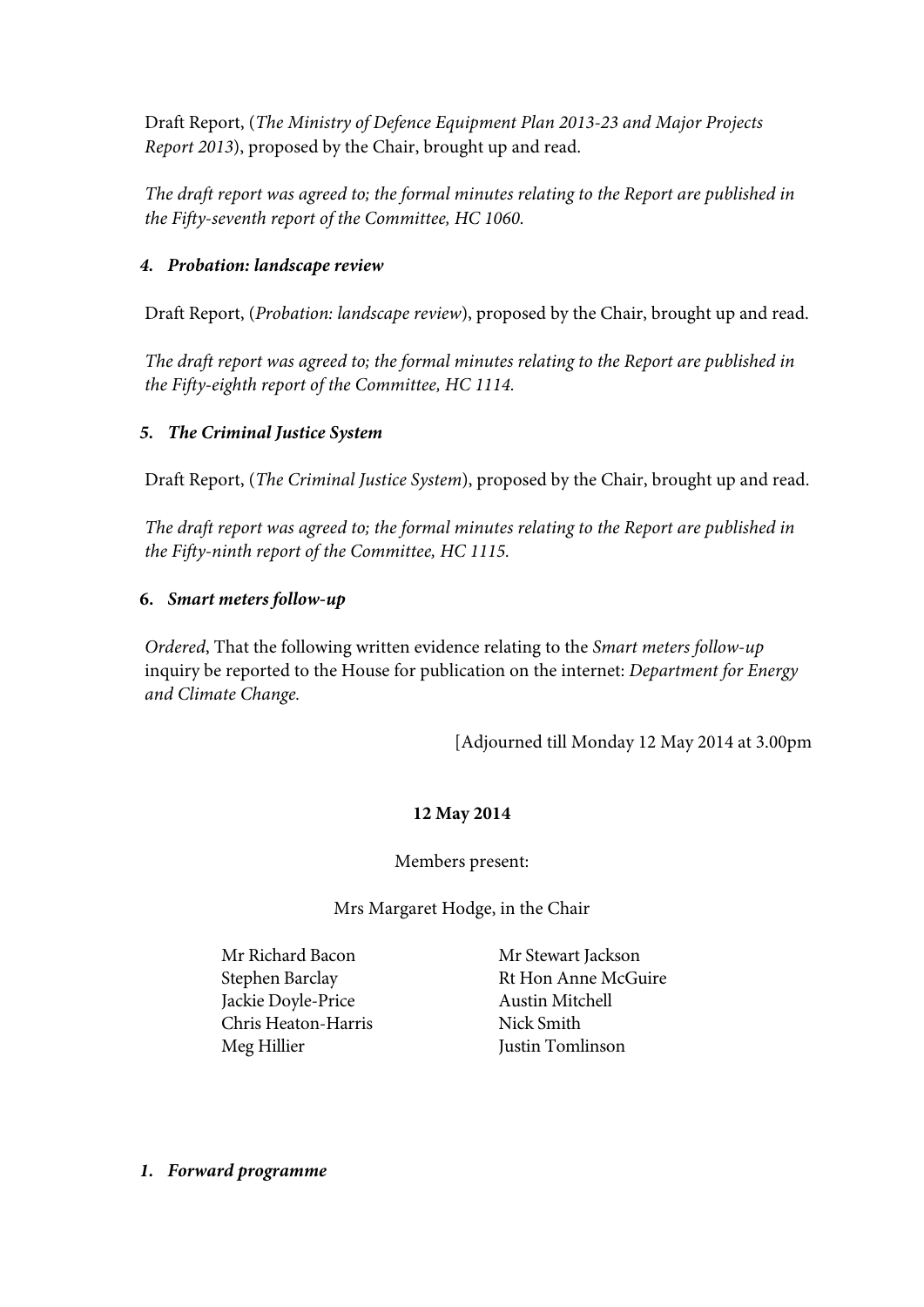The Committee considered this matter.

# *2. Equitable Life recall*

Amyas Morse, Comptroller and Auditor General, Gabrielle Cohen, Assistant Auditor General and Steve Corbishley, Director, National Audit Office, were in attendance.

Marius Gallaher, Alternate Treasury Officer of Accounts, HM Treasury, was in attendance.

Jane Platt, Chief Executive, National Savings and Investments, and Mike Williams, Director, Business and International Tax, HM Treasury, gave evidence.

### *3. Whistleblowing*

The public withdrew, in accordance with the Committee's Resolution of 28 April.

Amyas Morse, Comptroller and Auditor General, Gabrielle Cohen, Assistant Auditor General and Steve Corbishley, Director, National Audit Office, were in attendance.

Una O'Brien, Permanent Secretary, Department of Health, gave evidence.

### *4. Promoting economic growth locally*

Draft Report, (*Promoting economic growth locally*), proposed by the Chair, brought up and read.

*The draft report was agreed to; the formal minutes relating to the Report are published in the Sixtieth report of the Committee, HC 1110.*

# *5. Education Funding Agency and Department for Education 2012-13 financial statements*

Draft Report, (*Education Funding Agency and Department for Education 2012-13 financial statements*), proposed by the Chair, brought up and read.

*The draft report was agreed to; the formal minutes relating to the Report are published in the Sixty-first report of the Committee, HC 1068.*

### **6.** *Whistleblowing*

*Ordered*, That the following written evidence relating to the *Whistleblowing* inquiry be reported to the House for publication on the internet: *Department of Health.*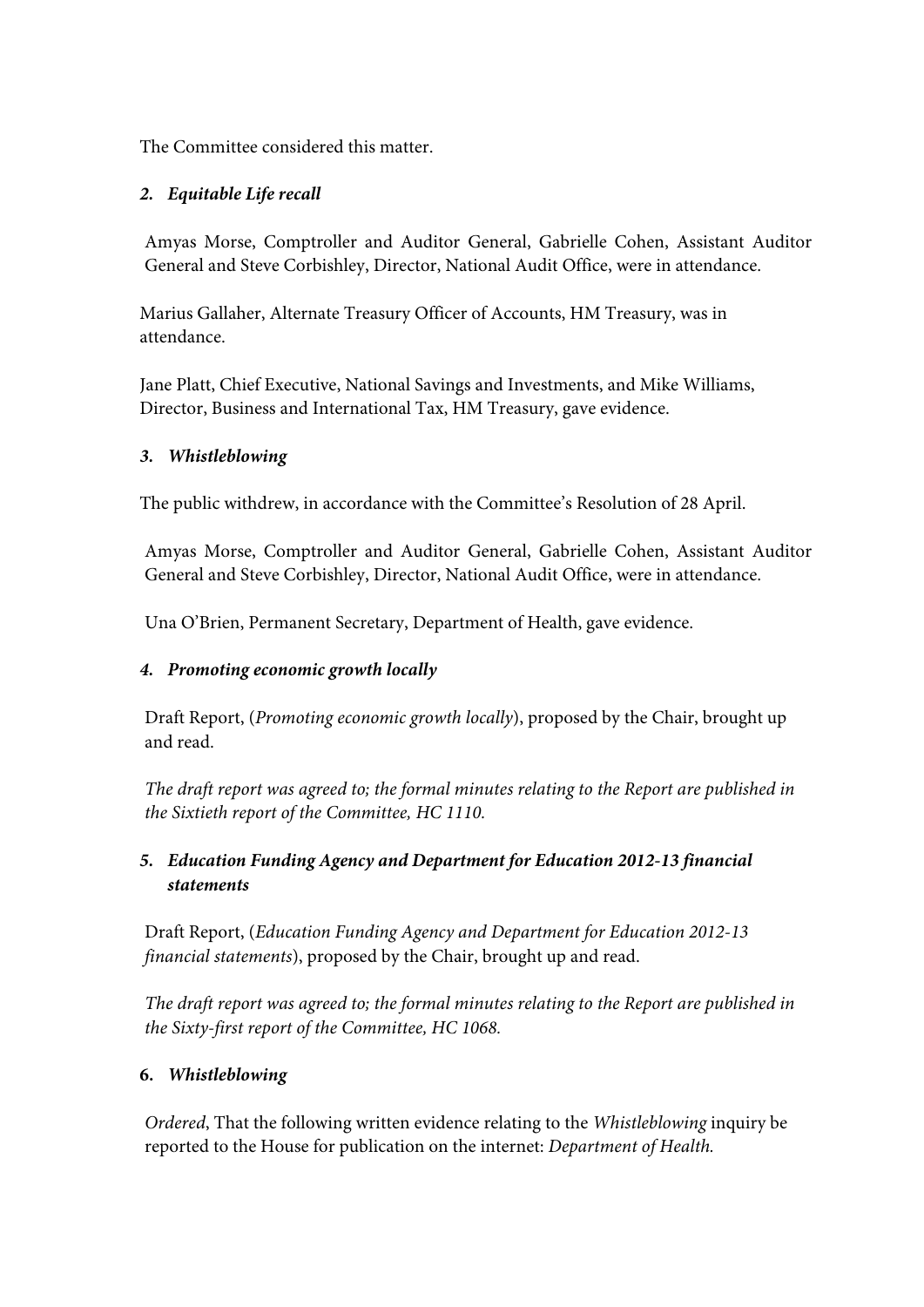[Adjourned till Thursday 5 June at 9.30 am.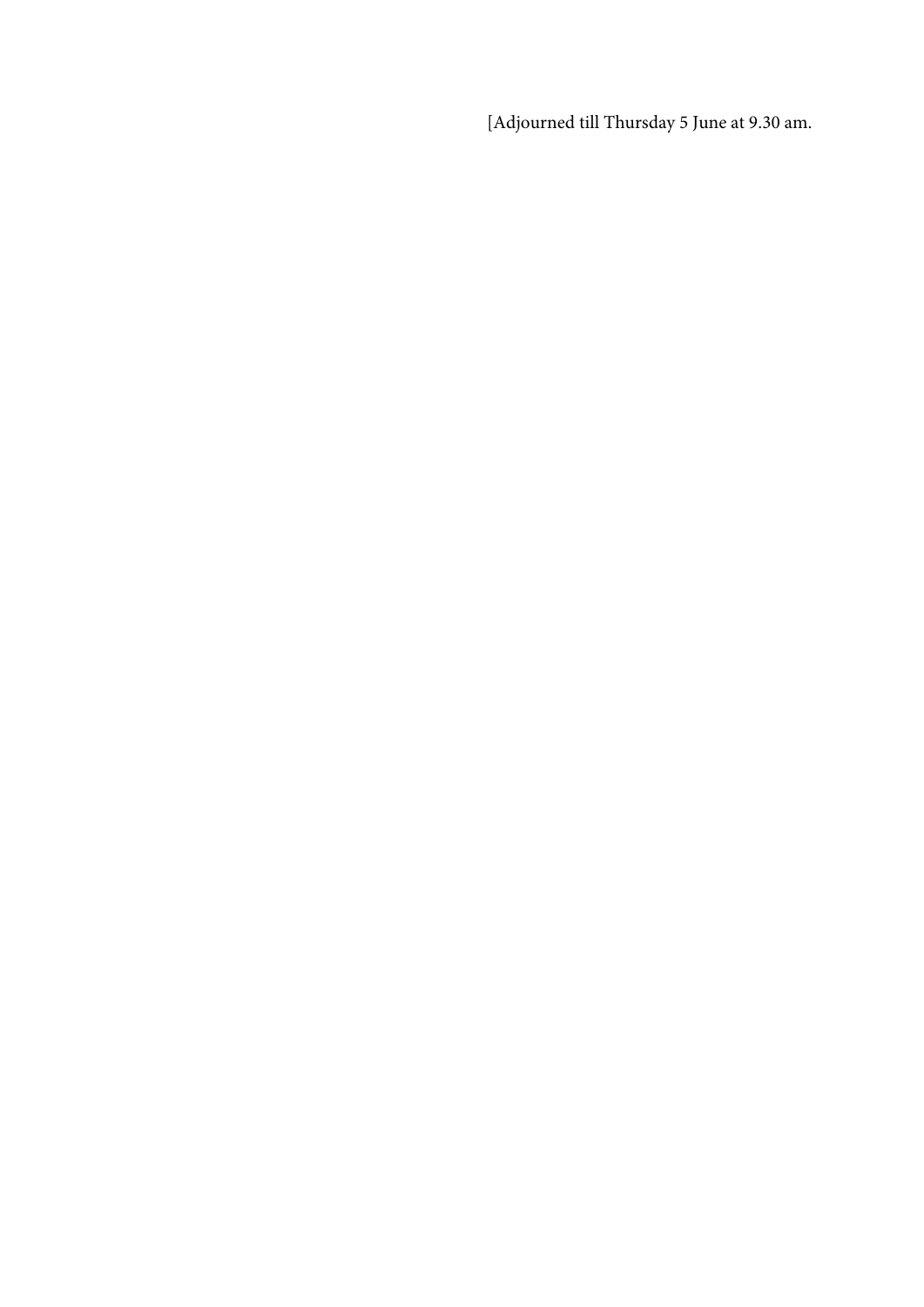#### **APPENDIX**

### **DECLARATION OF MEMBERS' INTERESTS**

In accordance with the resolution of the House on 13 July 1992. Members of select committees are required to give details of their pecuniary interests for circulation to the Committee, before proceeding to the election of a Chairman or, if appointed to the Committee subsequently, when attending their first meeting. Such declarations of interest, when made, are recorded in the minutes of proceedings.

The interests have been recorded below under the categories used in the Register of Member's interests:

- 1. Directorships
- 2. Remunerated employment, office, profession, etc.
- 3. Clients
- 4. Sponsorship or financial material support
- 5. Gifts, benefits and hospitality (U.K.)
- 6. Overseas visits
- 7. Overseas benefits and gifts
- 8. Land and property
- 9. Registrable shareholdings
- 10. Miscellaneous and unremunerated interests

#### **McGUIRE, Rt Hon Anne (Stirling)**

#### **2. Remunerated employment, office, profession etc**

Payments from ComRes, 4 Millbank, London, SW1P 3JA, for opinion survey.

Payment of £75 for opinion survey in 2013. Hours: 45 mins-1 hr. Payment donated directly to Stirling Constituency Labour Party. *(Registered 12 April 2013)*

#### **4. Sponsorships**

(b) Support in the capacity as an MP:

Name of donor: Catholic Bishops Conference of England and Wales

Address of donor: 39 Ecclestone Square, London SW1V 1BX

Amount of donation or nature and value if donation in kind: an education allowance of £4,884, and accommodation, will be provided for an intern in my parliamentary office for 10 months, October 2012-July 2013